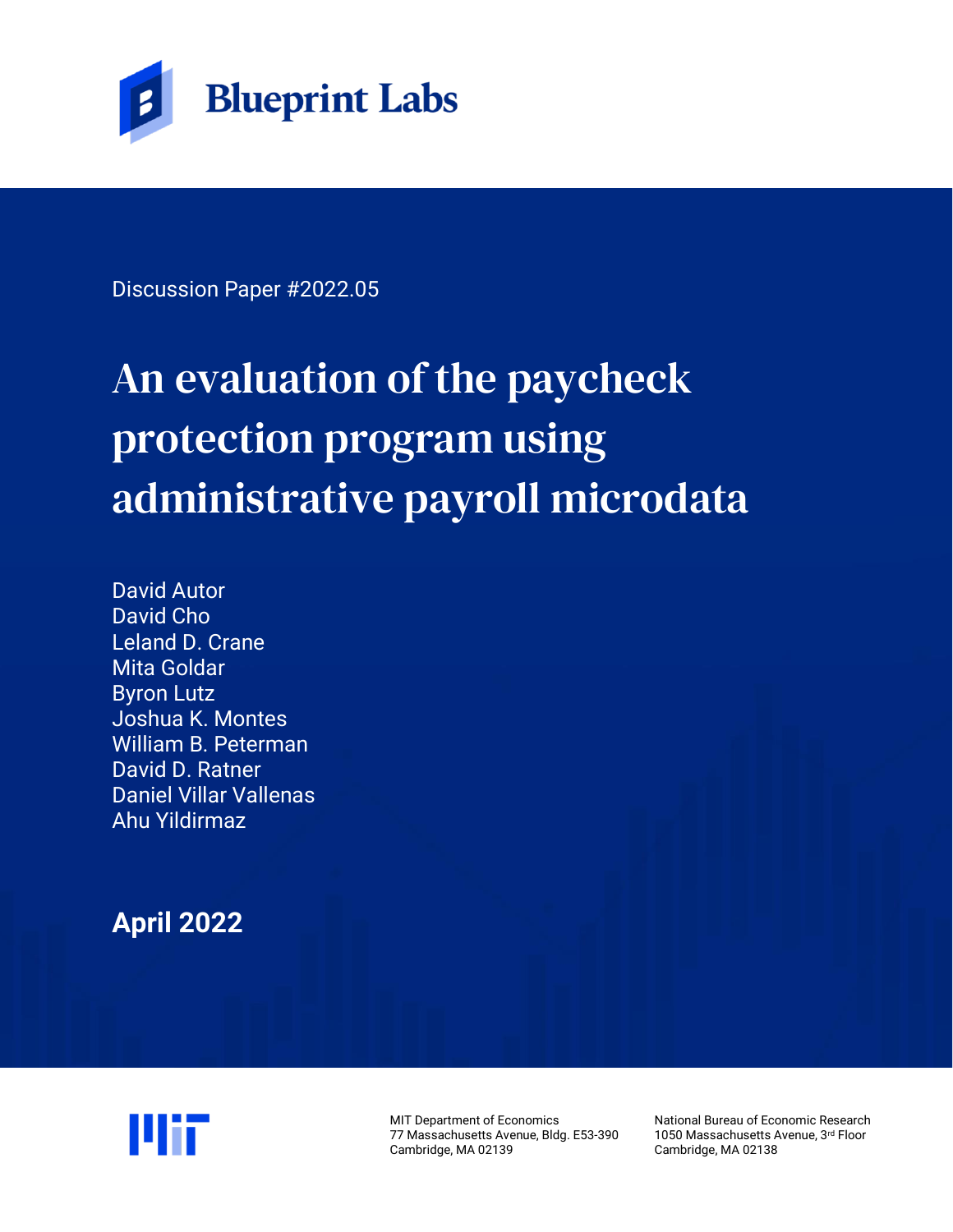#### NBER WORKING PAPER SERIES

#### AN EVALUATION OF THE PAYCHECK PROTECTION PROGRAM USING ADMINISTRATIVE PAYROLL MICRODATA

David Autor David Cho Leland D. Crane Mita Goldar Byron Lutz Joshua K. Montes William B. Peterman David D. Ratner Daniel Villar Vallenas Ahu Yildirmaz

Blueprint Labs Discussion Paper #2022.05 Working Paper 29972 http://www.nber.org/papers/w29972

#### NATIONAL BUREAU OF ECONOMIC RESEARCH 1050 Massachusetts Avenue Cambridge, MA 02138 April 2022

We thank Christopher Kurz and Norman Morin from the Federal Reserve Board for their support, and Salome Baslandze, Simon Freyaldenhoven, Erik Hurst, Matthew Shapiro, Martin Sullivan, and Erick Zwick for helpful comments. We thank Kendra Robbins, Samantha Sharkoff, Eleanor Warren, and Lena Yemelyanov for excellent research assistance. David Autor thanks the following for financial support: Accenture LLP (#027843-0001), the Andrew Carnegie Fellowship (G-F-19-56882), the Smith Richardson Foundation (#20202252), and the Washington Center for Equitable Growth. The views expressed in the paper are the authors' and do not necessarily reflect the views of ADP or the National Bureau of Economic Research. Additionally, the analysis and conclusions set forth here are those of the authors and do not indicate concurrence by other members of the Federal Reserve Board research staff or by the Board of Governors. The proprietary data for this paper were provided to the researchers at no cost by ADP, LLP, which approved the paper's topic ex-ante and reviewed the paper prior to distribution to ensure that the paper protected clients' confidentiality and did not reveal proprietary information about ADP's business model. Two co-authors, Goldar and Yildirmaz, were previously employed at the ADP Research Institute and were involved in making the data available to the outside researchers. ADP has shared the same data with researchers at Chicago, Princeton, and Cornell.

NBER working papers are circulated for discussion and comment purposes. They have not been peer-reviewed or been subject to the review by the NBER Board of Directors that accompanies official NBER publications.

© 2022 by David Autor, David Cho, Leland D. Crane, Mita Goldar, Byron Lutz, Joshua K. Montes, William B. Peterman, David D. Ratner, Daniel Villar Vallenas, and Ahu Yildirmaz. All rights reserved. Short sections of text, not to exceed two paragraphs, may be quoted without explicit permission provided that full credit, including  $\odot$  notice, is given to the source.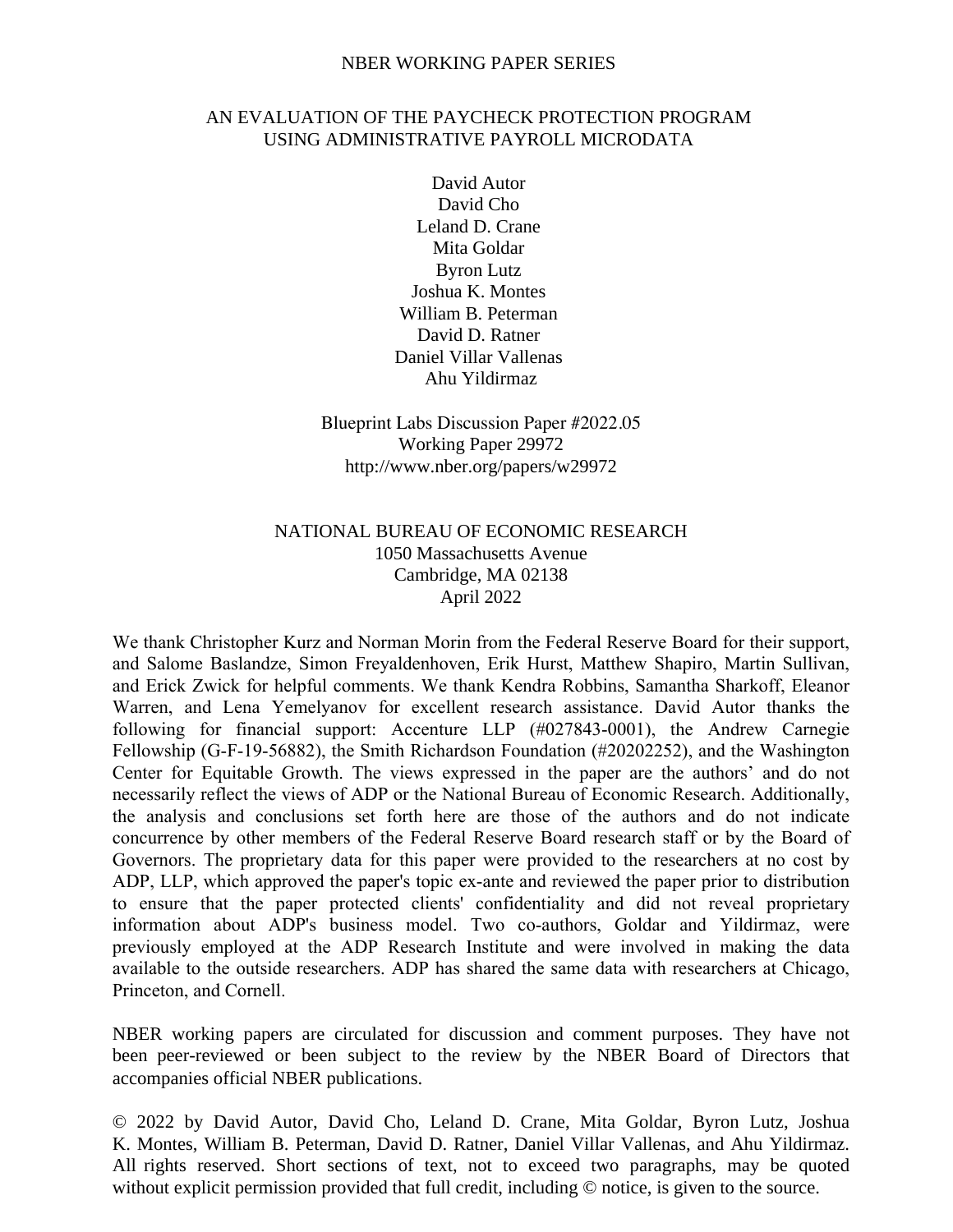An Evaluation of the Paycheck Protection Program Using Administrative Payroll Microdata David Autor, David Cho, Leland D. Crane, Mita Goldar, Byron Lutz, Joshua K. Montes, William B. Peterman, David D. Ratner, Daniel Villar Vallenas, and Ahu Yildirmaz NBER Working Paper No. 29972 April 2022 JEL No. E24,H25,H32,H81,J38

#### **ABSTRACT**

The Paycheck Protection Program (PPP), a principal element of the fiscal stimulus enacted by Congress during the COVID-19 pandemic, aimed to assist small businesses to maintain employment and wages during the crisis. We use high-frequency administrative payroll data from ADP--one of the world's largest payroll processing firms--to estimate the causal effect of the PPP on the evolution of employment at PPP-eligible firms relative to PPP-ineligible firms, where eligibility is determined by industry-specific firm-size cutoffs. We estimate that the PPP boosted employment at eligible firms by between 2 percent to 5 percent at its peak in mid-2020, with this effect waning to 0 to 3 percent throughout the remainder of the year. Employers retained an estimated additional 3.6 million jobs due to the PPP as of mid-May 2020, and 1.4 million jobs at the end of 2020. The implied cost per year of employment retained was \$169,000 to \$258,000, equal to 3.4 to 5.2 times median earnings.

David Autor Department of Economics, E52-438 Massachusetts Institute of Technology 77 Massachusetts Avenue Cambridge, MA 02139 and NBER dautor@mit.edu

David Cho Federal Reserve Board of Governors 20th and C Streets, NW Mail Stop 80 Washington, DC 20551 david.cho@frb.gov

Leland D. Crane Federal Reserve Board of Governors 20th Street and C Street, NW Washington, DC 20551 leland.d.crane@frb.gov

Mita Goldar mitagoldar@yahoo.com Byron Lutz Federal Reserve Board of Governors Research Division 20th and C Streets, NW Washington, DC 20551-0001 Byron.F.Lutz@frb.gov

Joshua K. Montes Federal Reserve Board of Governors 20th & C St. NW MS- 80 Washington, DC 20551 joshua.k.montes@frb.gov

William B. Peterman Federal Reserve Board of Governors 20th & C St. NW Washington, DC 20551 william.b.peterman@frb.gov

David D. Ratner Federal Reserve Board of Governors 20th Street and Constitution Avenue N.W. Washington, DC 20551 david.d.ratner@frb.gov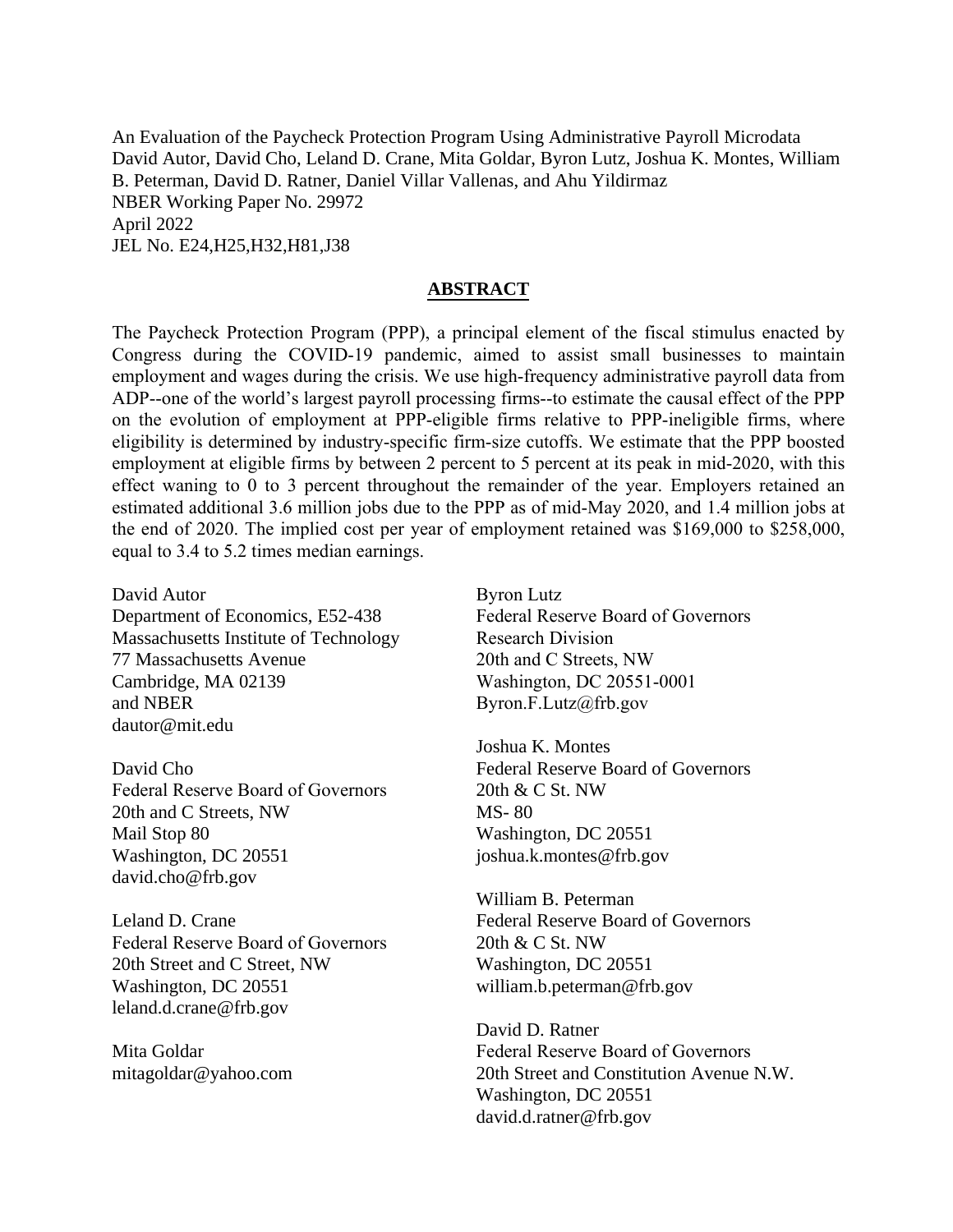Daniel Villar Vallenas Federal Reserve Board of Governors daniel.villar@frb.gov

Ahu Yildirmaz The Coleridge Initiative ahu.yildirmaz@coleridgeinitiative.org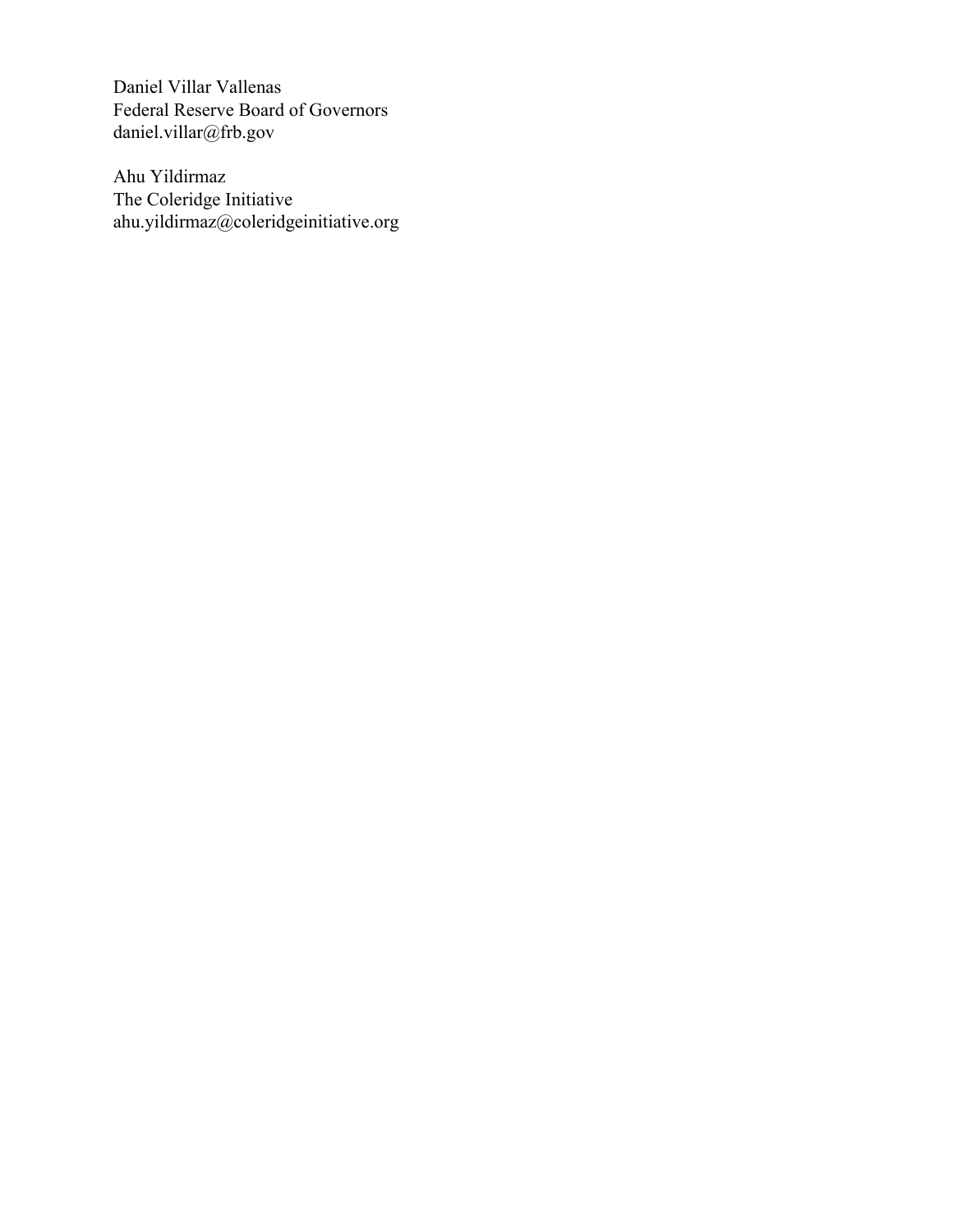## 1 Introduction

The onset of the COVID-19 pandemic caused a dramatic plunge in U.S. economic activity, leading many small businesses to shut their doors and leaving many more in precarious financial condition (e.g. [Bartik et al.,](#page-25-0) [2020a,](#page-25-0)[b\)](#page-25-1). Anticipating further widespread hardship, Congress introduced the Paycheck Protection Program to provide forgivable loans to "small" businesses. Although the PPP had multiple goals, its primary aim was to support recipient firms to maintain employment at pre-pandemic levels. Hence Congress's use of the word "paycheck" in the program name and its requirement that recipient firms spend the majority of PPP funds on wages to qualify for loan forgiveness. The program was economically large relative to the targeted sector: In its first year of operation, it issued forgivable loans totalling \$525 billion, roughly equal to the *entire* 10-week payroll of small businesses in the U.S.

This paper provides an assessment of the PPP's efficacy in achieving its primary goal of sustaining small business employment. To provide a high-resolution picture of PPP's effects, we analyze administrative data from ADP—one of the world's largest providers of personnel management services, covering more than 25 million workers in the U.S. These data allow us to observe high-frequency, firm-level employment data at weekly intervals throughout the pandemic and to identify a set of firms that were eligible to receive PPP loans and a set that were not.

Our analysis uses a dynamic difference-in-difference framework to identify the effect of the PPP on employment. To form the treatment group, we focus on firms in a range below the industry-specific employment size thresholds that define eligibility for the program. The threshold is 500 employees for most industries, but not all. We compare these eligible firms to those in a range above the industry-specific threshold, which comprise the control group. To account for potential confounders stemming from rapidly evolving economic conditions across industries and states during the COVID crisis, our baseline results include a rich set of fixed effects, including three-digit NAICS industry-by-week and state-by-week fixed effects.

Our analysis finds that the PPP boosted employment at eligible firms, but that these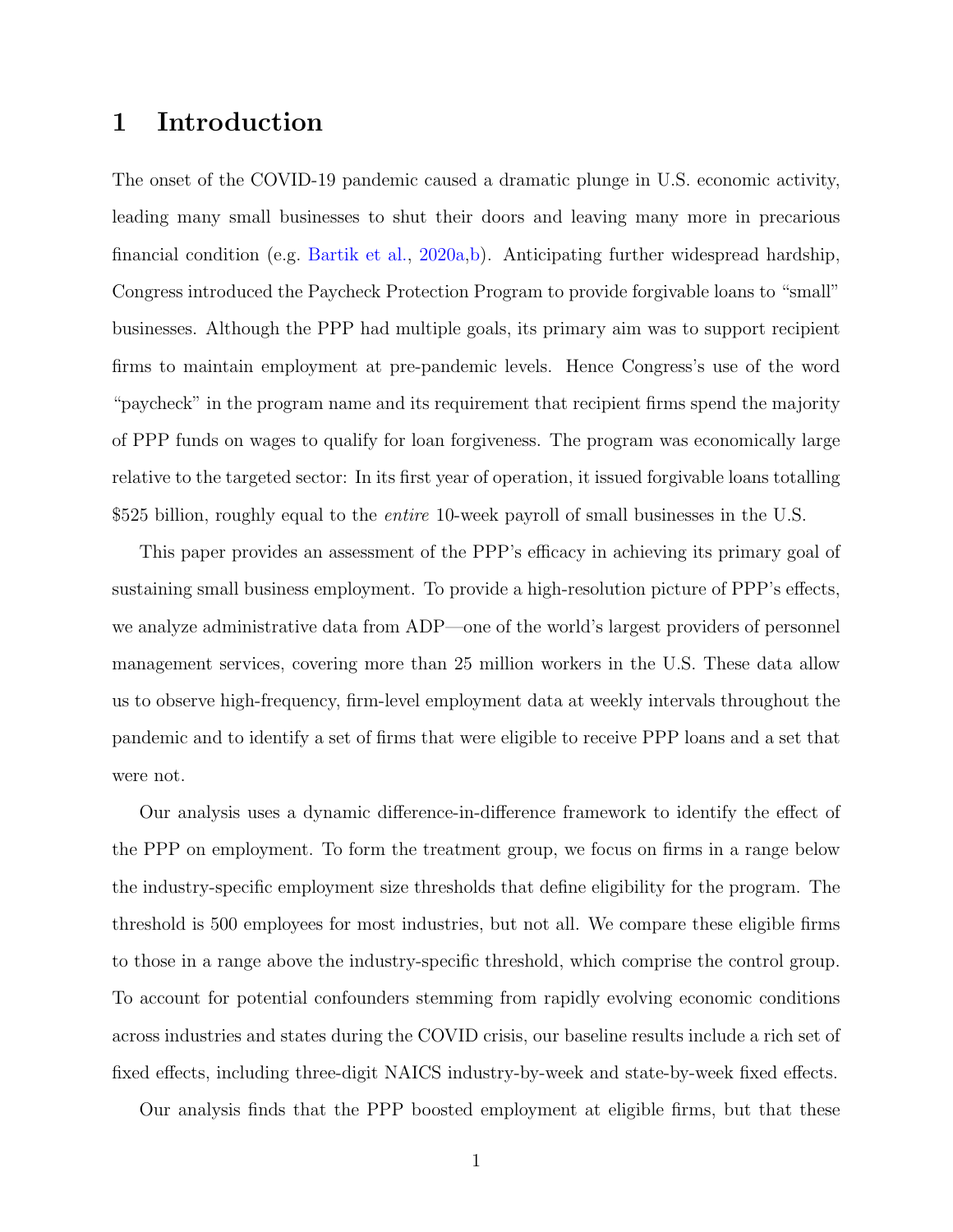effects faded between the PPP's implementation in the spring of 2020 and the end of the calendar year. Following the disbursement of the first tranche of PPP loans, employment at eligible firms began to rise relative to employment at ineligible firms. The peak effect on employment at eligible firms ranged between 2 and 5 percent around mid-May, depending on the specification, and waned gradually thereafter. By the end of our sample in the beginning of December 2020, the employment effect ranged from about 0 percent to about 3 percent. None of these December estimates, though, is precise enough to rule out that the PPP had no effect on employment at that time.

Additional steps are required to determine the aggregate employment effect of the PPP. We first translate the above intent-to-treat estimates—which contrast eligible vs. ineligible firms—into estimates of the effect of receiving a PPP loan. Doing so requires an estimate of the take-up rate of the PPP in the intervals around the eligibility threshold. Using data from the Small Business Administration (SBA) on PPP loans by firm size, as well as publiclyavailable data on the distribution of employment across firm size from the Census Bureau, we estimate that take-up for firms with between 300 to 499 workers was substantial—around 81%. We also find that there was non-trivial take up, approximately 27%, in the relevant range above the 500-worker threshold as some firms were eligible based on non-size criteria.

By scaling up our intent-to-treat estimates by the difference in take-up rates across the 500-worker threshold and applying them to the population of firms taking up PPP loans, we find that the PPP boosted aggregate U.S. employment by 3.6 million at its peak around mid-May and by 1.4 million at the beginning of December.

We estimate the PPP's cost per worker retained under two different scenarios. In both scenarios, we extrapolate the trend decline in the estimated PPP treatment effect to the point where it reaches zero in mid-June 2021.

The first scenario relies on our baseline aggregate employment effect estimate. Integrating over treatment time—i.e. from early-April 2020 to mid-June 2021—we estimate that PPP expended approximately \$258,000 per full-year job retained, which is almost five times the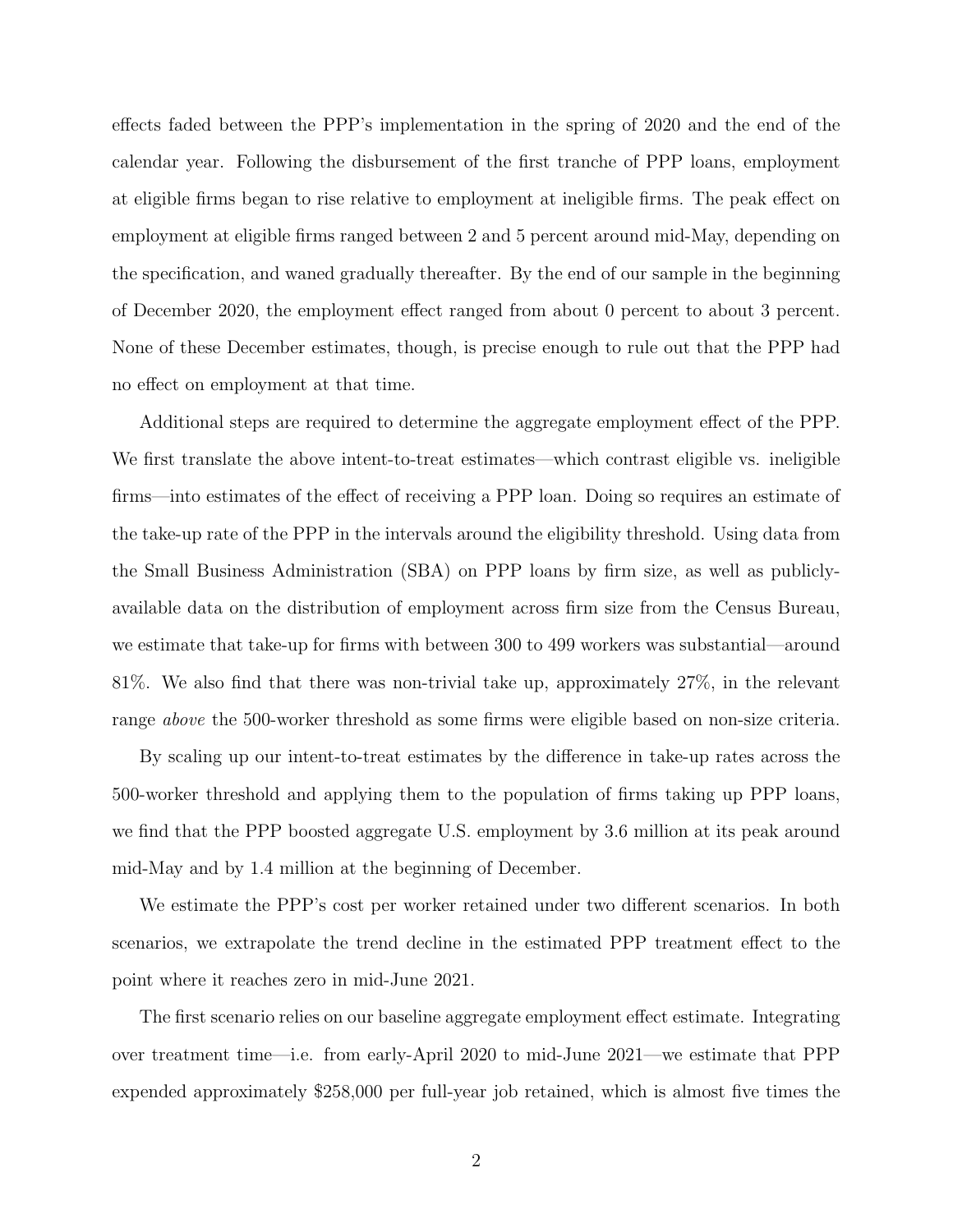median full-time, full-year U.S. salary in 2020.

Most PPP loans were issued to smaller firms, however, and it is possible that the PPP boosted employment at these firms—which are more likely to be liquidity constrained—by more than it did at large firms. Since our estimates derive from firms in the vicinity of the eligibility thresholds of 500 workers, they may potentially understate these impacts on smaller firms. We take this caveat seriously under the second scenario by considering a hypothetical where the effect of the PPP for very small firms is double the local treatment effect we estimate here. In this more generous case, the estimated cost-per-job-saved by the PPP is \$169,000 (vs. \$258,000 above), or 3.4 times the median salary.

These high costs per job retained likely reflect the reality that the PPP program was designed to prioritize rapid aid disbursement over careful targeting [\(Autor et al.,](#page-25-2) [forthcoming\)](#page-25-2). PPP was effectively available to all small businesses, and hence by nature did not target the firms most in need. One consequence was that a large share of PPP dollars appears to have gone to inframarginal firms that would have maintained employment in the absence of the PPP.[1](#page-6-0)

Drawing on the strengths of our data, our analysis focuses exclusively on the PPP's effects on employment. We acknowledge however that a complete evaluation would include a broader set of outcomes, including business survival, loan delinquency, and potential general equilibrium effects on the broader macroeconomy. These broader consequences are discussed in [Hubbard and Strain](#page-26-0) [\(2020\)](#page-26-0) and [Autor et al.](#page-25-2) [\(forthcoming\)](#page-25-2).

Distinct from our threshold eligibility approach for identification, a number of recent papers have examined PPP employment effects by comparing firms receiving a PPP loan early in the program period to those receiving loans later, often exploiting variation in timing due to the varying tendency of local banks to quickly issue PPP loans. This timing approach is complementary to our threshold eligibility approach. The timing approach permits a direct analysis of the effect of the PPP on smaller firms. Conversely, our threshold

<span id="page-6-0"></span><sup>&</sup>lt;sup>1</sup>Corroborating this view, [Granja et al.](#page-26-1) [\(2020\)](#page-26-1) document that there was essentially no geographic correlation between the pre-PPP pandemic economic shock and PPP participation.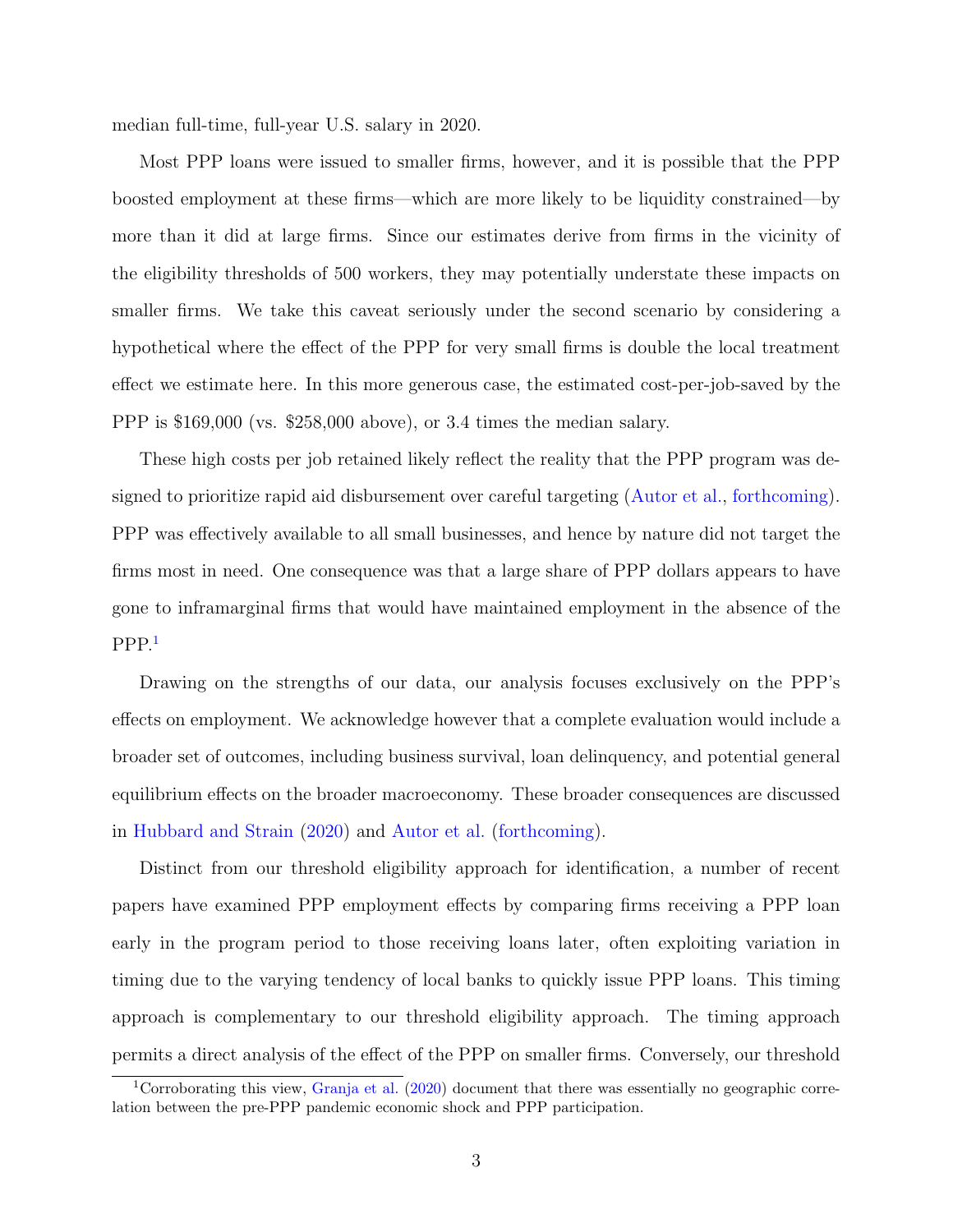approach identifies the effect of the PPP using a well-defined, predetermined, pre-COVID firm characteristic: firm size. This is attractive relative to identification based on the timing of rollout, which arguably requires stronger identifying assumptions to interpret causally. The threshold approach is also well suited to examining the dynamic effect of the PPP over the full course of 2020. In contrast, the timing approach is best suited to examining the employment effects of the PPP in the early months of the program, after which point, most small businesses had taken up the PPP. From that point forward, the timing approach cannot provide a clean contrast between firms with and without a PPP loan.

Papers using the timing approach have come to a range of PPP employment effect estimates. [Autor et al.](#page-25-2) [\(forthcoming\)](#page-25-2), [Dalton](#page-25-3) [\(2021\)](#page-25-3), and [Granja et al.](#page-26-1) [\(2020\)](#page-26-1) estimate employment effects broadly similar in magnitude to those found here. In contrast, the results in [Li and Strahan](#page-26-2) [\(2020\)](#page-26-2) imply a much smaller boost to employment. The results in [Bartik](#page-25-4) [et al.](#page-25-4) [\(2021\)](#page-25-4), [Doniger and Kay](#page-26-3) [\(2021\)](#page-26-3), [Faulkender et al.](#page-26-4) [\(2020\)](#page-26-4), and [Kurmann et al.](#page-26-5) [\(2021\)](#page-26-5) though, suggest a substantially larger employment effect than found in this paper.<sup>[2](#page-7-0)</sup>

Our work is also related to the contemporaneous working paper by [Chetty et al.](#page-25-5) [\(2020\)](#page-25-5), who use the PPP's eligibility size threshold to identify the effect of the program on employment, as we do here. Consistent with the results reported here, they find that employment was boosted by 2% at PPP-eligible firms through August of 2020, although their estimates are not statistically distinguishable from zero. [Hubbard and Strain](#page-26-0) [\(2020\)](#page-26-0) also assess the employment effects of the PPP using a variety of approaches, including the threshold eligibility design. Their preferred estimates indicate a peak employment effect of about  $3\frac{1}{2}$ percent. Although these estimates are similar in magnitude to ours, we note that they rely on comparing extremely small firms to extremely large firms and therefore require rather stronger assumptions to be interpreted causally; moreover, in some instances these estimates achieve identification through the endogenous choice to take up a PPP loan.[3](#page-7-1)

<span id="page-7-0"></span><sup>2</sup>These papers generally interpret their relatively larger employment effects as reflecting a more pronounced response among very small firms. That said, [Autor et al.](#page-25-2) [\(forthcoming\)](#page-25-2) and [Dalton](#page-25-3) [\(2021\)](#page-25-3) find only modestly larger employment effects for such firms.

<span id="page-7-1"></span><sup>&</sup>lt;sup>3</sup>See their Table 4, columns (4) and (6), and Figures 3a and 3b. Their estimates most similar in spirit to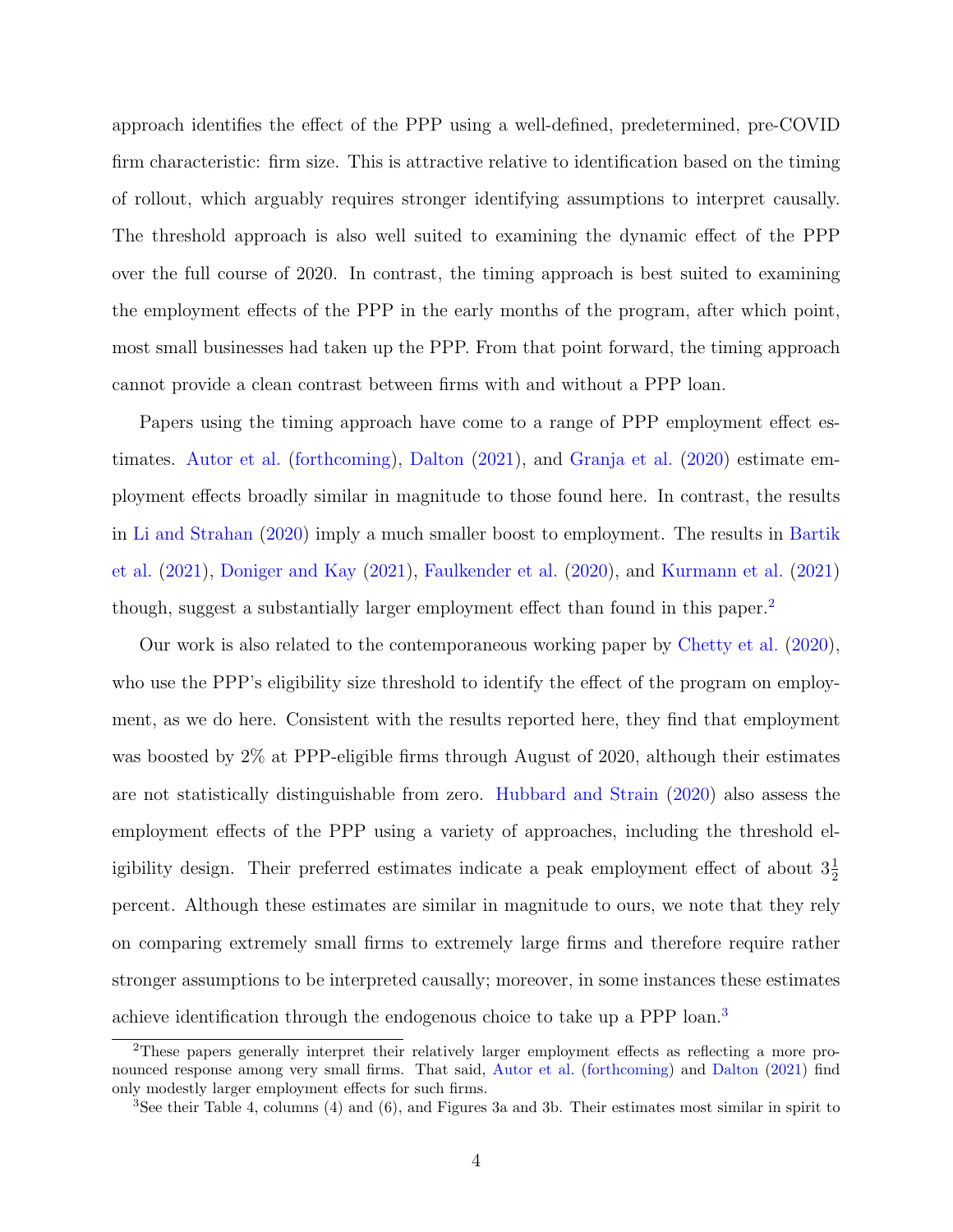The paper proceeds as follows: Section 2 provides background on the PPP; Section 3 discusses the data and presents graphical analysis; Section 4 presents the intent-to-treat estimates; Section 5 presents the estimates of the aggregate effect of the PPP; and Section 6 concludes.

#### 2 The Paycheck Protection Program

The PPP was established through the CARES Act, passed on March 27, 2020. The first PPP loan was approved on April 3, 2020 and funding was exhausted on April 16. Congress then provided a second tranche of funding and loan approval resumed on April 27. The second round of loans concluded in early August without exhausting the available funding, indicating the program was eventually able to meet available demand. A third tranche of funding enabled a resumption in PPP lending in early January of 2021. Unlike loans from the first two tranches, however, most third tranche PPP loans required businesses to demonstrate a significant revenue loss. Because our data lack information on firm revenue, we analyze only the first two tranches of PPP loans from 2020, and all subsequent discussion pertains to the first two tranches except where noted. The complex rules governing the program's eligibility and loan forgiveness were altered over time by Congress. Our discussion here focuses on the final rules applying to the first two tranches. See [Autor et al.](#page-25-2) [\(forthcoming\)](#page-25-2) and Appendix [A](#page-27-0) for additional details on the PPP program rules and parameters.

PPP eligibility required a firm to meet the SBA's small business size standard, which is defined as 500 or fewer employees on average over a year for the large majority of industries, although the threshold was larger for some industries.<sup>[4](#page-8-0)</sup> Businesses were permitted to draw loans worth up to 10 weeks of payroll costs, with a maximum size of \$10 million dollars. Payroll costs include wage and salary compensation of all workers up to an annual rate of

those in this paper, which compare eligible firms sized 400-475 to ineligible firms sized 525-600, indicate the PPP had no effect on employment (see their Table 4, column 5).

<span id="page-8-0"></span><sup>4</sup>Businesses could also qualify for the PPP if their annual receipts or profits were lower than a given threshold. Lacking firm financial data, we are unable to leverage this alternative revenue cutoff.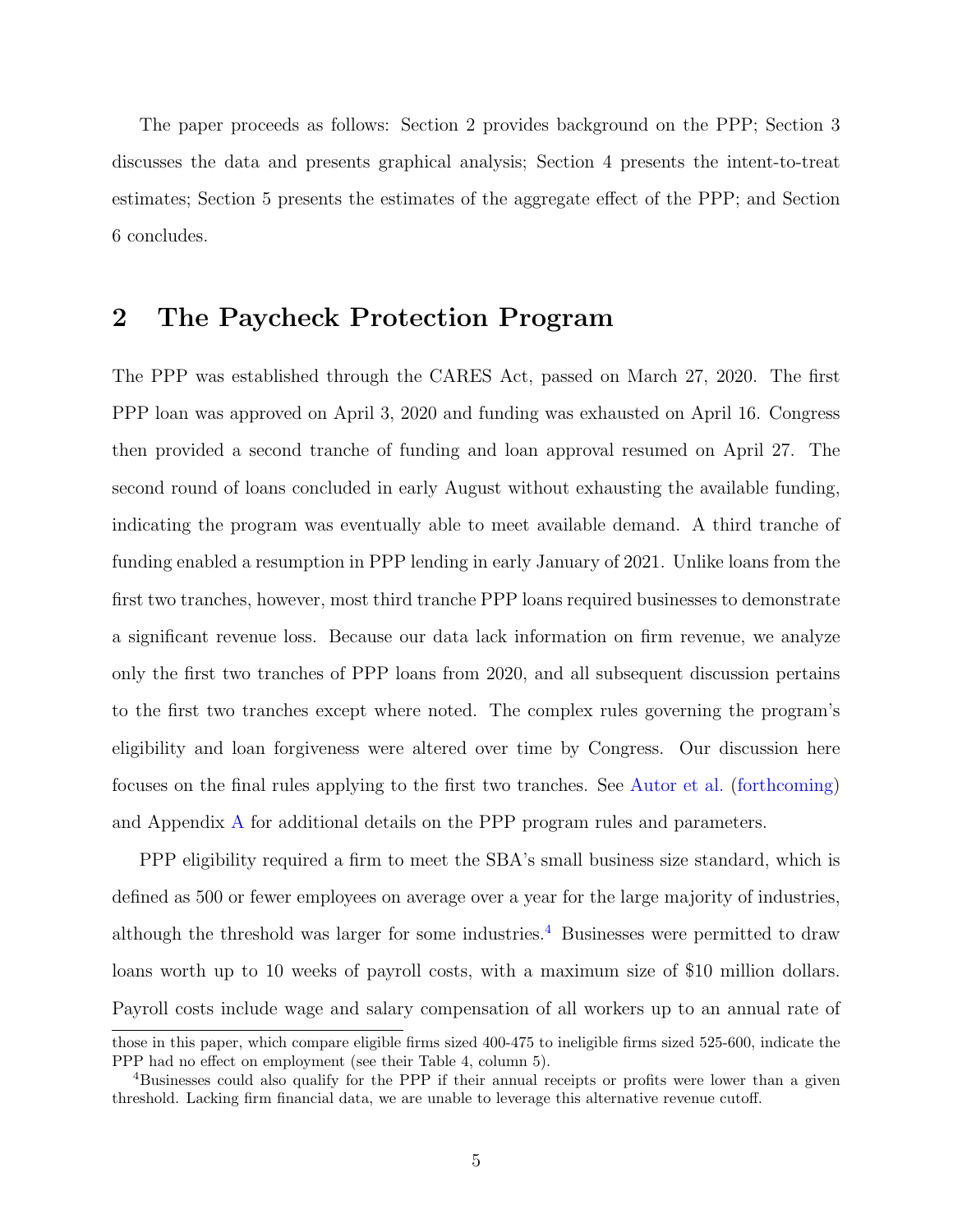\$100,000, as well as paid leave, health insurance costs, other benefit costs, and state and local taxes.

PPP loans were entirely forgiven if the loan-receiving firm met several criteria over the 24 weeks following loan disbursement: payroll expenses had to equal at least 60 percent of the loan amount; total qualifying expenses—which included payroll expenses, utilities, rent, and mortgage payments—had to at least equal the loan amount; and wages had to be maintained at not less than 7[5](#page-9-0) percent of their pre-crisis level.<sup>5</sup> If one or more of these criteria were not met, loans could still be partially forgiven. Ultimately, loan forgiveness was nearly universal, with 96% of 2020 PPP loans forgiven to date [\(Small Business Administration,](#page-26-6) [2022\)](#page-26-6).<sup>[6](#page-9-1)</sup>

The attractiveness of the PPP loans led to substantial take-up among eligible firms. About 5.2 million PPP loans were approved in 2020 worth around \$525 billion, which is about equal to 10 weeks of total payroll (the maximum permitted loan amount in most cases) for all businesses with fewer than 500 employees. See Appendix [A](#page-27-0) for more details.

The blue bars of Figure [1](#page-10-0) show the number of employees at firms receiving PPP loans by firm size bracket as measured using PPP loan-level data from the Small Business Administration. The red bars show total employment in the same size bins from the Census Bureau's Statistics of U.S. Businesses (SUSB) data for 2017. Employment-weighted take-up—defined as the ratio of the blue bars to the red bars—was high across the size distribution, averaging a bit more than 90%. Appendix [B](#page-28-0) provides additional information.

## 3 A Preliminary Look at the Data

Our analysis harnesses anonymized and aggregated payroll data, organized as a panel of firm-week observations, from the private-sector firm ADP, which processes payrolls for over 26 million individual workers in the United States per month. Workers at each firm are

<span id="page-9-0"></span><sup>&</sup>lt;sup>5</sup>There was also a maintenance of employment requirement, but a number of "safe harbor" provisions significantly loosened or eliminated this requirement for many firms.

<span id="page-9-1"></span> $6$ Despite some initial confusion about these criteria, it is likely that firms anticipated a high degree of loan forgiveness. For example, even firms with significant staffing reductions could potentially spend 60 percent of the loan amount over the 24 week window because the loan size was equal to only 10 weeks of payroll.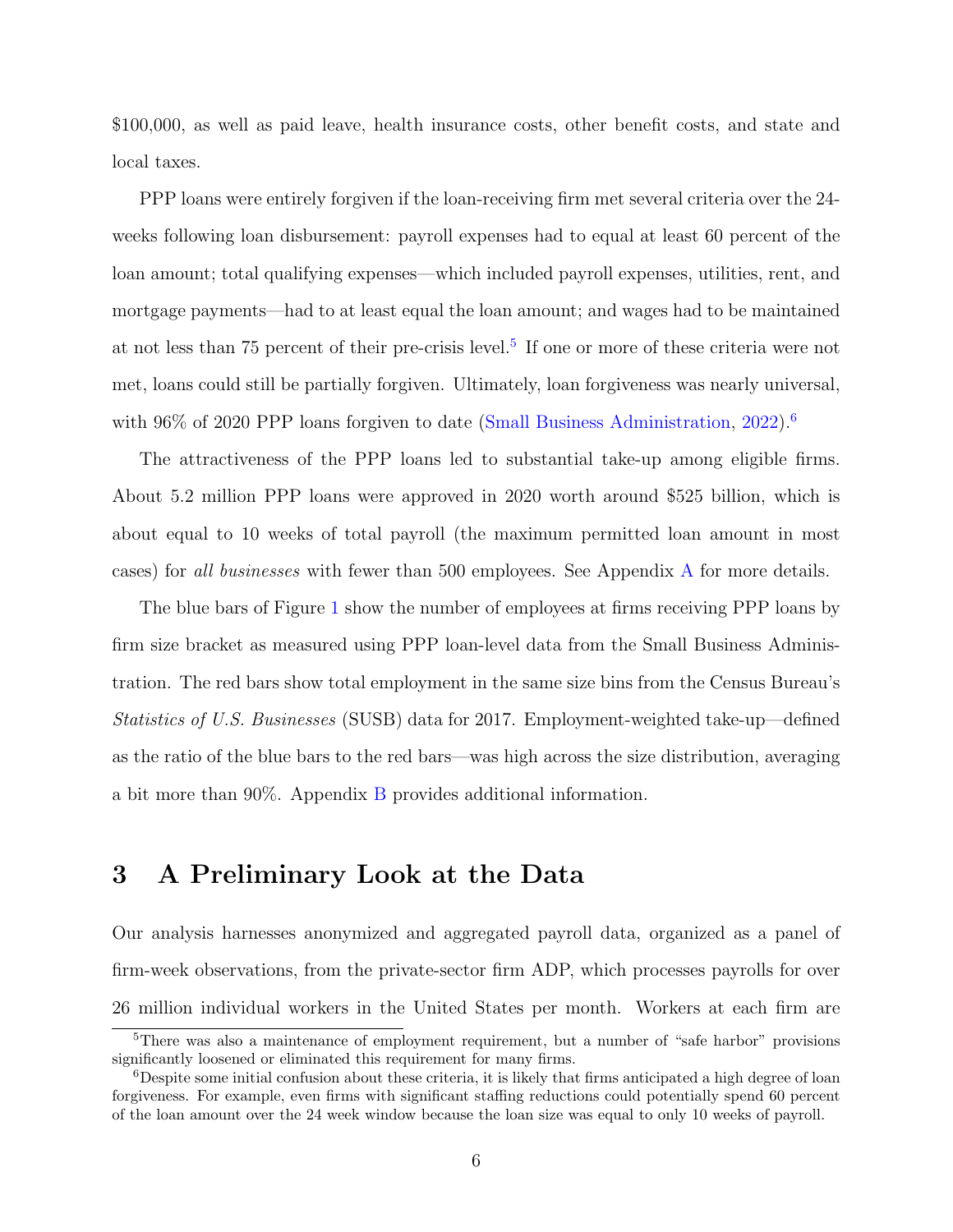<span id="page-10-0"></span>

Figure 1: Distribution of PPP Loans by Firm Size, 1-499

Note: Excludes about 850,000 loans to the self-employed, sole proprietors, independent contractors, single-member LLCs with only one job reported as well as loans to businesses in Puerto Rico, Virgin Islands, and Guam as those types of employers and areas are excluded from the SUSB universe.

Source: Authors' analysis of SBA loan-level PPP data and Census Bureau Statistics of U.S. Businesses.

considered to be employed for the duration of the employer-specific pay period as long as they received any payment.<sup>[7](#page-10-1)</sup> If a firm stops appearing in the ADP payroll data, this could mean that the firm has permanently shut down, that it has temporarily suspended operations, or that it has discontinued operations with ADP's payroll services. We treat these sample exits as closures, meaning that we set employment to zero for firms that exit the sample for any reason. Though there is some turnover in ADP's clientele (leading to false closures), we do not expect customer turnover to be correlated with PPP treatment eligibility except through the effect of PPP on firm shutdowns.

The representativeness of the ADP data has been carefully documented in earlier work by [Cajner et al.](#page-25-6) [\(2018\)](#page-25-6), [Grigsby et al.](#page-26-7) [\(2019\)](#page-26-7), and [Cajner et al.](#page-25-7) [\(2020a\)](#page-25-7). Particularly relevant for this paper, [Cajner et al.](#page-25-8) [\(2020b\)](#page-25-8) show that employment indexes derived from the ADP data closely matched the dynamics of the Bureau of Labor Statistics monthly CES data in the early stages of the pandemic. See appendix [C](#page-33-0) for additional discussion.

<span id="page-10-1"></span><sup>7</sup>This is the same employment concept used by the Bureau of Labor Statistics Current Employment Statistics (CES) data.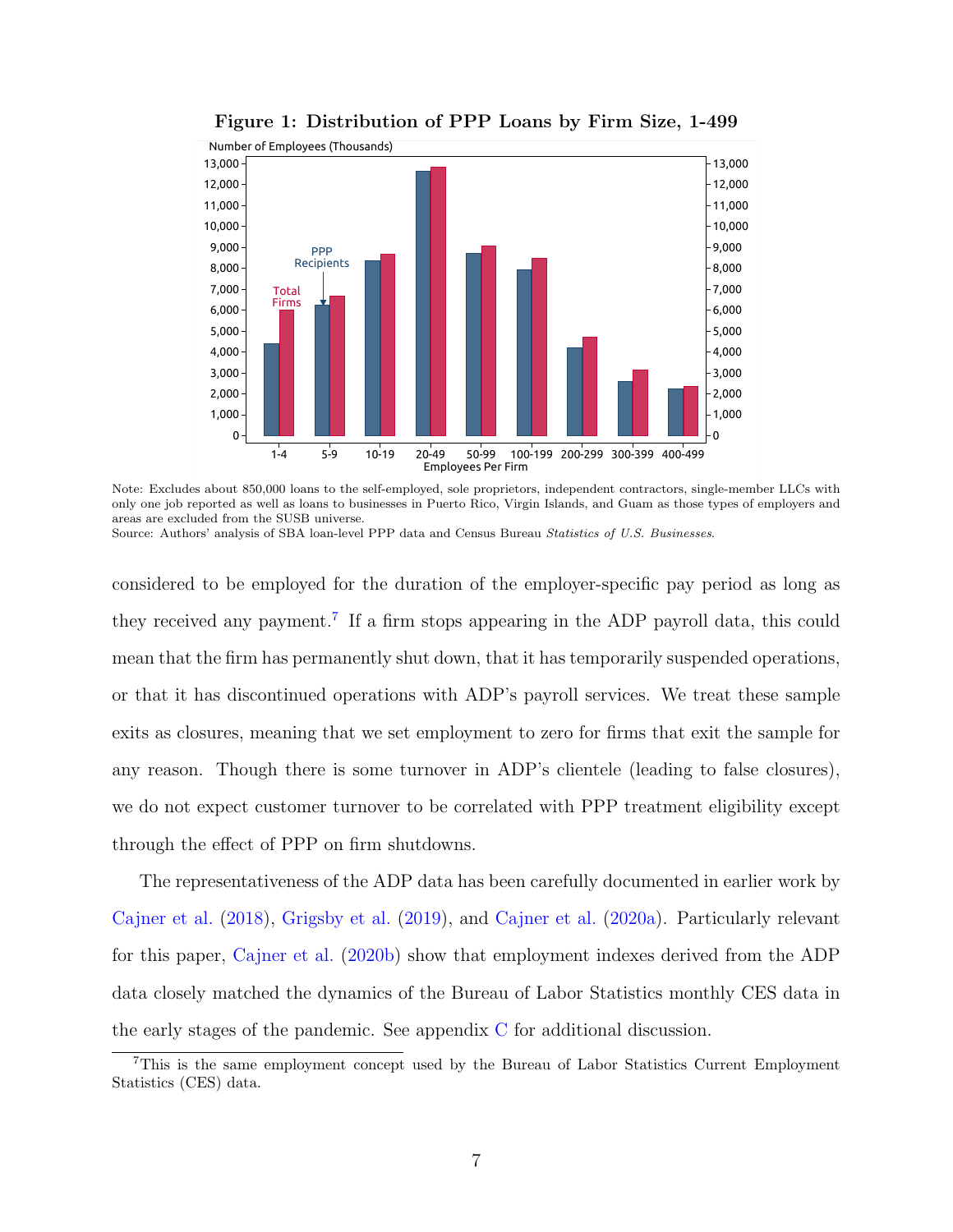Firms are eligible for PPP loans if their employment is either below 500 workers or less than an SBA-specific size threshold (exceeding 500). We exploit this threshold rule to contrast employment outcomes at firms that are above versus below the SBA's employment thresholds. Our analysis accordingly focuses on the subset of relatively larger firms among small businesses, all of which have at least 250 employees. Only 14% of the PPP's 2020 loan volume went to firms with 250 or more employees, meaning that our analysis sample focuses on firms that are substantially larger than the typical PPP-recipient firm. Nevertheless, as shown in Appendix [C,](#page-33-0) our sample of large firms has a sectoral mix broadly similar to that of all PPP-recipient firms. Because virtually all firms in accommodation and food service (NAICS 72) were likely eligible for PPP loans (meaning that there is no natural comparison group), we omit that sector in all analysis.

Prior to the formal analysis, Figure [2](#page-12-0) provides a preliminary look at the evolution of employment among likely-eligible and likely-ineligible firms from early February of 2020, prior to the pandemic's U.S. onset, to late December of the same year.[8](#page-11-0) The top panel plots employment indexed to a firm's average level of employment in February 2020 for two size classes: 251-500 (likely eligible, in blue) and 501-750 (likely ineligible, in red). Employment declines symmetrically across these groups through the beginning of the crisis, falling by about 11 percent in both size classes by the beginning of April. Once the PPP is in operation, however, the trajectories of these groups diverges, with employment stabilizing more quickly in firms with 251 to 500 employees. Around two months after the launch of the PPP, employment is approximately 2 percent higher relative to baseline at firms that are likely eligible for PPP loans than at those that are not. From the end of May forward, employment relative to baseline among firms in these two coarse size bins gradually converges, with the difference falling to about 1 percent by the beginning of July and disappearing by the beginning of September.

<span id="page-11-0"></span><sup>8</sup>Firms in industries with higher thresholds than 500 are excluded from the graphical exercise in Figure [2.](#page-12-0) These firms are used in the regression analysis below, where we apply the SBA's industry-specific thresholds to define treatment status.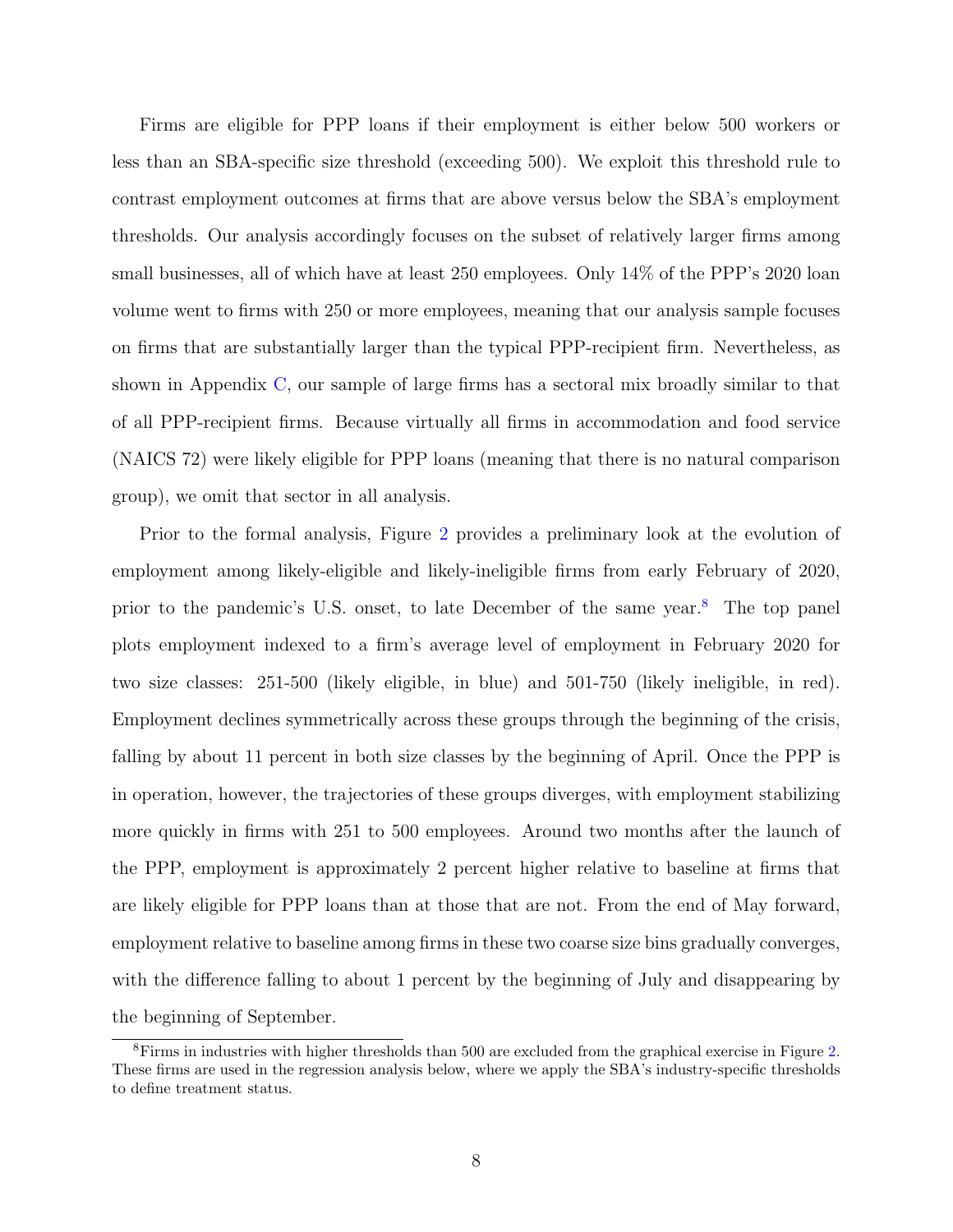<span id="page-12-0"></span>

Figure 2: Employment by Firm Size for Industries With PPP Eligibility at 500 Workers

Note: Each series represents average employment for firms with that particular range of workers in both 2019 and February 2020. Data are weighted by each firm's employment as of February 2020. Sample reflects firms that were present in the ADP data for all 12 months of 2019. Source: Authors' analysis of ADP data.

The bottom panel of Figure [2](#page-12-0) provides further detail by additionally plotting the evolution of employment at firms further away from the PPP eligibility threshold: those with pre-pandemic employment of either 101-250 workers or 751-1,000 workers. Employment trends in these additional size categories broadly reinforce the pattern seen in the first panel. Employment at firms with 101-250 workers closely tracks those with 251-500 workers, while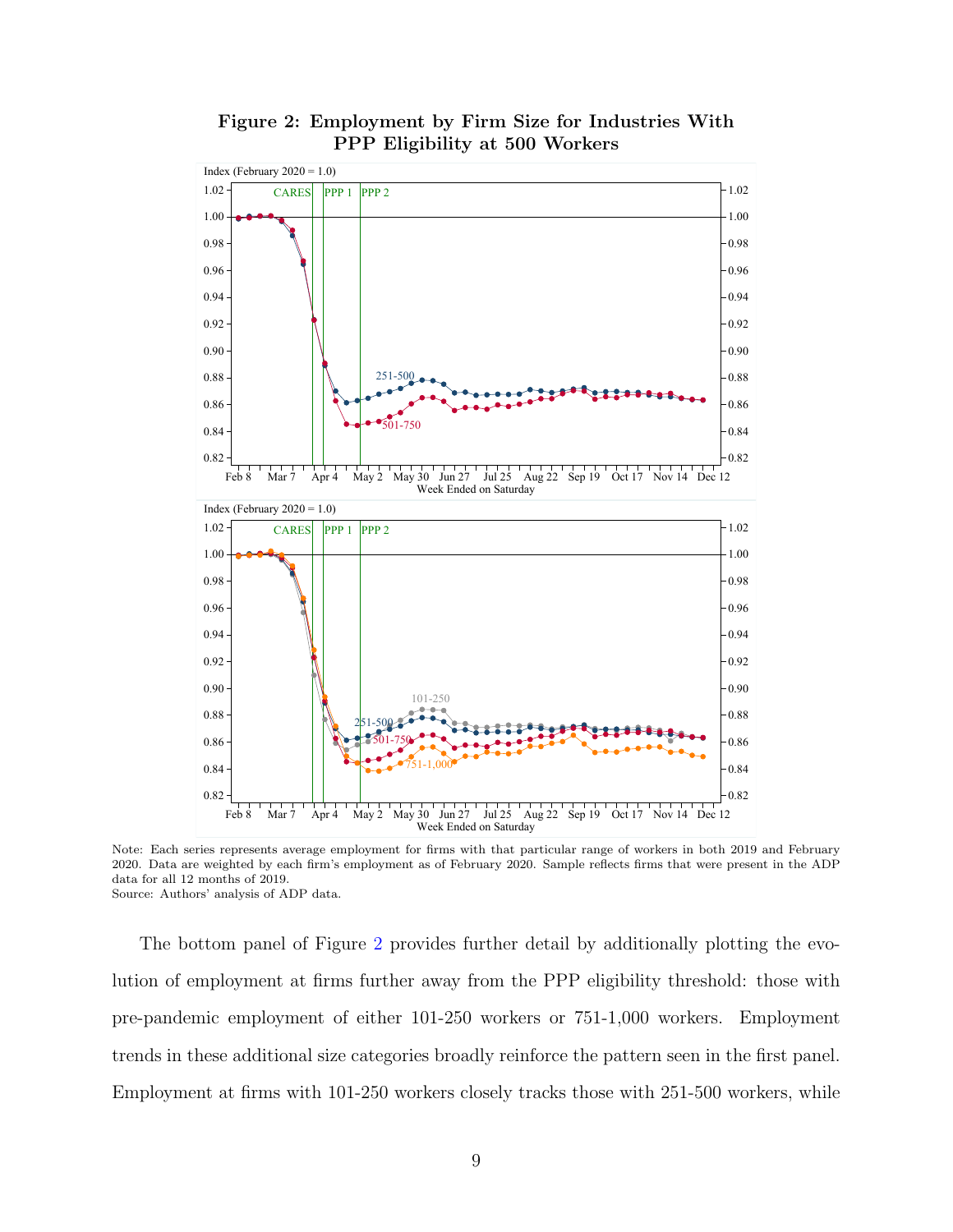employment at firms with 751-1,000 workers tracks that of firms with 501-750 workers. Thus, relative to firms with 501–750 employees, employment at firms with 101-250 employees rises by roughly 2 percent from the time of PPP enactment to the end of June 2020, after which point this employment gap gradually closes. These plots suggest that the PPP may have temporarily boosted employment at firms that were eligible to receive loans compared to those that were primarily ineligible. Our subsequent analyses formally explores these relationships.

## 4 Identification Approach and Primary Estimates

Our empirical strategy exploits the PPP eligibility size thresholds to identify the effect of the PPP loan receipt on employment. In the spirit of Figure [2,](#page-12-0) we compare the outcomes of firms above and below the industry-specific eligibility threshold using a dynamic, differencein-difference (DD) approach.

One practical challenge in implementing our research design is accurately assigning firms to PPP eligibility status. The PPP allows firms flexibility in choosing a window over which to define average employment for the purposes of meeting the threshold, including calendar year 2019, the trailing 12-month average prior to application, or various 12-week periods for seasonal firms. We do not observe the precise data or rule chosen by firms to establish their eligibility. In order to limit the potential for spurious eligibility assignment, we define eligibility based on both average 2019 employment and February 2020 employment and omit from the estimation sample firms whose PPP eligibility status differs across these two firm size measures.<sup>[9](#page-13-0)</sup> In Appendix [E,](#page-36-0) we apply alternative windows for calculating eligibility and obtain results broadly similar to our baseline results.

<span id="page-13-0"></span><sup>9</sup>One issue that could lead to spurious inference is mean reversion in firm size. For example, short-term fluctuations in employment around the eligibility-threshold could be inversely correlated with employment growth over the estimation period, and thereby produce upward bias in our estimated treatment effects of the PPP. By defining firm size based on 2019 average employment and February 2020 employment we reduce the likelihood of this pitfall as short-term employment fluctuations will tend to average out over longer periods of time.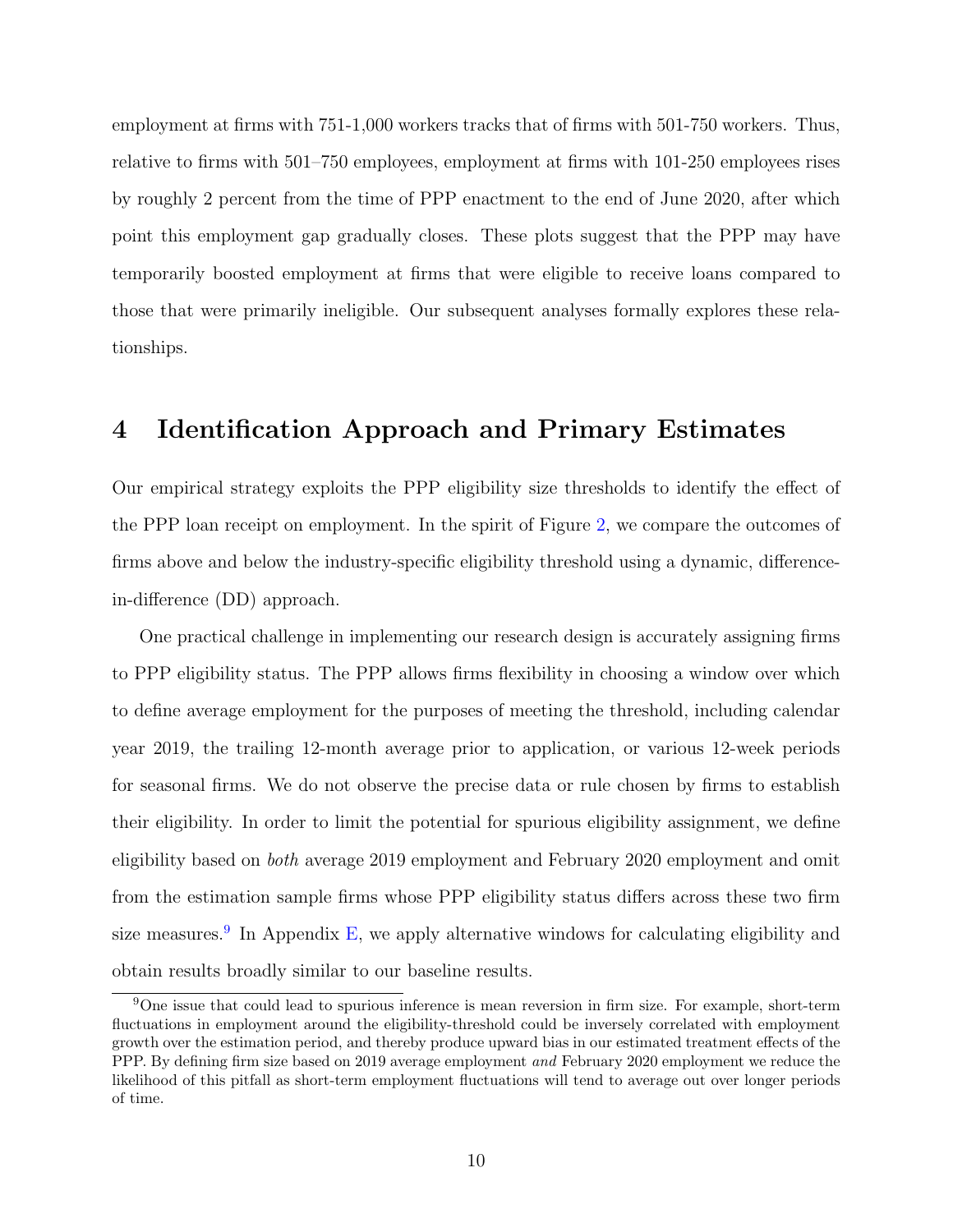We use the following dynamic difference-in-difference specification to estimate the relationship between PPP eligibility and employment:

<span id="page-14-1"></span>
$$
y_{ijst} = \alpha + \lambda PPP_i + \theta_{jt} + \theta_{st} + \sum_{t \in T} \beta_t (PPP_i \times \theta_t) + \varepsilon_{ijst}
$$
 (1)

where  $y_{i,jst}$  is total employment for firm i in industry j in state s at week t indexed to equal 1 in February of 2020,  $\theta_{jt}$  is a vector of NAICS 3-digit industry j-by-week t fixed effects,  $\theta_{st}$ is a set of state s-by-week t fixed effects,  $\theta_t$  is a vector of indicator variables for weeks t, and  $PPP_i$  is an indicator variable equaling one if firm i is eligible for the PPP program based on the industry-specific size threshold. Week t spans the period from the week starting January 5, 2020 through the week starting November 29, 2020 (ending December 5, 2020)—covering the period prior to the crisis, the passage of the CARES Act (March 27th), and through most of the ensuing year.<sup>[10](#page-14-0)</sup> Standard errors are conservatively clustered at the NAICS 3digit industry level. Finally, we weight the regressions by firm size in February 2020 so that the results can be interpreted as the estimated effect of the PPP on the employment of the average worker employed at the set of firms operating in 2020.

The time-varying  $\beta_t$  vector is the parameter of interest; under our identifying assumptions, discussed below, it traces out the treatment effect of PPP eligibility on employment. The treatment effect is likely to vary over time for several reasons: receipt of PPP loans gradually ramps up over the period we examine; it may take time for firms to bring workers back onto payroll; and ineligible firms may rebound even absent PPP support as the recovery takes hold. The 3-digit industry-week fixed effects absorb time-varying shocks common to firms within a given industry, while state-week fixed effects absorb time-varying shocks common to all firms in a state. Both sets of fixed effects are important because industries were affected differently by the pandemic and because states imposed different social distancing

<span id="page-14-0"></span><sup>10</sup>Because our weekly ADP data begin in 2020, we commence our analysis of pre-pandemic outcomes at the beginning of that year. We believe that the most informative period for assessing common pre-trends among PPP-eligible and PPP-ineligible firms is the weeks immediately after the pandemic's U.S. onset but prior to PPP's enactment.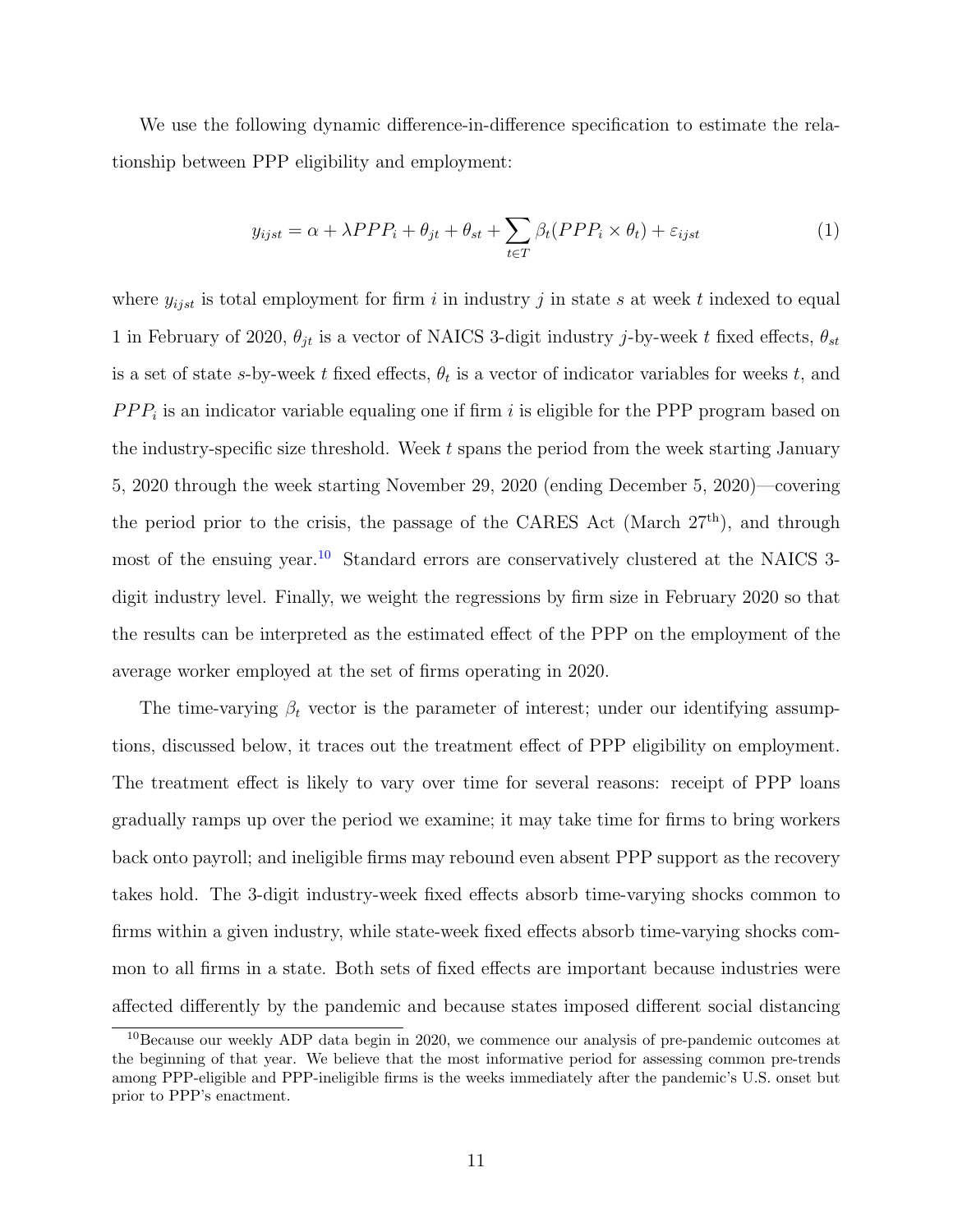rules, did so at different times, and may have experienced different degrees of voluntary social distancing.

The identifying assumption of the empirical model is that, absent the PPP, firms below the size-eligibility threshold would have experienced comparable employment growth or contraction to firms above the threshold, conditional on the covariates. Underlying trends in firm employment not due to the PPP, particularly those induced by social distancing and the broader economic downturn, are the most likely violation of this assumption. We address these potential violations of the identifying assumption in three principal ways. First, the pre-CARES Act portion of the  $\beta_t$  vector provides a partial check against differential employment trends correlated with PPP eligibility. If PPP eligibility is not confounded with underlying trends, there should be no trend in the  $\beta_t$  vector in the pre-CARES Act period. Second, as discussed above, we include industry-week and state-week fixed effects controls for time-varying shocks associated with COVID-19 at both the industry and state level. Third, in order to render the treatment and control groups as comparable as possible, we limit the estimation sample to firms in various windows around the threshold, from between 50 to 250 workers.<sup>[11](#page-15-0)</sup>

As an initial check on the comparability of firms above and below the eligibility threshold, Table [1](#page-16-0) displays firm summary statistics, including gender composition, industry affiliation, and average hourly wages, weekly hours, and weekly earnings. These comparisons show that, apart from size, firms above and below the eligibility threshold appear quite comparable prior to the crisis. For example, average weekly earnings at firms 0 to 249 workers below the threshold, equal to \$1,272, are barely distinguishable from those at firms with 1 to 250 workers above the threshold, equal to \$1,277.

Figure [3](#page-18-0) reports our main estimates of equation [\(1\)](#page-14-1). Each panel presents estimates of the  $\beta_t$  vector for a different firm size window. The shaded region in each panel corresponds

<span id="page-15-0"></span><sup>&</sup>lt;sup>11</sup>The Main Street Lending Facility was potentially available to firms in our control group [\(Decker et al.,](#page-26-8) [2021\)](#page-26-8). Appendix [F](#page-41-0) discusses why it is unlikely that this significantly affects our estimates of the effect of the PPP program.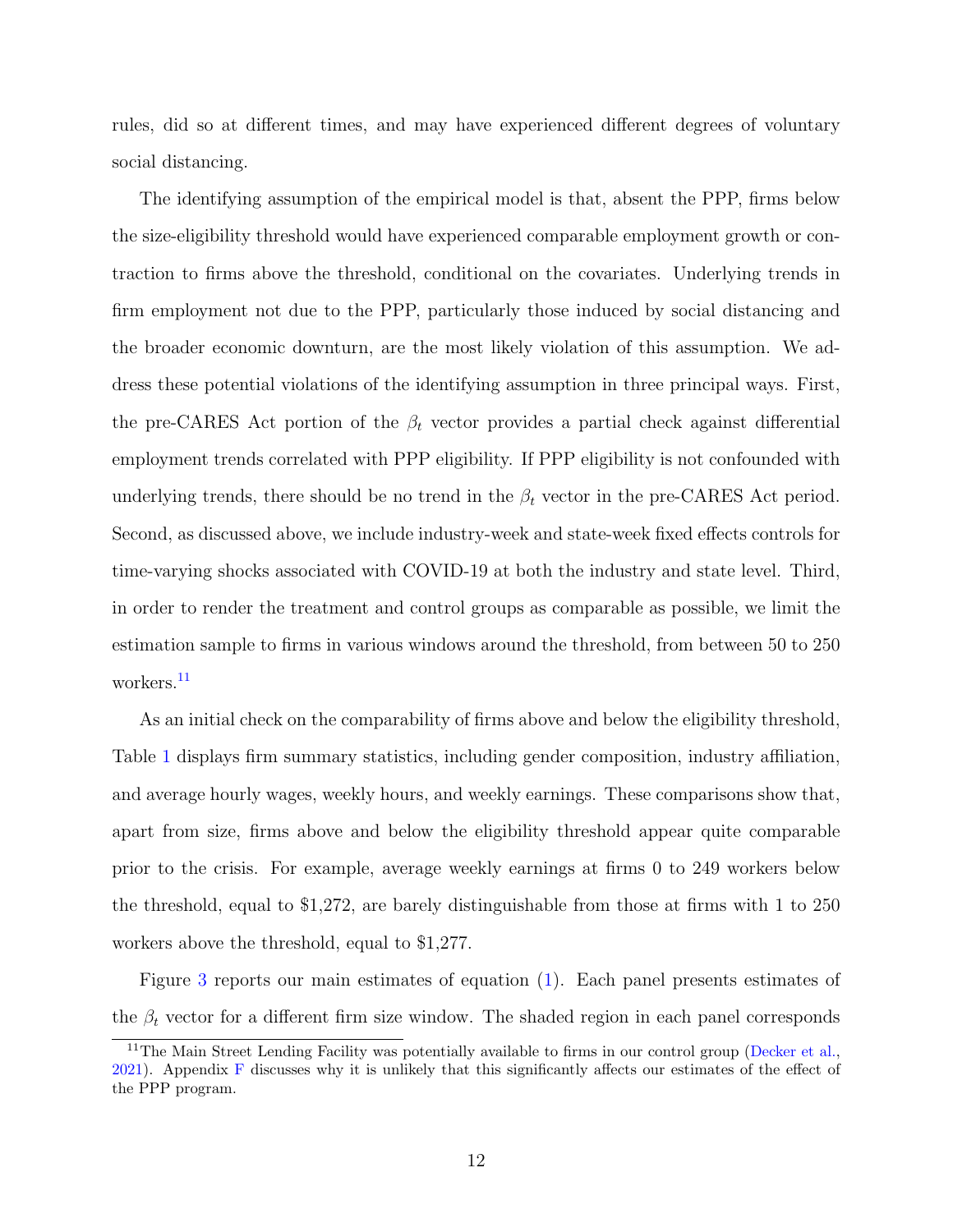<span id="page-16-0"></span>

|                                 | PPP Threshold $\pm 250$ |               | PPP Threshold $\pm 100$ |               |
|---------------------------------|-------------------------|---------------|-------------------------|---------------|
|                                 | $0-249$ Below           | $1-250$ Above | $0-99$ Below            | $1-100$ Above |
| Employment                      | 389.8                   | 653.4         | 472.9                   | 579.1         |
| % Female                        | 46.2                    | 46.4          | 46.1                    | 48.5          |
| $%$ Hourly                      | 62.5                    | 64.1          | 63.0                    | 63.0          |
| Weekly Hours Per Worker         | 36.8                    | 37.4          | 37.3                    | 37.2          |
| Weekly Earnings Per Worker (\$) | 1,271.8                 | 1,277.3       | 1,278.6                 | 1,278.8       |
| Hourly Wage Per Worker (\$)     | 37.8                    | 36.9          | 37.7                    | 37.5          |
| Sectors $(\%)$ :                |                         |               |                         |               |
| Manufacturing                   | 7.8                     | 9.0           | 8.7                     | 8.2           |
| Wholesale Trade                 | 8.2                     | 9.0           | 8.1                     | 10.4          |
| Retail Trade                    | 6.4                     | 8.1           | 6.2                     | 8.4           |
| Financial Activities            | 9.1                     | 9.1           | 9.3                     | 8.0           |
| Professional & Business         | 17.4                    | 17.0          | 17.2                    | 15.9          |
| Education & Health              | 18.9                    | 17.9          | 20.2                    | 18.3          |
| Leisure & Hospitality           | 6.6                     | 6.9           | 6.4                     | 6.7           |
| Other                           | 25.7                    | 22.9          | 24.0                    | 24.2          |

Table 1: Summary Statistics as of February 2020

Note: Employment, weekly hours, weekly earnings, and hourly wage represent firm-level means for each column. Data are weighted by each firm's employment as of February 2020. Samples reflect firms that were present in the ADP data for all 12 months of 2019.

Source: Authors' analysis of ADP data.

to the 95 percent confidence interval around the point estimates. These estimates uniformly find a positive treatment effect of PPP eligibility on firm employment. In the top-left panel, employment at firms with up to 250 employees below the eligibility threshold trends in parallel with employment at firms with up to 250 employees above the eligibility threshold prior to PPP, with pre-trend point estimates consistently around zero. Once the PPP commences in the first week of April 2020, employment rises at eligible relative to ineligible firms, increasing by about 2 percent through May, after which the gap attenuates. This contrast is no longer statistically significant from early July forward, though the point estimates suggest that employment at eligible firms was about 1 percent higher than at ineligible firms in July and roughly 0.5 percent higher on average thereafter.

The subsequent panels of Figure [3](#page-18-0) present estimates for different size windows around the eligibility threshold. These estimates are in all cases qualitatively similar to those in the first panel, though the magnitude of the the point estimates at peak PPP efficacy (around May 2020) grows somewhat larger as we shrink the firm size window around the eligibility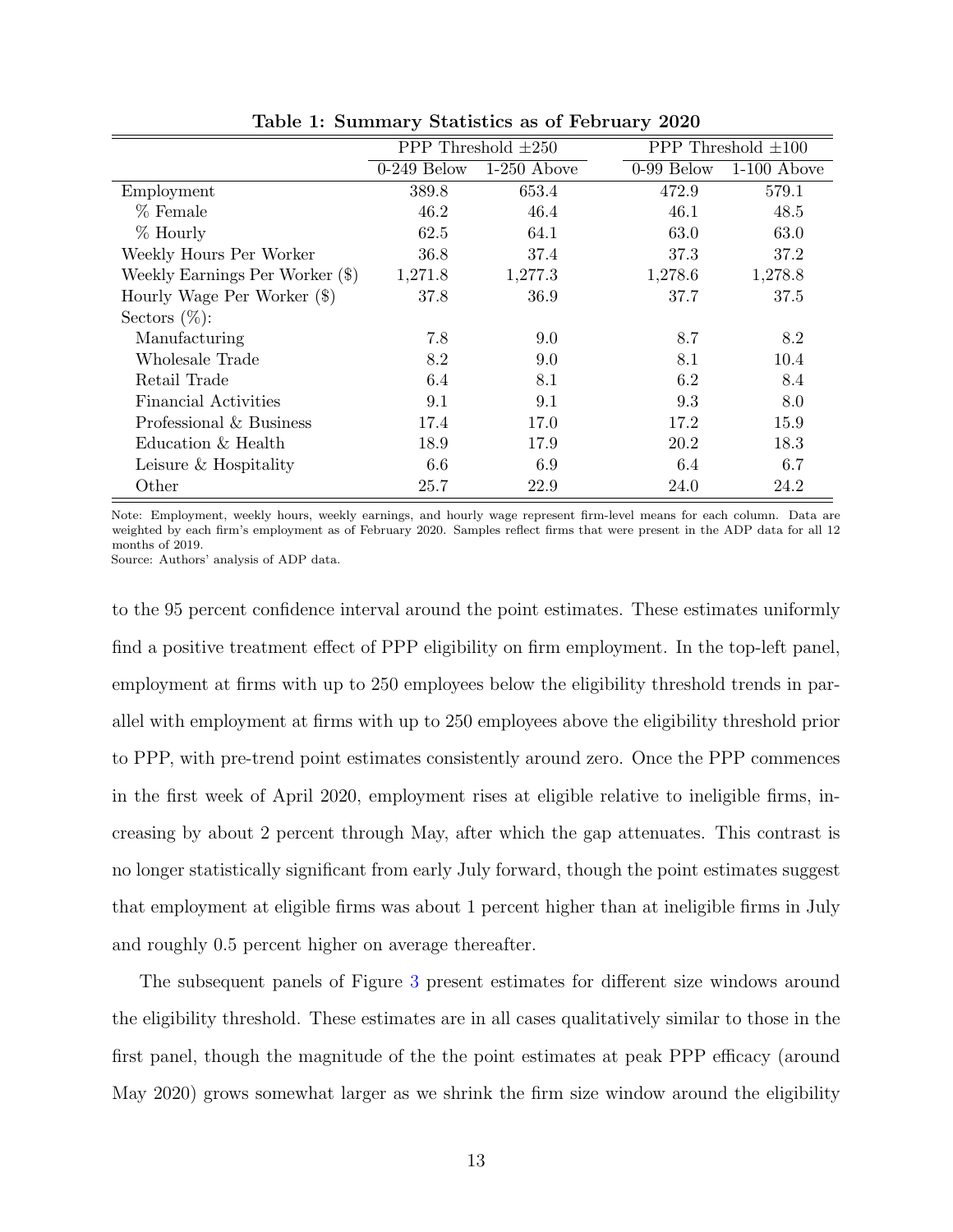threshold. When including firms within 150 employees of the eligibility threshold (top-right panel), the estimated peak employment effect is roughly 2.5 percent. This estimate rises to 3.5 percent and 5 percent, respectively, for firms that are within 100 and within 50 employees of the eligibility criteria (bottom-left and bottom-right of the figure). Averaging across all four specifications, the peak effect registers at about 3 percent in mid-May of 2020. After mid-May, the point estimate declines throughout 2020. At the end of the year, the point estimates range from no effect (for the  $\pm$  150 window) to about 3 percent (for the  $\pm$  50 window), neither of which is statistically significant. Across the four specifications, the point estimates average about 1.2 percent at the end of 2020.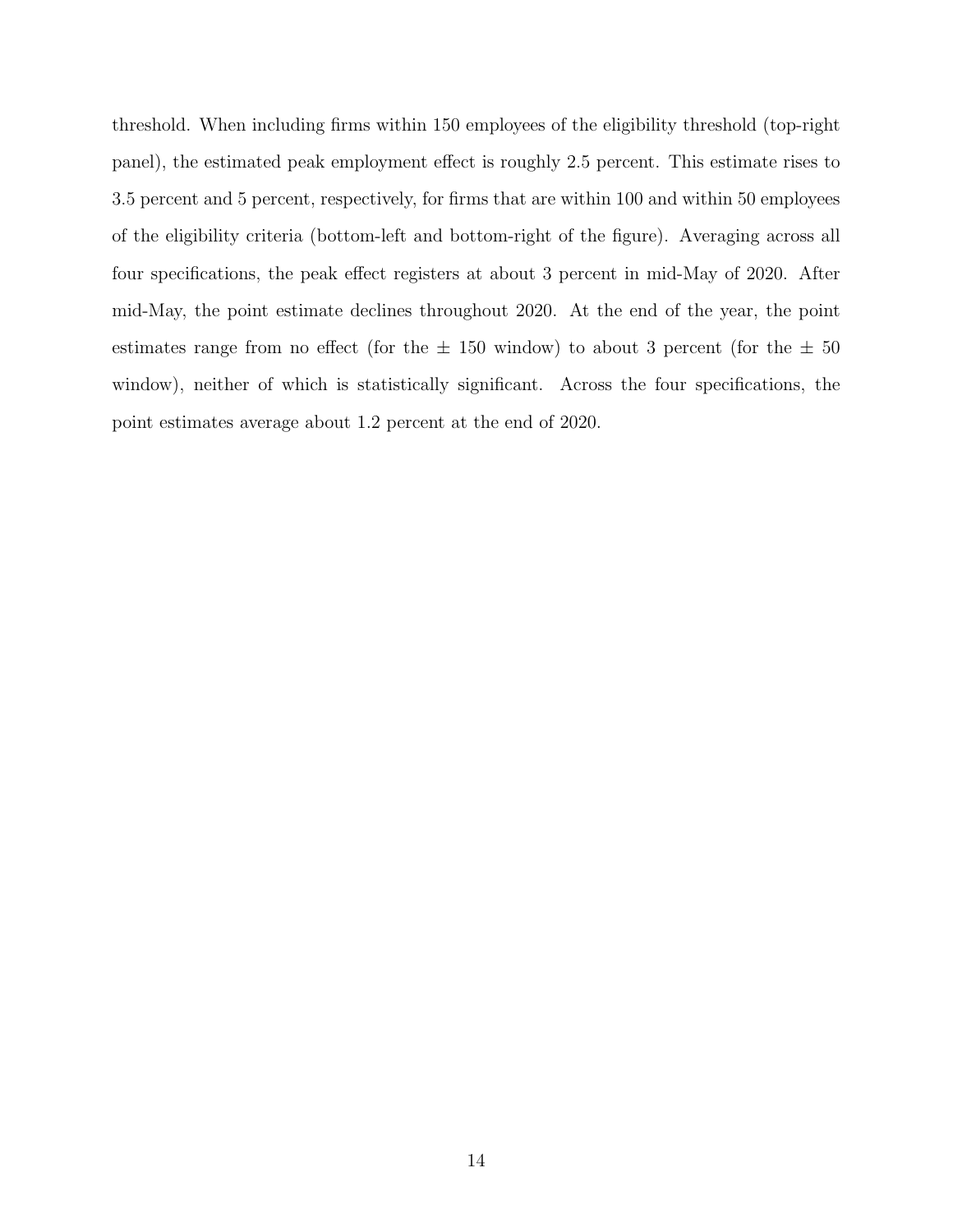

#### <span id="page-18-0"></span>Figure 3: Effect of PPP Eligibility on Employment

 state-by-week and industry-by-week effects. Standard errors are clustered at the 3-digit NAICS industry level. Sample includes firms that were present in the ADP data for all Note: Each firm's size is determined using employment in both <sup>2019</sup> and February 2020. Regressions are weighted by firm size as of February <sup>2020</sup> and include controls forI Feb 8 Mar 7 Apr 4 May 2 May 30 Jun 27 Jul 25 Aug 22 Sep 19 Oct 17 Nov 14 Dec 12<br>Week Ended on Saturday<br>h firm's size is determined using employment in both 2019 and February<br>eek and industry-by-week effects. Standard err I Feb 8 Mar 7 Apr 4 May 2 May 30 Jun 27 Jul 25 Aug 22 Sep 19 Oct 17 Nov 14 Dec 12<br>Week Ended on Saturday<br>ions are weighted by firm size as of February 2020 and include controls f<br>lustry level. Sample includes firms that we 12 months of 2019.

Source: Authors' analysis of ADP data.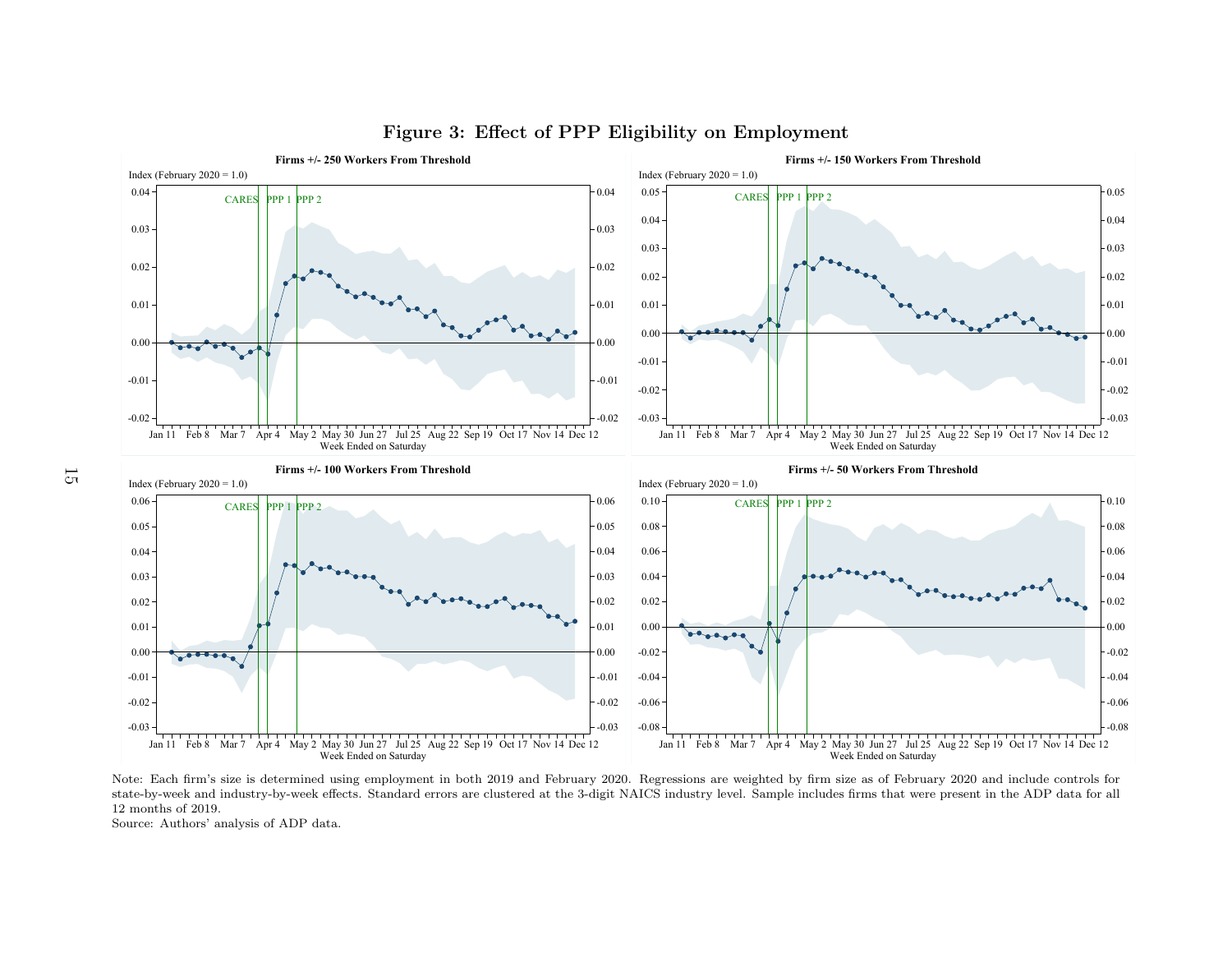Employment in treatment and control groups was trending in parallel in the pre-PPP period but not thereafter, as shown in Figure [3,](#page-18-0) consistent with a causal interpretation of the treatment effect estimates.<sup>[12](#page-19-0)</sup> One anomaly is visible when focusing on firms within 100 employees of the eligibility threshold (bottom-left panel): the treatment effect appears to commence during the week of the passage of the CARES Act, which was passed by the Senate on March 25, 2020, and passed by the House and signed into law two days later. In the week prior to the act's passage, there was widespread reporting on an SBA loan program for small businesses with under 500 employees.[13](#page-19-1) It is therefore possible that business owners below the threshold held off paring back on payrolls in anticipation of the loan program. There is also a clear jump upward in the treatment effect vector after PPP loans commence. This pre-treatment jump using the  $\pm 100$  employee size window is the one anomalous finding in our analysis, and we flag it for the sake of caution.

Figure [4](#page-20-0) offers a reality check on our identification strategy. Although in most sectors PPP eligibility was limited to firms with 500 or fewer employers, the size cap was higher in specific sectors. We would accordingly not expect to find a "treatment effect" at the 500 threshold in these sectors. To test this implication, we estimate equation [\(1\)](#page-14-1) for firms in high-threshold industries, using firms of size 251 to 500 employees as the placebo treatment group and firms of size 501 to 750 serve as the comparison group. (The minimum actual PPP-eligibility threshold for firms with a non-500 threshold is 750.) Figure [4](#page-20-0) confirms that the placebo treatment effect is near zero in both the pre- and post-PPP period. Appendix [G](#page-41-1) presents the actual PPP treatment effect estimates for the same industries used in the placebo test; the point estimates are broadly similar to our primary results in Figure [3.](#page-18-0)

<span id="page-19-0"></span>Appendix [H](#page-42-0) discusses results for additional outcomes using the DD research design. We

<sup>&</sup>lt;sup>12</sup>While the estimates in the pre-PPP periods in Figure [3](#page-18-0) are nearly all statistically insignificant, in some cases the estimates appear to be declining prior to the PPP. This raises the possibility that our estimates might understate the employment effect in the post-PPP period. To assess this possibility, we account for these pre-trends using the procedure developed in [Freyaldenhoven et al.](#page-26-9) [\(forthcoming\)](#page-26-9) and [Dobkin et al.](#page-26-10) [\(2018\)](#page-26-10). The results are quite similar to our baseline estimates, as discussed in Appendix [I.](#page-45-0)

<span id="page-19-1"></span><sup>&</sup>lt;sup>13</sup>For example, both a *[Washington Post](https://www.washingtonpost.com/business/2020/03/18/trump-coronavirus-economic-plan/)* article on March  $18<sup>th</sup>$  and a [tweet from Senator Marco Rubio](https://twitter.com/marcorubio/status/1240054005730025473?s=20) on March  $17<sup>th</sup>$  discuss the 500 firm size threshold.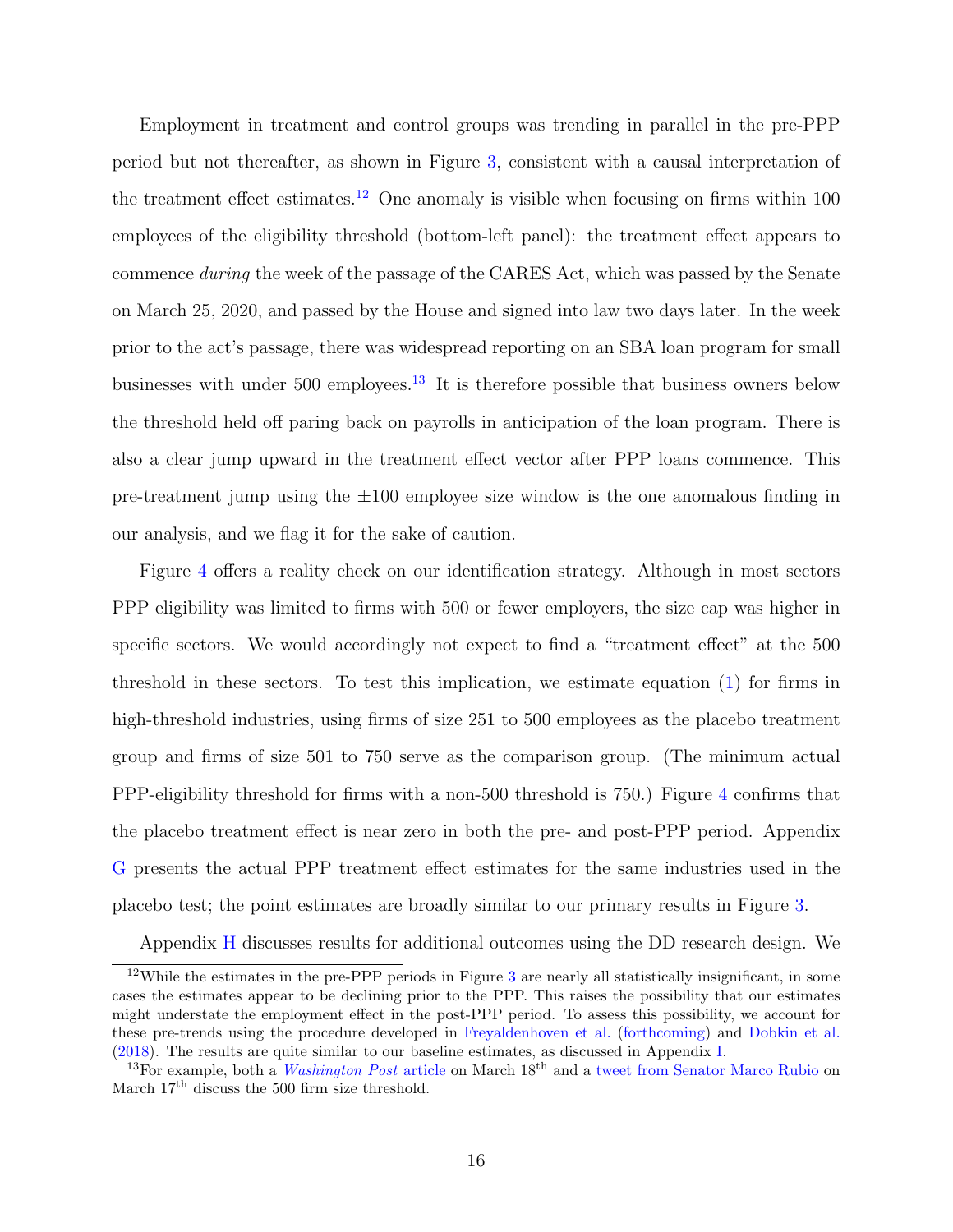#### <span id="page-20-0"></span>Figure 4: Placebo Effect of Having 251-500 Workers on Employment for Firms With PPP Eligibility Above 500



Note: Each firm's size is determined using employment in both 2019 and February 2020. Regressions are weighted by firm size as of February 2020 and include controls for state-by-week and industry-by-week effects. Standard errors are clustered at the 3-digit NAICS industry level. The sample is restricted to firms with a PPP eligibility threshold above 500 and with 251 to 750 employees; firms with 251 to 500 workers form the placebo treatment group and those with 501 to 750 workers form the control group. The sample contains firms that were present in the ADP data for all 12 months of 2019. Source: Authors' analysis of ADP data.

find no evidence that the PPP influenced either the intensive margin of employment (i.e., hours) or the propensity of firms to remain open. Hence, the employment results in Figure [3](#page-18-0) likely reflect the extensive margin adjustment of the number of workers at firms which remained open.

#### <span id="page-20-3"></span>5 Estimating Treatment-on-the-Treated

Our primary results shown in Figure [3](#page-18-0) correspond to intent-to-treat (ITT) estimates, reflecting the effect of loan eligibility rather than take-up on employment. To estimate the effect of receiving a PPP loan (i.e. the average effect of treatment-on-the-treated, ATT), we re-scale the ITT estimates,  $\beta_t$ , using the standard Wald estimator:<sup>[14](#page-20-1)</sup>

<span id="page-20-2"></span>
$$
\delta_t = \frac{\beta_t}{\gamma - \overline{\gamma}}.\tag{2}
$$

<span id="page-20-1"></span><sup>&</sup>lt;sup>14</sup>For the sake of simplicity, we use terminal take-up rates; hence the  $\gamma$ 's are time-invariant.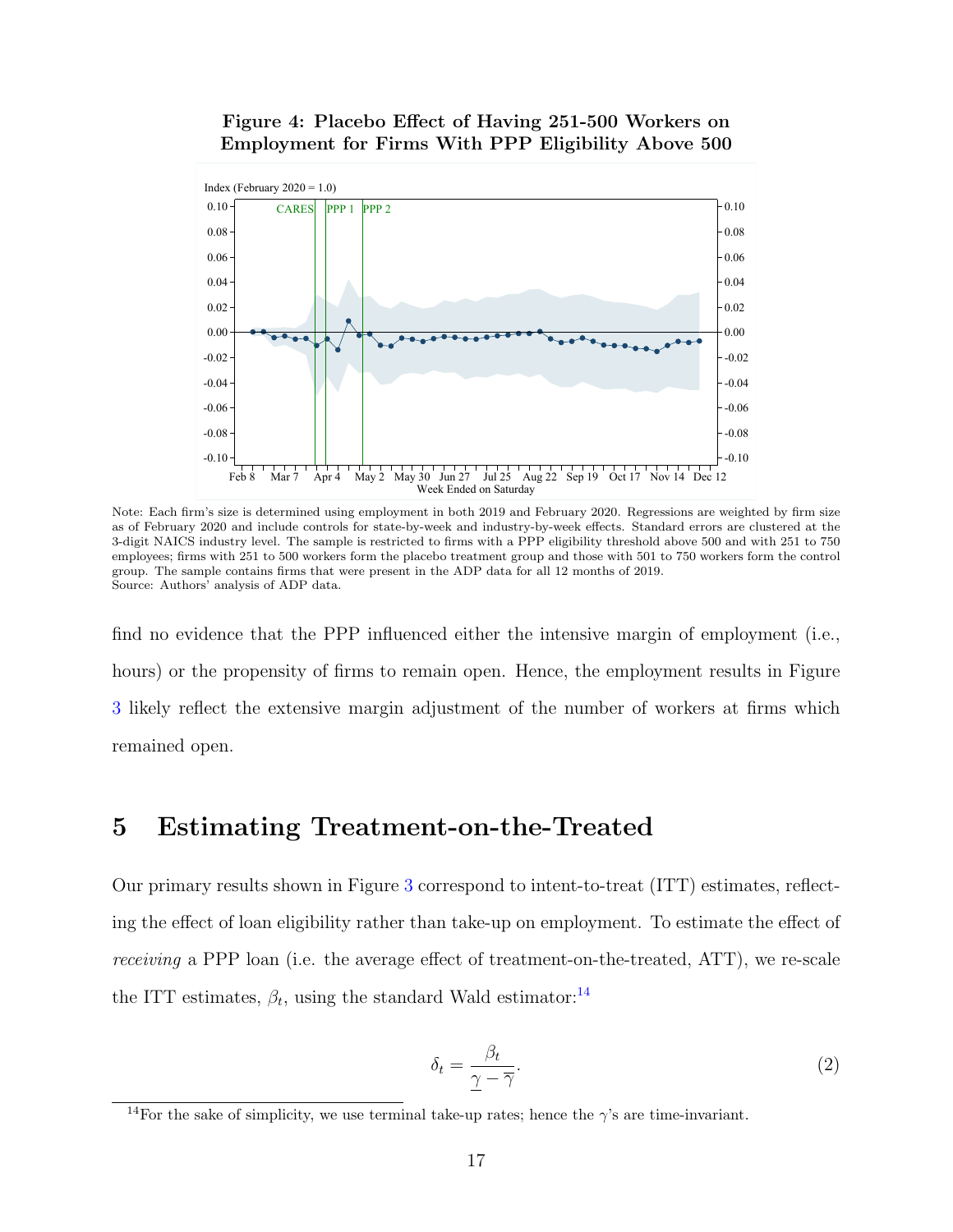where  $\gamma$  is employment-weighted PPP take-up among those firms below the SBA size threshold and  $\overline{\gamma}$  is employment-weighted take-up among firms above the threshold. The take-up above the threshold reflects, at least in part, that firms with sufficiently small revenues or profits were entitled to PPP loans, despite potentially having more than 500 workers.

Since our primary data source does not record PPP loan receipt, we estimate take-up using SBA loan-level PPP records. Unfortunately, because the size of recipient firms reported in the SBA loan data is truncated at 500 workers, we cannot estimate take-up below the industry-specific threshold,  $\gamma$ , for industries with eligibility thresholds above 500 employees. For the same reason, across all industries, we cannot directly estimate the take-up rate above the threshold,  $\bar{\gamma}$ .

We address these limitations as follows. To estimate take-up below the threshold, we restrict attention to industries with a 500 worker threshold and assume the estimated takeup rates from this subset of industries holds across all industries. Using publicly-available Census SUSB data reporting firm size by industry paired with SBA PPP loan-level data, we estimate that  $\gamma \approx 81\%$  within a firm size window of 300-499 employees. Next, to estimate take-up above the eligibility threshold,  $\overline{\gamma}$ , we again restrict attention to industries with a 500 worker threshold and assume that firms coded (i.e., truncated) at size 500 in the PPP loan-level data are of the same average size as firms from the 500-999 size bin in the SUSB data. This approach yields an estimate of  $\overline{\gamma} \approx 27\%$ .

Adjusting for take-up above and below the threshold yields an ATT estimate of  $\delta_t$  = 1  $\frac{1}{\gamma-\overline{\gamma}}\times\beta_t=\frac{1}{0.81-0.27}\times\beta_t=1.85\times\beta_t$ . In practice, different firm size bins above and below the eligibility threshold produce slightly different scaling factors,  $\frac{1}{\gamma - \overline{\gamma}}$ . In the aggregate employment effect calculations below, we set  $\frac{1}{\gamma - \overline{\gamma}}$  equal to its average value of 2 across a set of such estimates (Appendix Table [B.2\)](#page-32-0). See Appendix [B](#page-28-0) for additional information on our ATT estimates, including Figure [B.1](#page-32-1) which presents estimates of the ATT, a comparison to similar estimates in [Chetty et al.](#page-25-5) [\(2020\)](#page-25-5), and a discussion of how fraud would influence our ATT estimates.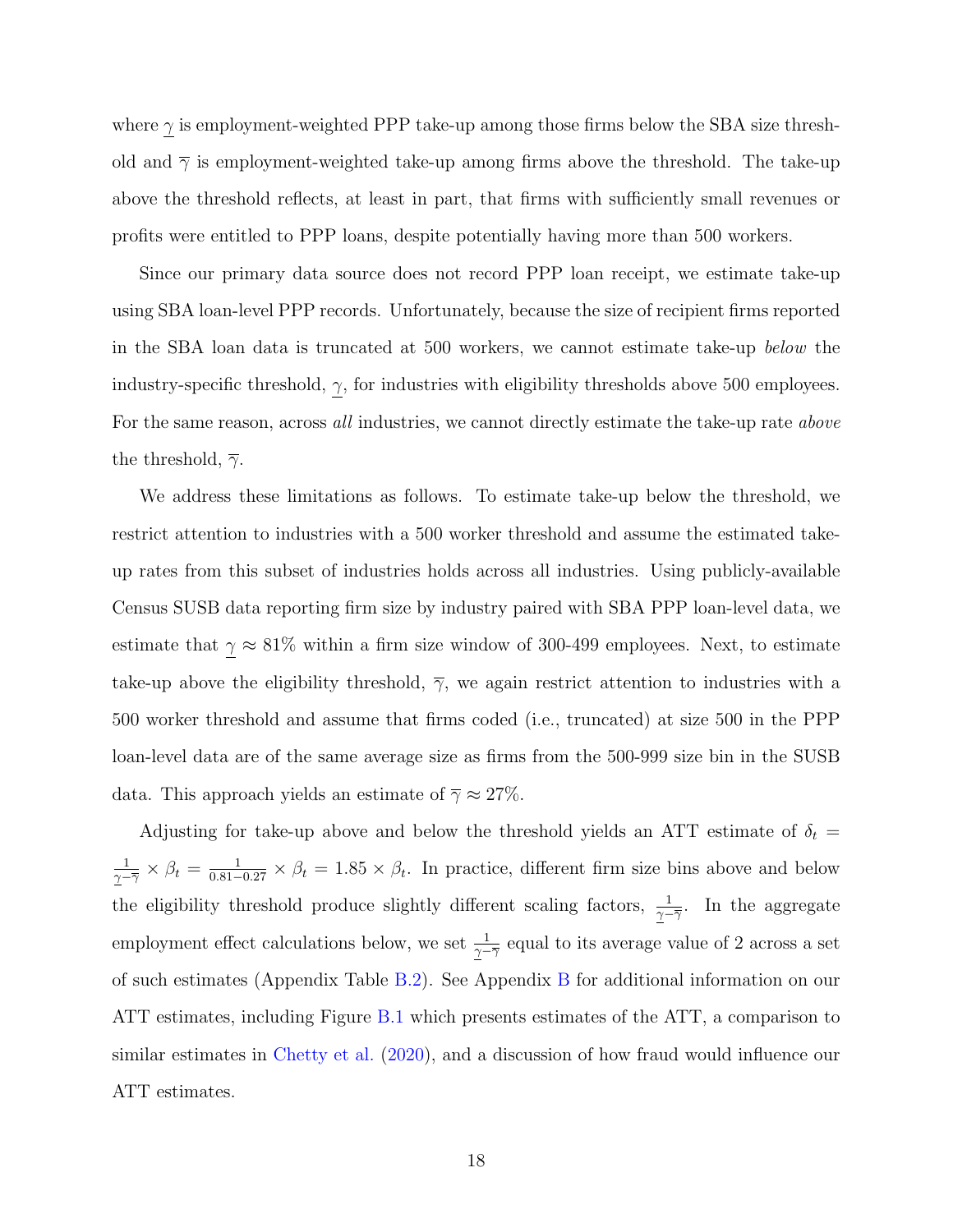Applying this scaling factor, we estimate the implied effect of the PPP on total U.S. payroll employment as

<span id="page-22-0"></span>
$$
E_t = \delta_t \times T,\tag{3}
$$

where  $\delta_t$  is the ATT estimate and T is the number of employees at PPP-recipient firms. We estimate  $T = 59.2$  million using our estimated take-up rates multiplied by the count of employment below industry-specific eligibility thresholds, *plus* PPP take-up above 500, which we again assume is drawn from the 500-999 firm-size bin. See Appendix [D](#page-35-0) for additional details.

At its peak around mid-May 2020, averaging across the same specifications as shown in Figure [3,](#page-18-0) PPP loan receipt raised recipient employment by about 6% (3% average intent-totreat estimate times the scaling factor of 2), yielding an estimated employment gain of about 3.6 million workers in total  $(6\% \times 59.2 \text{ million})$ . By the beginning of December, the ATT estimates are uniformly smaller, averaging 2.4%, implying an employment boost of about 1.4 million.

These calculations extrapolate from treatment effects that are estimated from firms in the vicinity of the eligibility thresholds. We noted above that the PPP may have had different effects on smaller firms, which are farther away from the eligibility threshold. If smaller firms were relatively more cash constrained during the crisis, PPP funds may have resulted in a larger share of jobs retained at these firms. Approximately 52% of small business employment is at firms with 1-49 employees, which is plausibly the group of firms that may have been particularly vulnerable and which do not contribute to the identification of our causal effect estimates. If we assume that the peak effect of loan receipt is twice as large in this group of firms (12%)—consistent with the evidence in [Autor et al.](#page-25-2) [\(forthcoming\)](#page-25-2)—this increases our estimated peak employment effect from 3.6 million to 5.5 million.

To put these employment numbers in dollar terms, we calculate the cost per year of employment retained by the PPP. We calculate this cost as:  $52 \times \frac{PP_{volume}}{\sum_{t \in T} E_t}$ , where  $\sum_{t \in T} E_t$ is the sum of additional weekly employment attributable to the PPP from the beginning of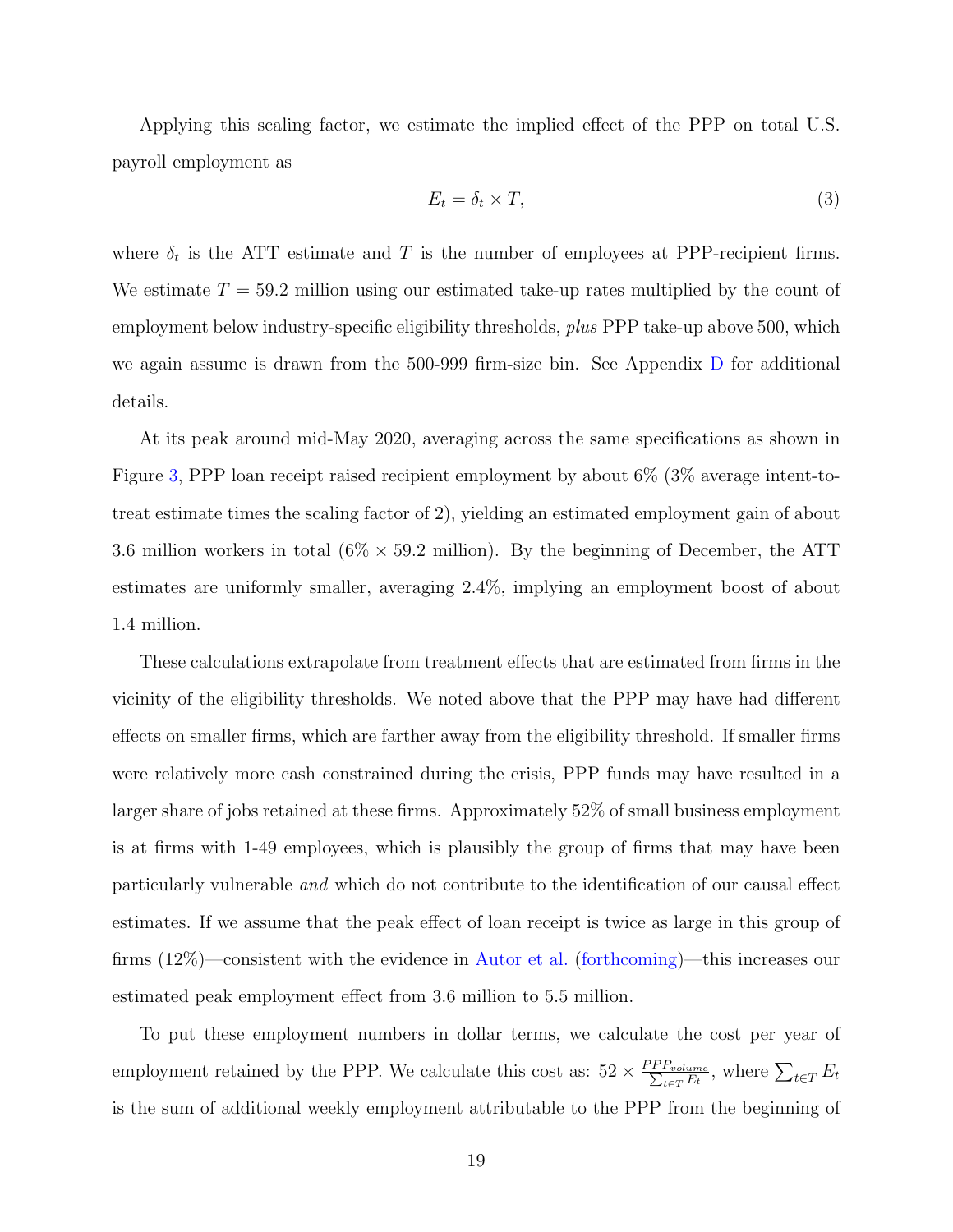the PPP program through the end of our sample, and  $PPP_{volume}$  is the total dollar volume of PPP loans from the first two tranches of the program. This calculation yields a cost of \$317,000 per full-year job preserved by the PPP from the program's inception to the start of December of 2020 (the end point of our data set).

A limitation to this calculation is that it implicitly assumes that there is no effect of the PPP on employment after early December. Our point estimates in Figure [3,](#page-18-0) however, suggest that the impact remains positive in that month, although these estimates are statistically insignificant. We conservatively adjust for the effects of PPP on employment after early December 2020 by extrapolating the treatment effect of the PPP  $(E_t)$  after our estimation ends using the trend decline observed from the peak effect in mid-May through December 2020. This yields a linearly-declining path of PPP treatment effects that reaches zero in June 2021, shown in Appendix Figure [D.1.](#page-37-0) Under this assumption, the PPP preserved 1.6 million jobs per week on average from April 2020 through June 2021, implying a program expenditure of \$258,000 per full-year-equivalent job preserved, or roughly 5.2 times the median worker's salary.<sup>[15](#page-23-0)</sup> Alternatively, using the same extrapolation but assuming that the treatment effect was double for smaller firms, the PPP is estimated to have saved 2.4 million jobs per week at a cost of \$169,000, or about 3.4 times the median salary.

## 6 Conclusion

Utilizing high-resolution administrative microdata on firm-level employment from ADP, we provide an assessment of the PPP's effect on U.S. employment, focusing on the \$525 billion in forgivable PPP loans made during 2020, prior to a substantial change in program targeting in 2021. Using a dynamic difference-in-difference framework, we estimate that the PPP increased the level of employment at eligible firms by 2 to 5 percent at its peak in mid-May, an effect that slowly declined thereafter. These estimates imply that the PPP preserved

<span id="page-23-0"></span> $^{15}$ Equal to about \$50,000, or 52 times median weekly earnings in the first quarter of 2020 of \$949 as measured in the Bureau of Labor Statistics Usual Weekly Earnings series [\(BLS,](#page-25-9) [2020\)](#page-25-9).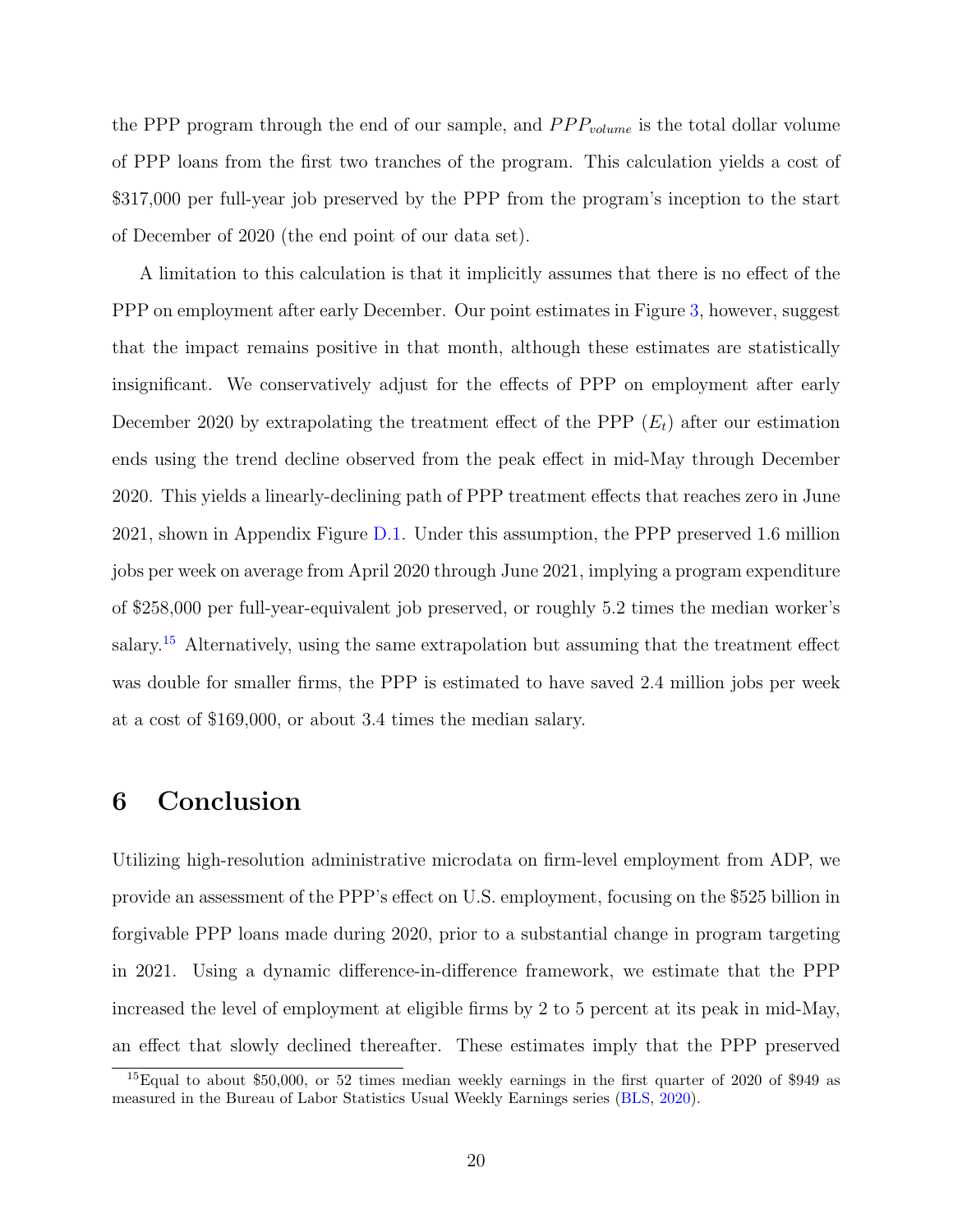approximately 3.6 million jobs in mid-May of 2020, and about 1.4 million jobs at the end of 2020. The estimated dollar amount of PPP expenditure per year of employment retained is equal to 5.2 times the median full-time full-year U.S. salary in 2020. These estimates are identified by PPP-induced changes in employment at firms a good bit larger than the typical PPP-receiving firm. Assuming that small-firm employment was boosted by the PPP by twice as much as large firm employment yields a cost per year of employment preserved of 3.4 times the median salary. Thus PPP outlays very substantially exceeded the salary costs of jobs supported by the program.

A full cost-benefit analysis of the PPP would include several additional margins of potential efficacy not evaluated here. By preventing bankruptcies, the PPP may have preserved valuable intangible firm capital, which could have positive long-run economic effects. Additionally, the PPP may also have reduced loan defaults, which would benefit creditors throughout the economy (e.g. suppliers to businesses and commercial landlords) and would also possibly reduce strain on the financial system. Finally, the PPP may have reduced other public outlays that workers would have received had the PPP not preserved their employment, including unemployment compensation, rental assistance, Supplemental Nutrition Assistance Program (SNAP) aid, and other safety-net benefits. A full accounting of these indirect avenues of potential PPP program efficacy, including both their partial and general equilibrium effects, merits significant additional research.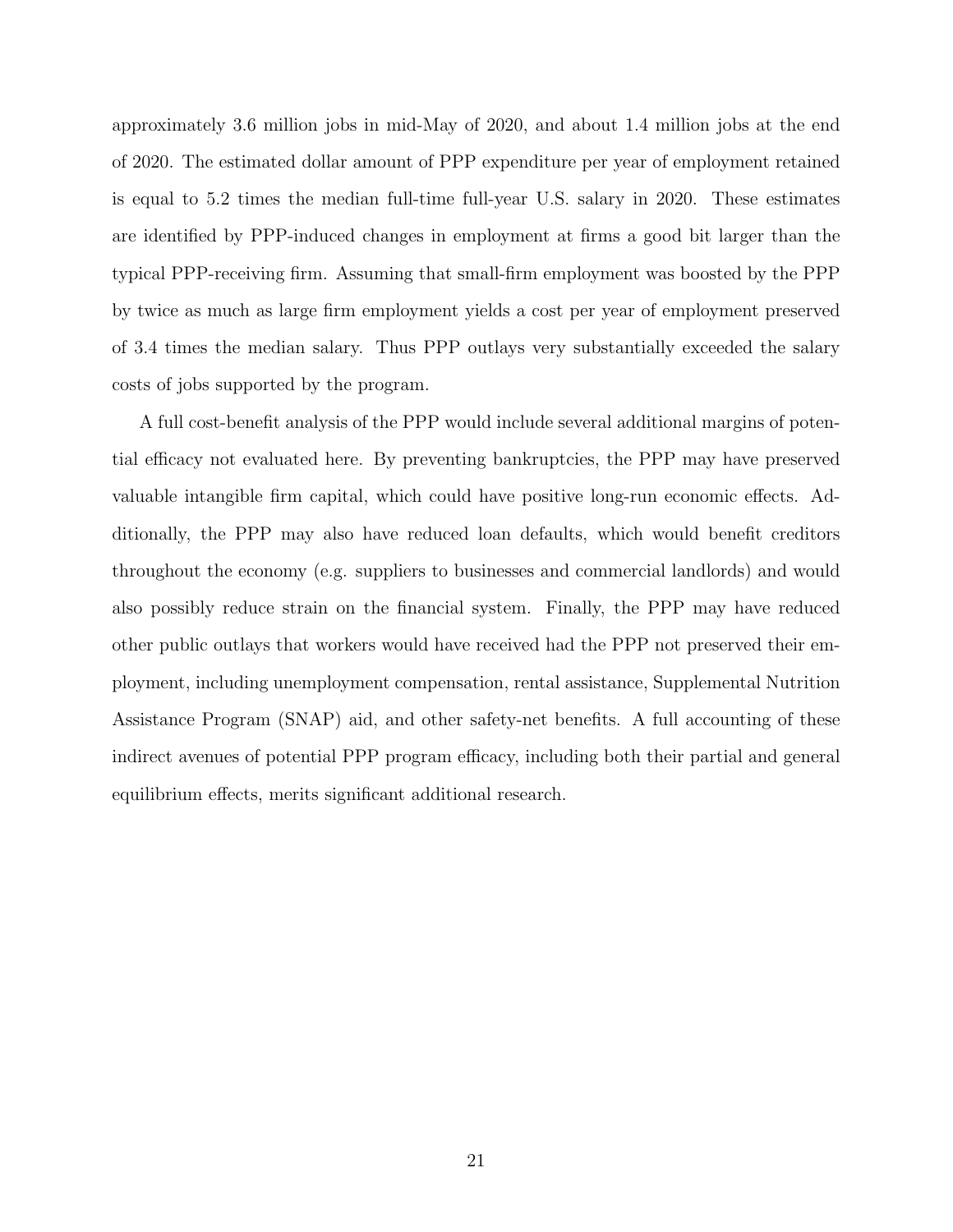#### References

- <span id="page-25-2"></span>Autor, David, David Cho, Leland Crane, Mita Goldar, Byron Lutz, Joshua Montes, William B. Peterman, David Ratner, Daniel Villar, and Ahu Yildirmaz, "The \$800 Billion Paycheck Protection Program: Where did the Money Go and Why Did it Go There?," Journal of Economic Perspectives, forthcoming.
- <span id="page-25-0"></span>Bartik, Alexander W., Marianne Bertrand, Feng Lin, Jesse Rothstein, and Matthew Unrath, "Measuring the Labor Market at the Onset of the COVID-19 Crisis," Brookings Papers on Economic Activity, Summer 2020.
- <span id="page-25-1"></span> $\sim$ ,  $\sim$ , Zoe Cullen, Edward L. Glaeser, Michael Luca, and Christopher Stanton, "The impact of COVID-19 on small business outcomes and expectations," Proceedings of the National Academy of Sciences, 2020, 117 (30), 17656–17666.
- <span id="page-25-4"></span>Bartik, Alexander W, Zoe B Cullen, Edward L Glaeser, Michael Luca, Christopher T Stanton, and Adi Sunderam, "The Targeting and Impact of Paycheck Protection Program Loans to Small Businesses," Working Paper 27623, National Bureau of Economic Research June 2021.
- <span id="page-25-9"></span>BLS, "Usual Weekly Earnings of Wage and Salary Workers First Quarter 2020," Technical Report, Bureau of Labor Statistics, Department of Labor September 2020.
- <span id="page-25-10"></span>Bräuning, Falk and Teodora Paligorova, "Uptake of the Main Street Lending Program," FEDS Notes, Federal Reserve Board April 2021.
- <span id="page-25-6"></span>Cajner, Tomaz, Leland Crane, Ryan A. Decker, Adrian Hamins-Puertolas, Christopher Kurz, and Tyler Radler, "Using Payroll Processor Microdata to Measure Aggregate Labor Market Activity," FEDS Working Paper 2018-005, Federal Reserve Board January 2018.
- <span id="page-25-7"></span> $\lambda_1, \lambda_2, \ldots, \lambda_n, \ldots$ , and  $\lambda_n$ , "Improving the Accuracy of Economic Measurement with Multiple Data Sources: The Case of Payroll Employment Data," in Katharine G. Abraham, Ron S. Jarmin, Brian Moyer, and Matthew D. Shapiro, eds., *Big Data for 21st Century* Economic Statistics, University of Chicago Press, July 2020.
- <span id="page-25-8"></span>, Leland D Crane, Ryan A Decker, John Grigsby, Adrian Hamins-Puertolas, Erik Hurst, Christopher Kurz, and Ahu Yildirmaz, "The U.S. Labor Market during the Beginning of the Pandemic Recession," Working Paper 27159, National Bureau of Economic Research May 2020.
- <span id="page-25-5"></span>Chetty, Raj, John N Friedman, Nathaniel Hendren, Michael Stepner, and The Opportunity Insights Team, "How Did COVID-19 and Stabilization Policies Affect Spending and Employment? A New Real-Time Economic Tracker Based on Private Sector Data," Working Paper 27431, National Bureau of Economic Research June 2020.
- <span id="page-25-3"></span>Dalton, Michael, "Putting the Paycheck Protection Program into Perspective: An Analysis Using Administrative and Survey Data," Technical Report, Bureau of Labor Statistics Working Paper 542 2021.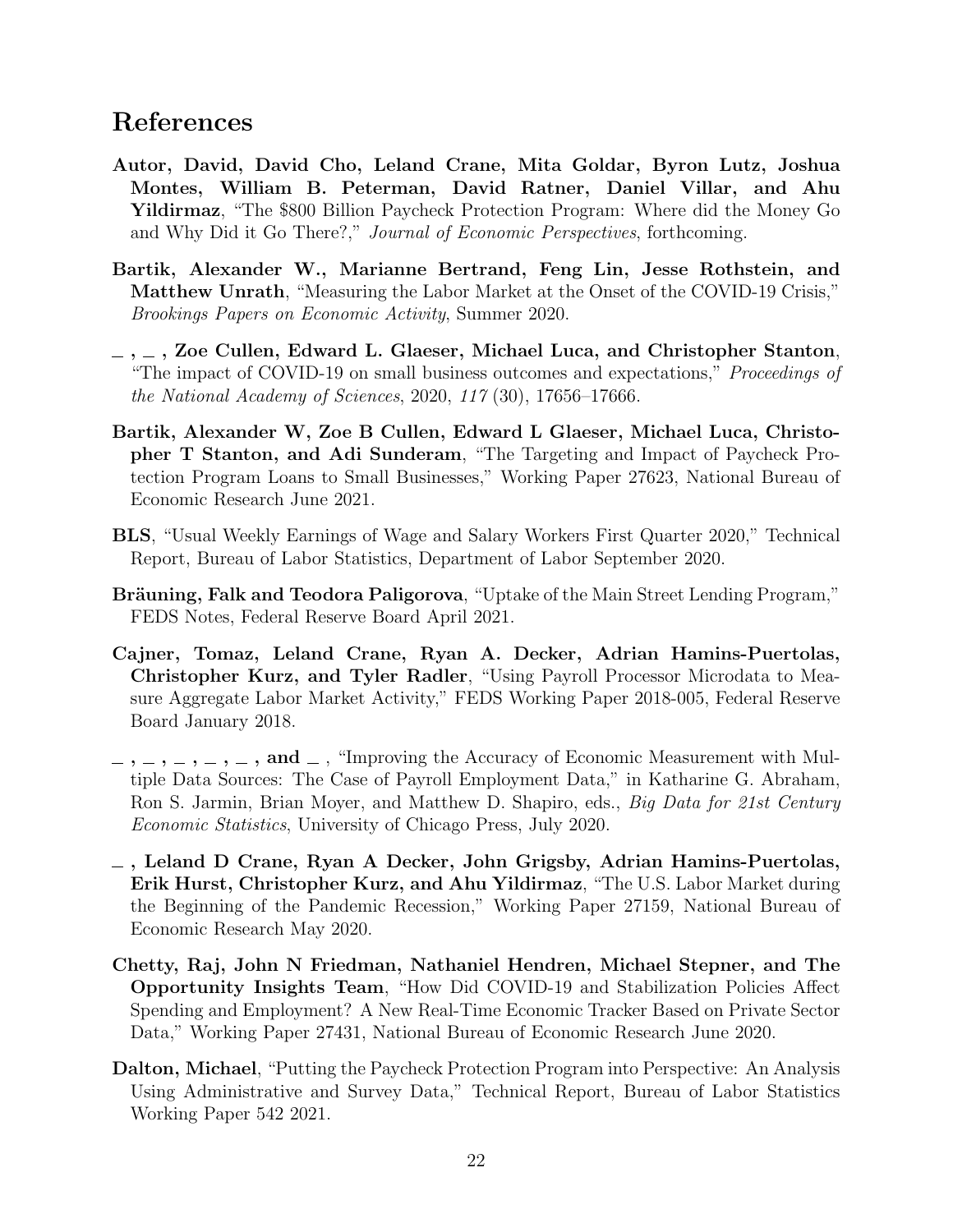- <span id="page-26-13"></span><span id="page-26-8"></span>Decker, Ryan A., Robert J. Kurtzman, Byron F. Lutz, and Christopher J. Nekarda, "Across the Universe: Policy Support for Employment and Revenue in the Pandemic Recession," AEA Papers and Proceedings, May 2021, 111, 267–71.
- <span id="page-26-10"></span>Dobkin, Carlos, Amy Finkelstein, Raymond Kluender, and Matthew J. Notowidigdo, "The Economic Consequences of Hospital Admissions," American Economic Review, February 2018, 108 (2), 308–52.
- <span id="page-26-3"></span>Doniger, Cynthia L. and Benjamin Kay, "Ten Days Late and Billions of Dollars Short: The Employment Effects of Delays in Paycheck Protection Program Financing," Working Paper January 2021.
- <span id="page-26-4"></span>Faulkender, Michael, Robert Jackman, and Stephen Miran, "The Job-Preservation Effects of Paycheck Protection Program Loans," Working Paper 2020-01, U.S. Treasury, Office of Tax Policy December 2020.
- <span id="page-26-9"></span>Freyaldenhoven, Simon, Chris Hansen, Jorge Pérez Pérez, and Jesse Shapiro, "Visualization, Identification, and Estimation in the Linear Panel Event-Study Design," Advances in Economics and Econometrics: Twelfth World Congress, forthcoming.
- <span id="page-26-1"></span>Granja, Jo˜ao, Christos Makridis, Constantine Yannelis, and Eric Zwick, "Did the Paycheck Protection Program Hit the Target?," Working Paper 27095, National Bureau of Economic Research November 2020.
- <span id="page-26-12"></span>Griffin, John M., Samuel Kruger, and Prateek Mahajan, "Did FinTech Lenders Facilitate PPP Fraud?," Working Paper August 2021.
- <span id="page-26-7"></span>Grigsby, John, Erik Hurst, and Ahu Yildirmaz, "Aggregate Nominal Wage Adjustments: New Evidence from Administrative Payroll Data," Working Paper 25628, National Bureau of Economic Research March 2019.
- <span id="page-26-0"></span>Hubbard, Glenn and Michael R. Strain, "Has the Paycheck Protection Program Succeeded?," Brookings Papers on Economic Activity, forthcoming, 2020.
- <span id="page-26-5"></span>Kurmann, Andre, Etienne Lale, and Lien Ta, "The Impact of COVID-19 on Small Business Dynamics and Employment: Real-Time Estimates with Homebase Data," mimeo July 2021.
- <span id="page-26-2"></span>Li, Lei and Philip Strahan, "Who Supplies PPP Loans (And Does it Matter)? Banks, Relationships and the COVID Crisis," Working Paper 28286, National Bureau of Economic Research December 2020.
- <span id="page-26-6"></span>Small Business Administration, "Forgiveness platform lender submission metrics report (accessed March 14, 2022)," 2022.
- <span id="page-26-11"></span>Tracy, Ryan, "Evidence of PPP Fraud Mounts, Officials Say," Wall Street Journal, November 2020.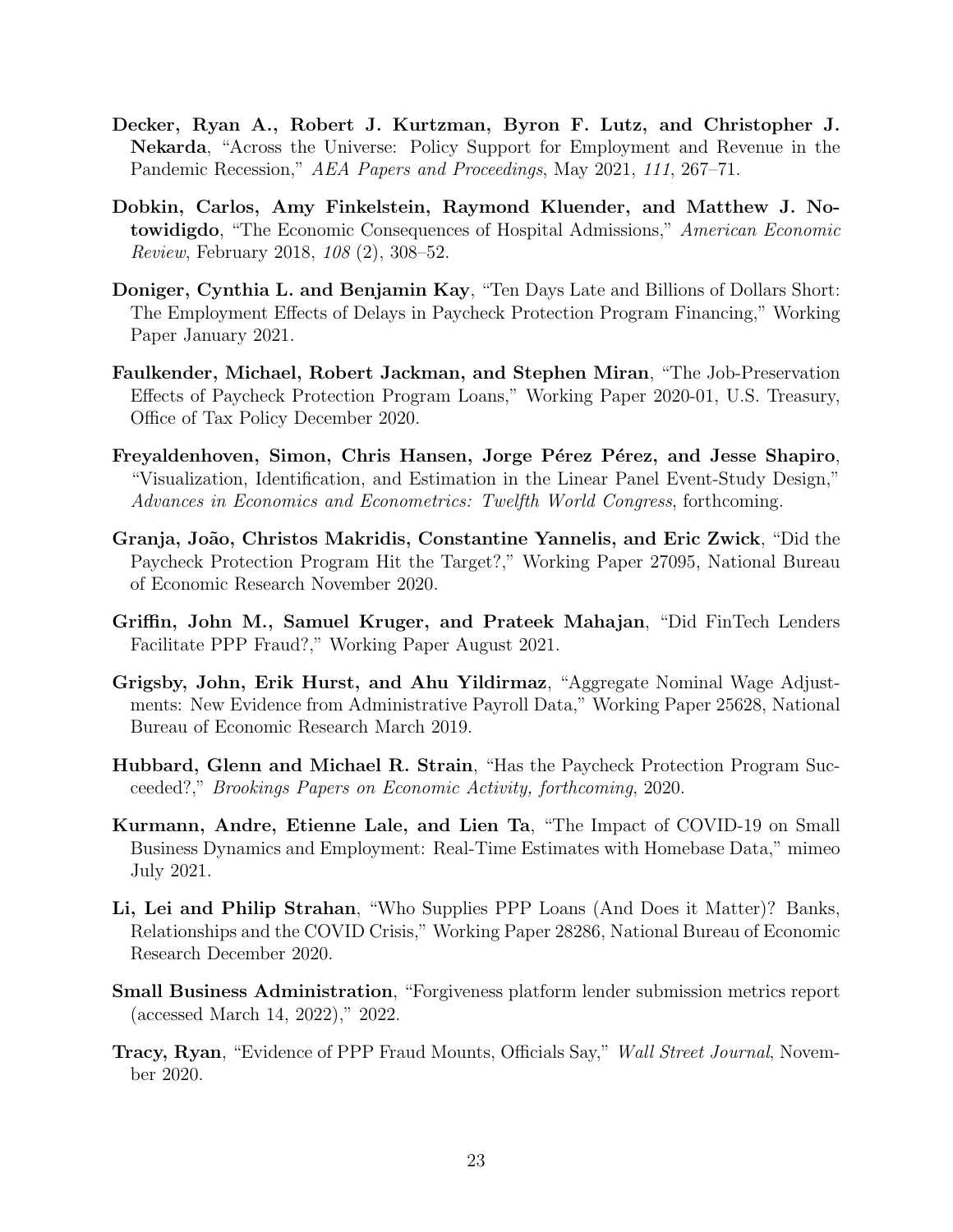## Web Appendix

## <span id="page-27-0"></span>A Details of PPP Program

The first tranche of PPP funding was included in the Coronavirus Aid, Relief, and Economic Security (CARES) Act passed on March 27, 2020, and the second tranche was established in the Paycheck Protection Program and Health Care Enhancement Act, which passed on April 24. The third tranche of PPP funding—which we do not analyze in this paper—was provided by the Consolidated Appropriations Act of 2021, passed on December 27, 2020.

The first applications for PPP loans were accepted on April 3<sup>rd</sup> with funds disbursed within [1](#page-27-1)0 days of final SBA approval.<sup>1</sup> There was intense demand for loans at the beginning of the program, with the first tranche of \$350 billion exhausted by April 16th and 85% of all loans from the first two tranches approved by the end of the first week of May.

The speed at which loans were granted varied with the size of businesses. Figure [A.1](#page-28-1) examines the timing of the approvals of these first and second tranche loans by size of the firm. By the middle of April, the SBA had already approved 70 percent of the eventual total number of loans granted to firms between 250 and 499 employees. In contrast, loans to smaller businesses did not reach 70 percent of their eventual total until early May.

There was initially significant confusion among businesses and analysts over the specifics of the PPP rules for loan forgiveness and these rules evolved considerably after the passage of the CARES Act. Most notably, the Paycheck Protection Program Flexibility Act, passed on June 4th, 2020 but applied retroactively to previously-approved loans, extends the window over which loan proceeds can be spent to qualify for forgiveness from 8 weeks to 24 weeks and reduces the required share of the loan spent on payroll from 75 percent to 60 percent.[2](#page-27-2)

<span id="page-27-1"></span><sup>1</sup>Participating lenders were responsible for verifying the applications and passing them onto the SBA for final approval. Initially, some lenders made initial partial disbursements within 10 days of loan approval but did not making full disbursements until later in order to delay the forgiveness criteria reference period. At the end of April, guidance was issued that the funds must be disbursed within 10 days of the loan being approved.

<span id="page-27-2"></span><sup>&</sup>lt;sup>2</sup>If borrowers are required to repay a PPP loan, the terms are relatively favorable: The first installment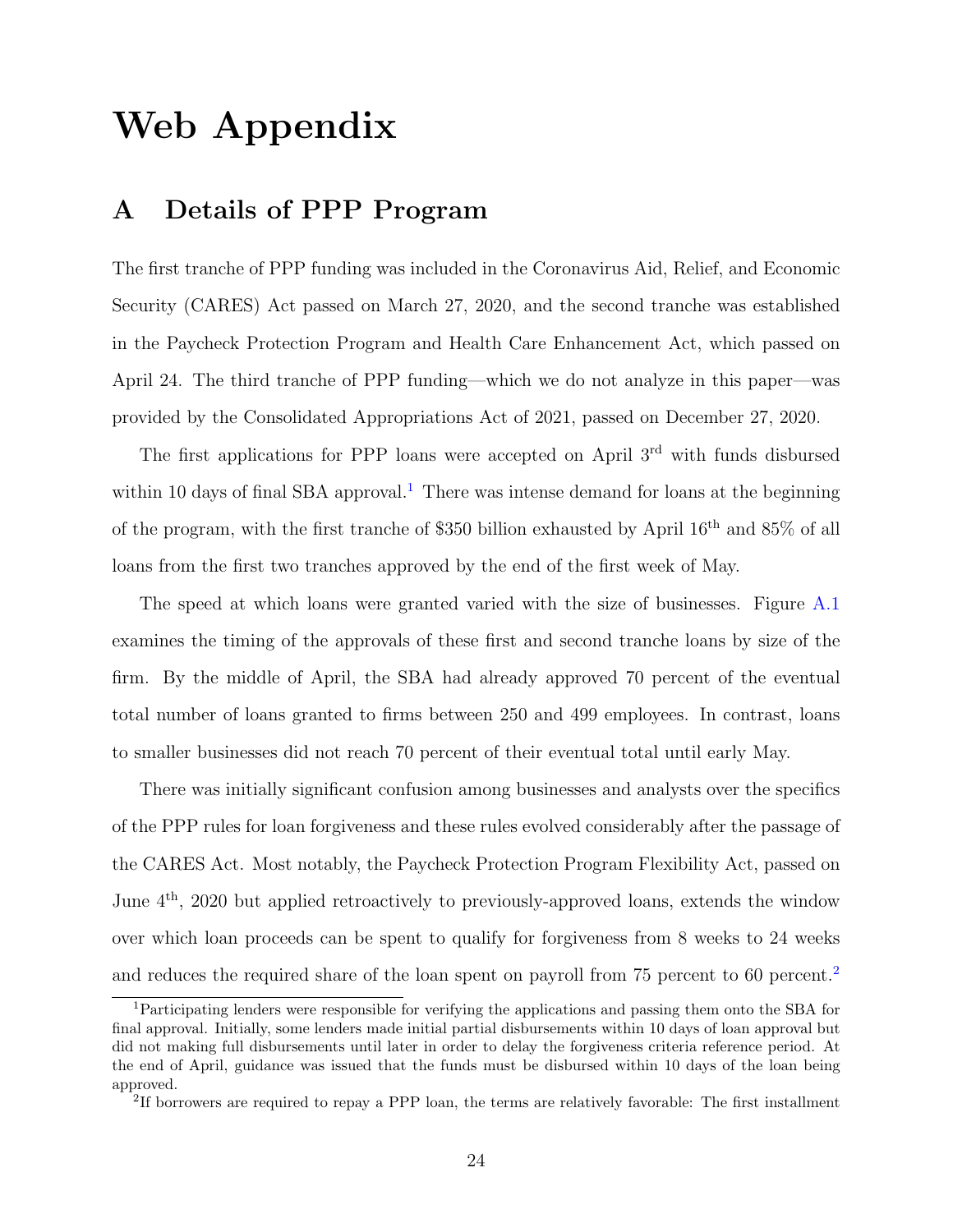

<span id="page-28-1"></span>Figure A.1: Cumulative Distribution of PPP Loan Approvals by Date

Note: Data reflect first and second tranche PPP loans split by bins of jobs reported. Data exclude PPP loans to non-employers as well as loans to businesses in Puerto Rico, Virgin Islands, and Guam. Source: Authors' analysis of SBA loan-level data release.

Many firms received loans well before the Flexibility Act was passed and may have made decisions under the original rules. Alternatively, firms may have used the more flexible rules to spend additional funds on fixed obligations rather than payrolls, thus reducing the likely employment impact of the PPP.

The scale of the approximately \$525 billion in first and second round PPP loans issued in 2020 was about equal to the total payroll of the targeted set of small businesses. Specifically, according to Census Bureau's Statistics of U.S. Business (SUSB) data, 10 weeks of payroll the metric used to determine PPP loan size in most cases—for all private-sector businesses with fewer than 500 employees was about \$520 billion in 2017. This figure, though, likely underestimates potential payrolls eligible for the PPP, since in some industries, businesses with more than 500 employees could qualify for PPP loans.

#### <span id="page-28-0"></span>B Take-up and Treatment-on-the-Treated Estimates

The take-up scaling adjustment for the treatment-on-the-treated estimates as defined in of the loan is deferred for six months and the interest rate is only 1 percent.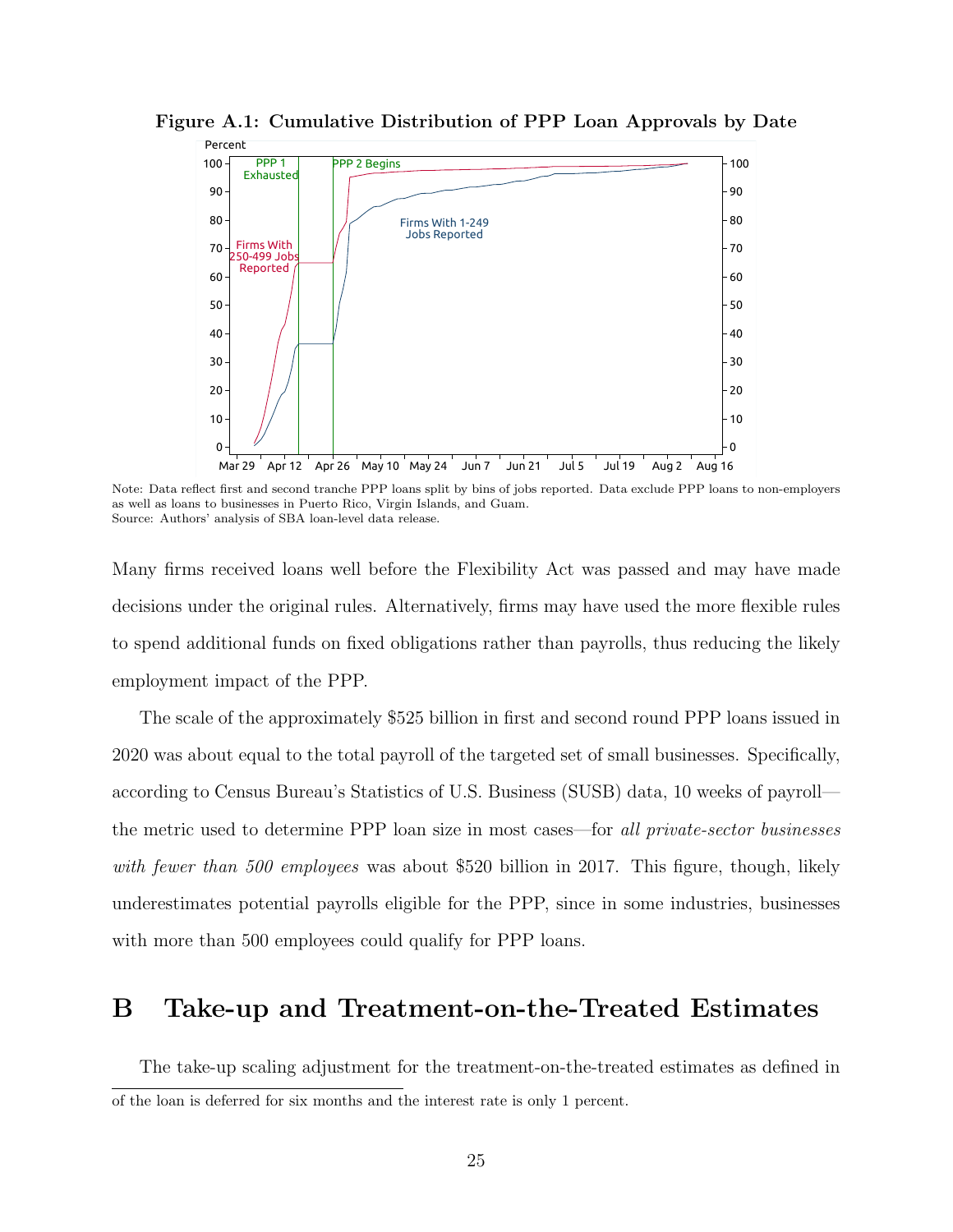|                                     |           |            | $2\frac{1}{2}$ Months |
|-------------------------------------|-----------|------------|-----------------------|
|                                     | Firms     | Employment | Payroll $(\$)$        |
| <b>Total Private Sector</b>         | 5,976,761 | 60,556,081 | 521,449,419           |
| Agriculture, Forestry & Fishing     | 22,535    | 136,591    | 1,124,746             |
| Mining $\&$ Oil $\&$ Gas Extraction | 18,720    | 244,367    | 3,707,711             |
| Construction                        | 700,393   | 5,373,702  | 59,522,179            |
| Manufacturing                       | 244,098   | 5,039,772  | 47,835,647            |
| Trade, Transportation & Utilities   | 1,129,034 | 10,736,588 | 91,535,076            |
| Information                         | 78,430    | 984,379    | 14,433,836            |
| Financial Activities                | 544,763   | 3,361,539  | 45,126,926            |
| Professional & Business             | 1,170,857 | 9,368,738  | 108,232,178           |
| Education & Health                  | 742,837   | 10,630,121 | 81,539,312            |
| Leisure & Hospitality               | 666,730   | 9,971,192  | 40,272,986            |
| Other Services                      | 695,268   | 4,697,878  | 28,058,288            |

Table A.1: Firms With Fewer Than 500 Employees, 2017

Source: Census Bureau, Statistics of U.S. Businesses.

equation [\(2\)](#page-20-2), is equal to  $\frac{1}{\gamma - \overline{\gamma}}$ . This adjustment requires estimates of the PPP take-up rate both below  $(\gamma)$  and above  $(\overline{\gamma})$  the eligibility threshold. We calculate employment-weighted PPP take-up rates (i.e., number of employees at PPP-receiving firms relative to total number of employees at all firms) using two data sources. The number of employees at PPP-recipient firms—the numerator in the take-up rate—is obtained from the "jobs reported" variable in the PPP loan-level data maintained by the SBA. The number of jobs—the denominator in the calculation—is taken from the Census Bureau's SUSB data. We utilize SUSB data cut by firm size bins and six-digit NAICS industries as of 2017Q1. We extrapolate SUSB employment to 2019Q4 using a growth rate calculated from the BLS's *Business Employment* Dynamics (BED) data for the closest relevant firm-size bin.

We restrict the sample to six-digit NAICS industries with PPP eligibility size thresholds of 500 due to the truncation of firm size to 500 in the PPP loan data.[3](#page-29-0) We collapse the number of jobs reported in the PPP loan data by the following size bins (determined by the bins available in the SUSB data): 1-4, 5-9, 10-19, 20-49, 50-99, 100-199, 200-299, 300- 399, 400-499, and 500. We eliminate loans to businesses in Puerto Rico, the Virgin Islands,

<span id="page-29-0"></span><sup>3</sup>The take-up rates estimated here are not strictly comparable to those reported in [Autor et al.](#page-25-2) [\(forth](#page-25-2)[coming\)](#page-25-2) primarily because, in this paper, we restrict attention to six-digit industries with 500-employee thresholds.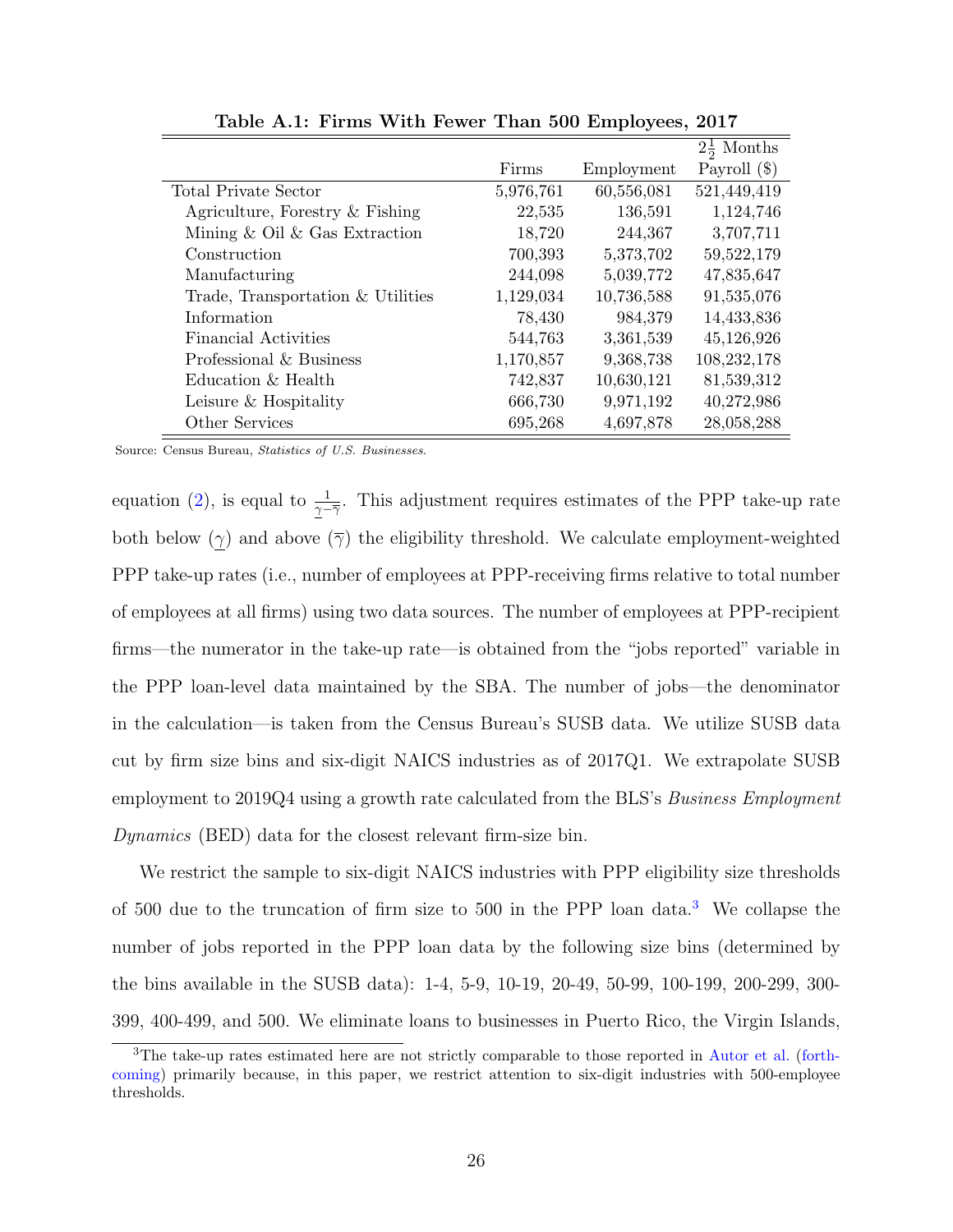and Guam as those are outside of the scope of the SUSB data. We further drop loans to non-employers, defined as sole proprietors, independent contractors, single-member LLCs, and the self-employed with one reported job as they are also out of scope for the SUSB. In addition, we drop loans that are reported as un-disbursed. Finally, we trim (or drop) PPP loans at the bottom and top 1 percentile of the loan-amount-per-job distribution to address outliers.

We calculate employment-weighted PPP take-up rates using SUSB data on the count of employment by six-digit industry by firm-size bin. We compute total employment counts by size bin across all six-digit industries with PPP eligibility thresholds of 500 to form the denominators of the take-up rates. Some cells at the six-digit level are suppressed in the SUSB data to ensure data confidentiality. We adjust for data suppression by multiplying total employment estimated from aggregated six-digit-industry-by-size cells for industries with 500-worker thresholds by the ratio of published total employment by size bin across all industries to total employment aggregated from the six-digit-industry-by-size cells.

For size bins smaller than 500, take-up is calculated simply as the ratio of the number of jobs in the PPP loan data divided by number of employees from SUSB data by firm size bin. To estimate take-up of firms larger than 500, we assume that firms are drawn from size bins 500-749 or, alternatively, 500-999 and that the average size of PPP recipients are the same as the average size of firms in those bins at the national level. For example, for firms at the truncated size of 500 in the PPP loan data and in industries with size thresholds of 500, we impute that firm size is 633 within the 500-749 bin and 742 in the 500-999 bin. (Because we cannot obtain firm-size counts by detailed industry, we cannot calculate average size at the disaggregated industry level.)

Table [B.1](#page-31-0) reports take-up rates calculated with our methodology. The first column is for industries with size thresholds of 500, which shows an employment-weighted average of 89.9% below 500, and around 81% between 200-499 or 300-499. Take-up is either 38.5% using the 500-749 window or 26.6% using the window 500-999. The second column shows take-up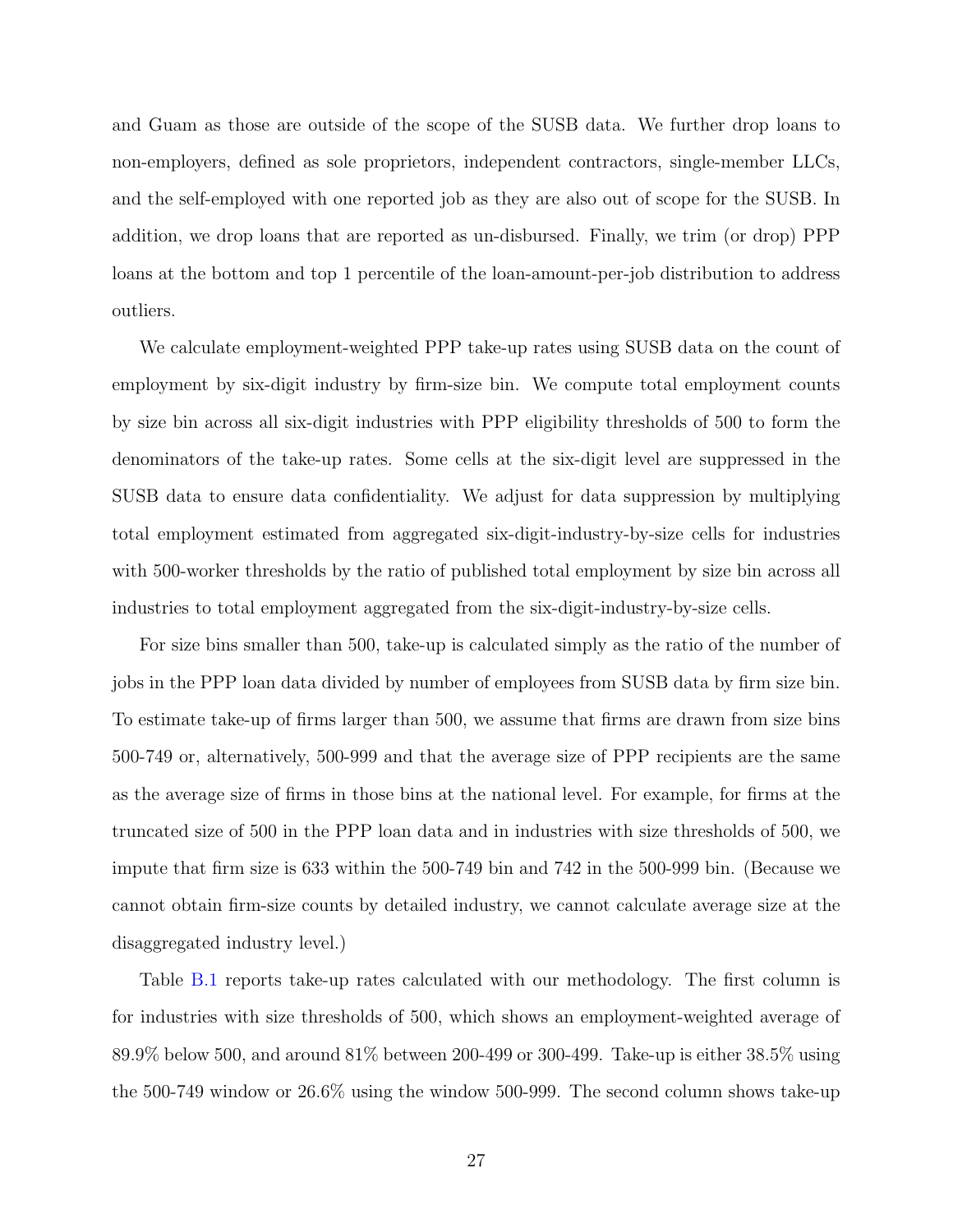rates omitting our trimming of the PPP loans at the top and bottom percentile of the loanamount-per-job distribution. This shows similar patterns although somewhat higher take-up rates. Finally, for comparison, the last column shows take-up rates estimated in industries with higher than 500 PPP eligibility thresholds. These take-up rates do not fall off above 500 as they do in industries with a eligibility threshold of 500. This pattern supports the design of our placebo falsification exercise in Figure [4.](#page-20-0) If, conversely, the take-up rate fell off above size 500 in industries with an eligibility threshold above 500, we'd expect to estimate a PPP eligibility effect in the placebo test.

<span id="page-31-0"></span>

| Firm Size              | 500 Threshold Inds | 500 Threshold Inds | $>$ 500 Threshold Inds |  |
|------------------------|--------------------|--------------------|------------------------|--|
|                        |                    | Untrimmed          |                        |  |
| $1 - 4$                | 72.5               | 73.7               | 70.0                   |  |
| $5-9$                  | 92.9               | 94.1               | 87.0                   |  |
| $10-19$                | 96.9               | 98.4               | 89.0                   |  |
| 20-49                  | 99.0               | 101.4              | 89.3                   |  |
| 50-99                  | 94.7               | 98.9               | 85.5                   |  |
| 100-199                | 88.1               | 94.6               | 86.0                   |  |
| 200-299                | 81.2               | 87.6               | 89.6                   |  |
| 300-399                | 75.4               | 81.7               | 75.2                   |  |
| 400-499                | 87.8               | 94.3               | 87.2                   |  |
| 500-749                | 38.5               | 50.2               | 109.0                  |  |
| 500-999                | 26.6               | 34.6               | 74.9                   |  |
| Additional Statistics: |                    |                    |                        |  |
| 1-499                  | 89.9               | 93.4               | 86.5                   |  |
| 200-499                | 80.9               | 87.4               | 84.4                   |  |
| 300-499                | 80.7               | 87.1               | 80.4                   |  |

Table B.1: PPP Take-up by Firm Size (%)

Note: Estimates in the first and third columns drop loans that are below the first percentile or above the 99th percentile of the loan-to-size distribution. We exclude NAICS 72 from the first two columns, but include it in the third as virtually all NAICS 72 firms were eligible for the PPP. See Appendix [B](#page-28-0) for further details on the calculations. Source: Census Bureau, Statistics of U.S. Businesses, SBA PPP, and BLS BED.

Table [B.2](#page-32-0) shows the resulting scaling factors from the take-up rates estimated in Table [B.1.](#page-31-0) The different size bins below the eligibility threshold form the rows of the table and the different size bins above the eligibility threshold form the columns. The inflation factors range from 1.6 to 2.4, averaging about 2, the estimate we implement in Section [5](#page-20-3) to calculate the aggregate employment effects of the PPP.

Figure [B.1](#page-32-1) presents our treatment-on-the-treated estimates (ATT) based on averaging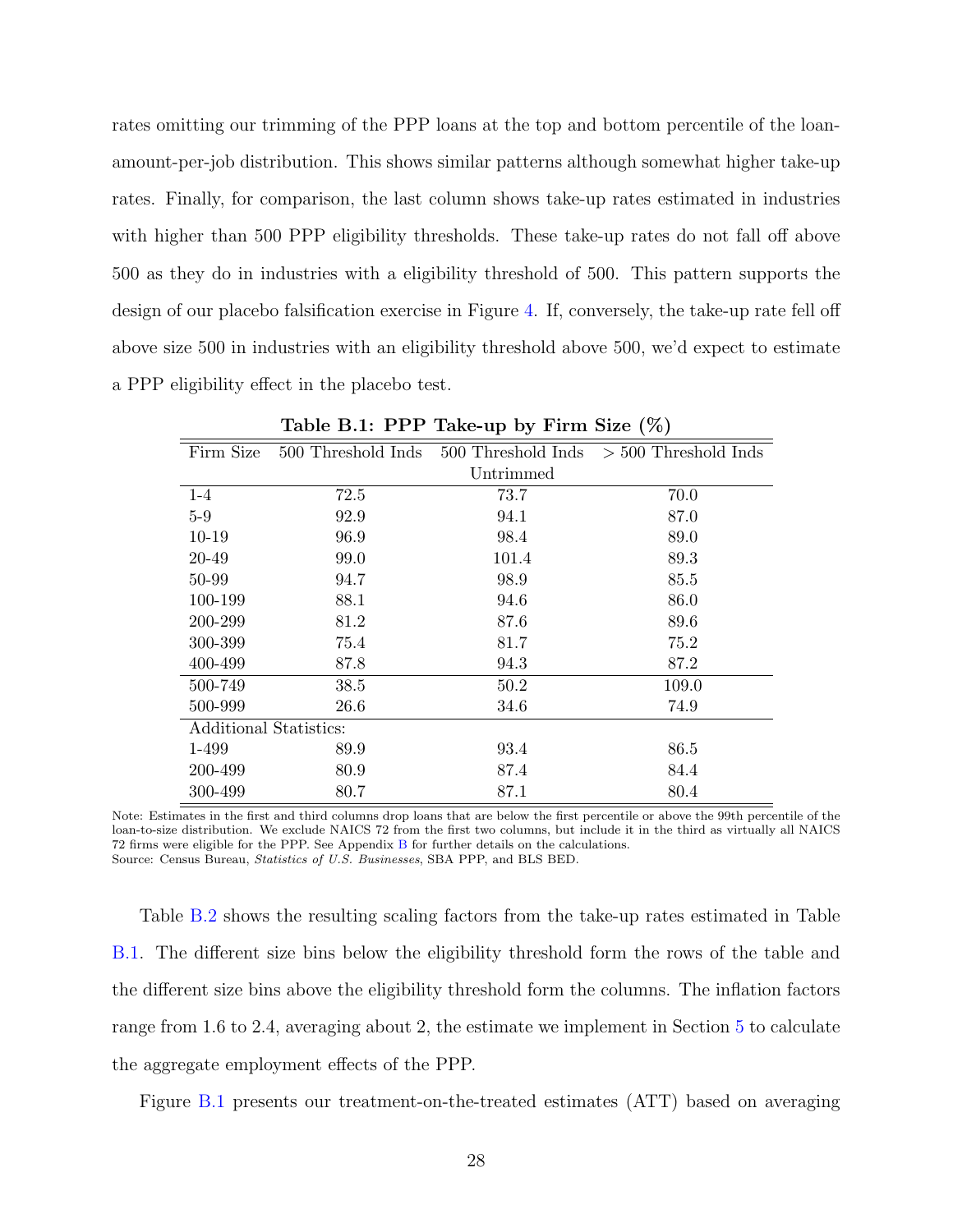| Table B.2: Scaling Factors |                    |         |         |  |
|----------------------------|--------------------|---------|---------|--|
|                            |                    |         |         |  |
|                            |                    | 500-749 | 500-999 |  |
|                            | 200-499            | 24      | 1.8     |  |
|                            | 300-499<br>400-499 | 2.4     | 1.8     |  |
|                            |                    | 2.0     | 16      |  |

<span id="page-32-0"></span>Note: Scaling factor equals  $1/(\gamma - \overline{\gamma})$ , where  $\overline{\gamma}$  is the take-up rate in the size bin denoted by the columns and  $\gamma$  is the take-up rate in the size bin denoted by the rows.

<span id="page-32-1"></span>Note: Census Bureau, Statistics of U.S. Businesses, SBA PPP, and BLS BED.

Figure B.1: Average Treatment-on-the-Treated Coefficients



Note: The coefficients shown here are averaged across the four panels of Figure [3](#page-18-0) for each week of the ADP sample and then multiplied by an inflation factor of 2. See the notes to Figure [3](#page-18-0) for details on the specification. Source: Authors' analysis of ADP data.

across the intent-to-treat estimates on the four panels of Figure [3](#page-18-0) for each week of the ADP sample and then multiplying by the average scaling factor of 2.

[Chetty et al.](#page-25-5) [\(2020\)](#page-25-5) make calculations similar to those discussed in this appendix section. They use a loan-dollar-per-job differential, however, instead of inflating their PPP intent-totreat estimates by an employment-weighted take-up rate differential as we do here. Their resulting inflation factor is equal to 1.35. Calculating the equivalent inflation factor in our data yields an inflation factor of about 1.55, somewhat lower than the estimates implied by the employment-weighted take-up rates presented here.

There have been widespread reports of fraud within the PPP program (e.g. [Tracy,](#page-26-11) [2020\)](#page-26-11). In general, we do not view fraud as a significant threat to the validity of our estimate of the PPP's cost per job saved. If there was widespread fraud—e.g. loans taken out which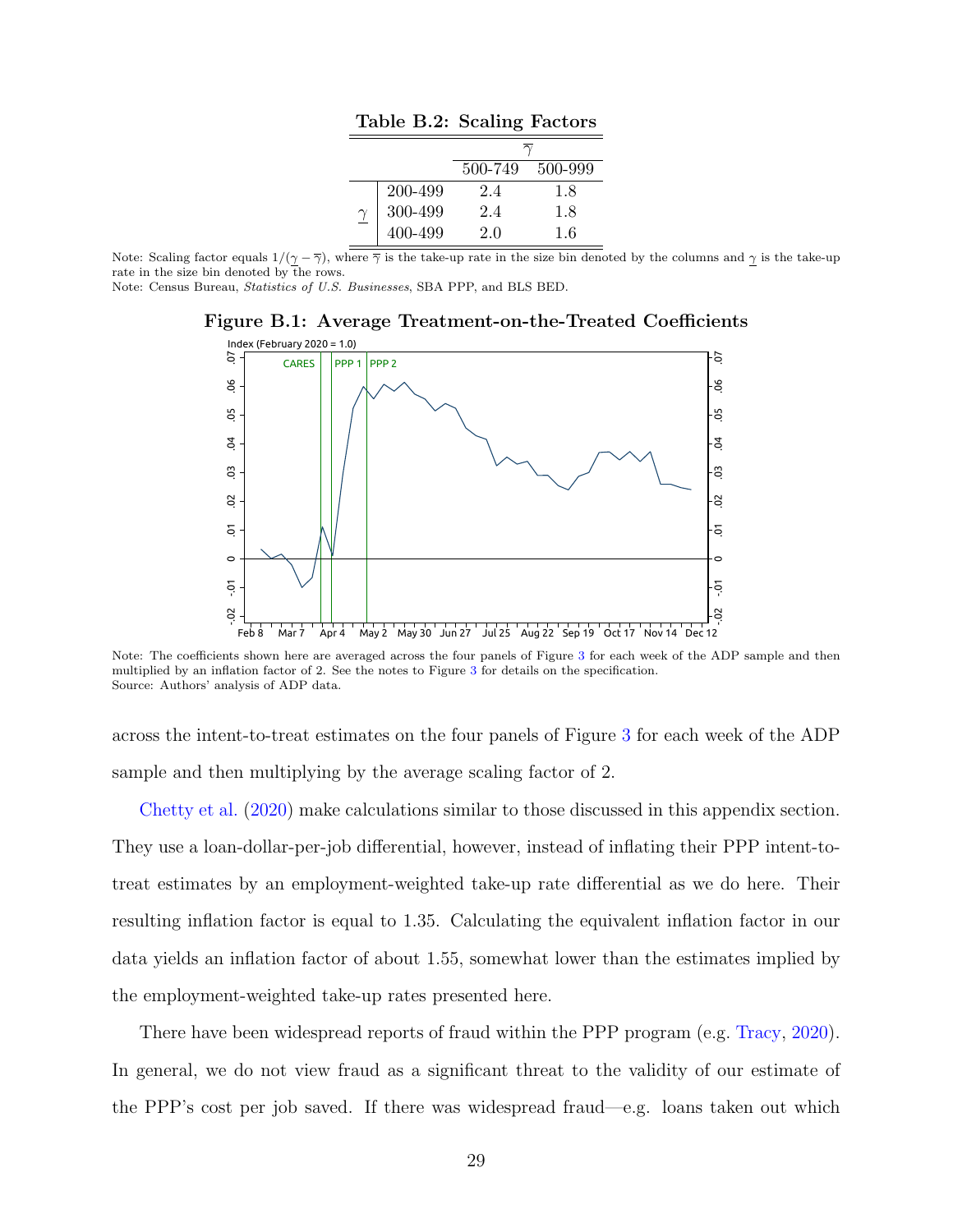were not used for the approved purposes, including maintaining employment—then this will properly lower our estimate of the the employment effects of the program.

That said, there is a specific form of fraud that might bias downward our estimates of the average effect of treatment-on-the-treated (ATT). If firms above the eligibility size threshold fraudulently claimed to be beneath the threshold, this would bias downward our treatmenton-the-treated adjustment factor,  $\frac{1}{\gamma - \overline{\gamma}}$ . In turn, this would cause us to *underestimate* the ATT.

Although we do not directly observe fraud, we doubt it has a large influence on our ATT estimates. It appears that fraud within the PPP program was heavily concentrated in loans extended by fintechs [\(Griffin et al.,](#page-26-12) [2021\)](#page-26-12). However, larger firms—including those near the eligibility thresholds with the potential to fraudulently lower employee counts to obtain eligibility—overwhelmingly received loans from well-established commercial banks rather than fintechs (e.g. [Granja et al.,](#page-26-1) [2020\)](#page-26-1). Such banks have long-standing compliance programs and established reputations; accordingly, they have more incentive to avoid fraud [\(Griffin et al.,](#page-26-12) [2021\)](#page-26-12). Moreover, media and government scrutiny of large firms which took out PPP loans likely tended to inhibit such firms from fraudulent behavior. For instance, in the early stages of the program the Treasury announced that a review of all PPP loans in excess of \$2 million would take place (see [Hubbard and Strain,](#page-26-0) [2020\)](#page-26-0).

#### <span id="page-33-0"></span>C Representativeness of the ADP data

The ADP data used in this paper begin as a linked employer-employee panel. For analysis purposes in this paper, the data is converted into a panel of firm-week observations. [Grigsby](#page-26-7) [et al.](#page-26-7) [\(2019\)](#page-26-7) show that the ADP employer-employee data are broadly representative with respect to firm size, average wage level, demographics of workers, hourly versus salaried status, and frequency of pay. [Cajner et al.](#page-25-7) [\(2020a\)](#page-25-7) and [Cajner et al.](#page-25-6) [\(2018\)](#page-25-6) show that a closely-related firm-level dataset from ADP is also broadly representative with respect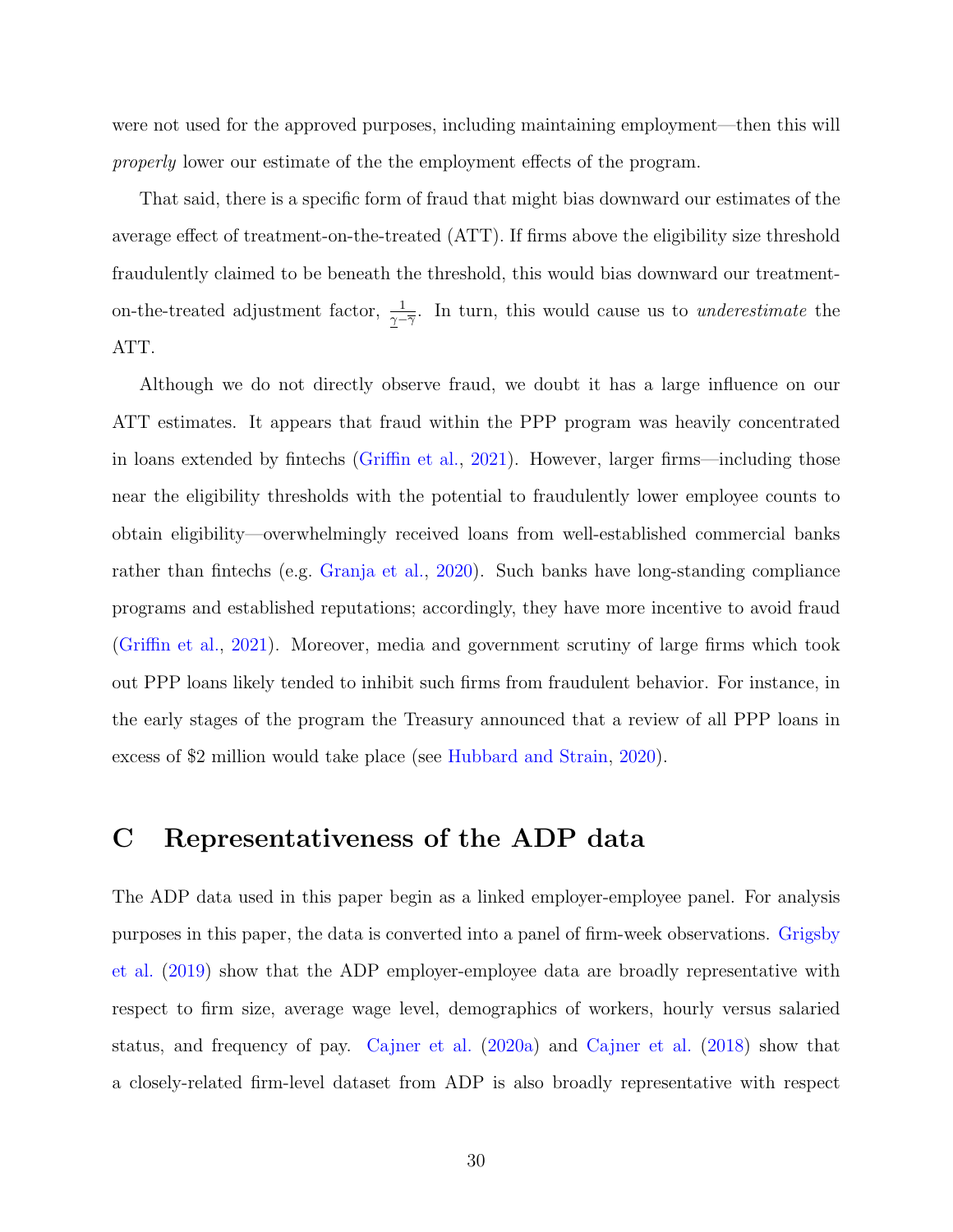<span id="page-34-0"></span>

|                         | All Sizes  |            | $250-500$ Employees |  |
|-------------------------|------------|------------|---------------------|--|
|                         | <b>PPP</b> | <b>PPP</b> | ADP                 |  |
| Manufacturing           | 9.7        | 10.8       | 6.3                 |  |
| Wholesale Trade         | 4.9        | 5.0        | 9.6                 |  |
| Retail Trade            | 9.9        | 6.3        | 7.5                 |  |
| Financial Activities    | 5.0        | 4.0        | 10.5                |  |
| Professional & Business | 17.2       | 18.1       | 20.2                |  |
| Education & Health      | 19.1       | 27.4       | 22.1                |  |
| Leisure & Hospitality   | 2.8        | 3.2        | 2.1                 |  |
| Other                   | 31.5       | 25.3       | 21.7                |  |

Table C.1: Summary Statistics as of February 2020

Note: Sample reflects firms that were present in the ADP data for all 12 months of 2019 and February 2020. NAICS 72 firms are excluded from both ADP and PPP loan-level data, and non-employer firms are excluded from the PPP loan-level data. Source: Authors' analysis of ADP data.

to industry composition, firm size, and geography, and, additionally, that the aggregate employment dynamics in the ADP data mirror the business cycle-frequency dynamics in the official data over the Great Recession and the subsequent recovery. [Cajner et al.](#page-25-8) [\(2020b\)](#page-25-8) show that indexes derived from the ADP data closely matched the dynamics of the Bureau of Labor Statistics monthly CES data following the onset of the pandemic-induced recession.

As a further indication of the representativeness of the ADP sample with respect to PPP loans, Table [C.1](#page-34-0) gives the sectoral shares of employment in the universe of PPP loans as well as for firms with 250-500 employees, the universe we focus on in our paper. Within firms with 250-500 employees (the 3rd and 4th columns), the sectoral shares of employment are largely comparable, with a few exceptions, the largest of which is in the Financial Activities sector. It is also the case that the industry mix of ADP firms with 250-500 employees is broadly similar to that of all PPP-recieving firms (compare the 1st and 3rd columns). Overall, Table [C.1](#page-34-0) suggests that the ADP data have broad coverage across sectors to a similar degree that PPP loans flowed across the economy.

Our empirical estimation sample is, by necessity, unrepresentative of PPP recipient firms on one key dimension: firm size. Because our empirical methodology compares firms in a region below the industry-specific PPP size eligibility threshold of 500 workers to a set of firms above this threshold, we by necessity focus on larger firms. The smallest firm in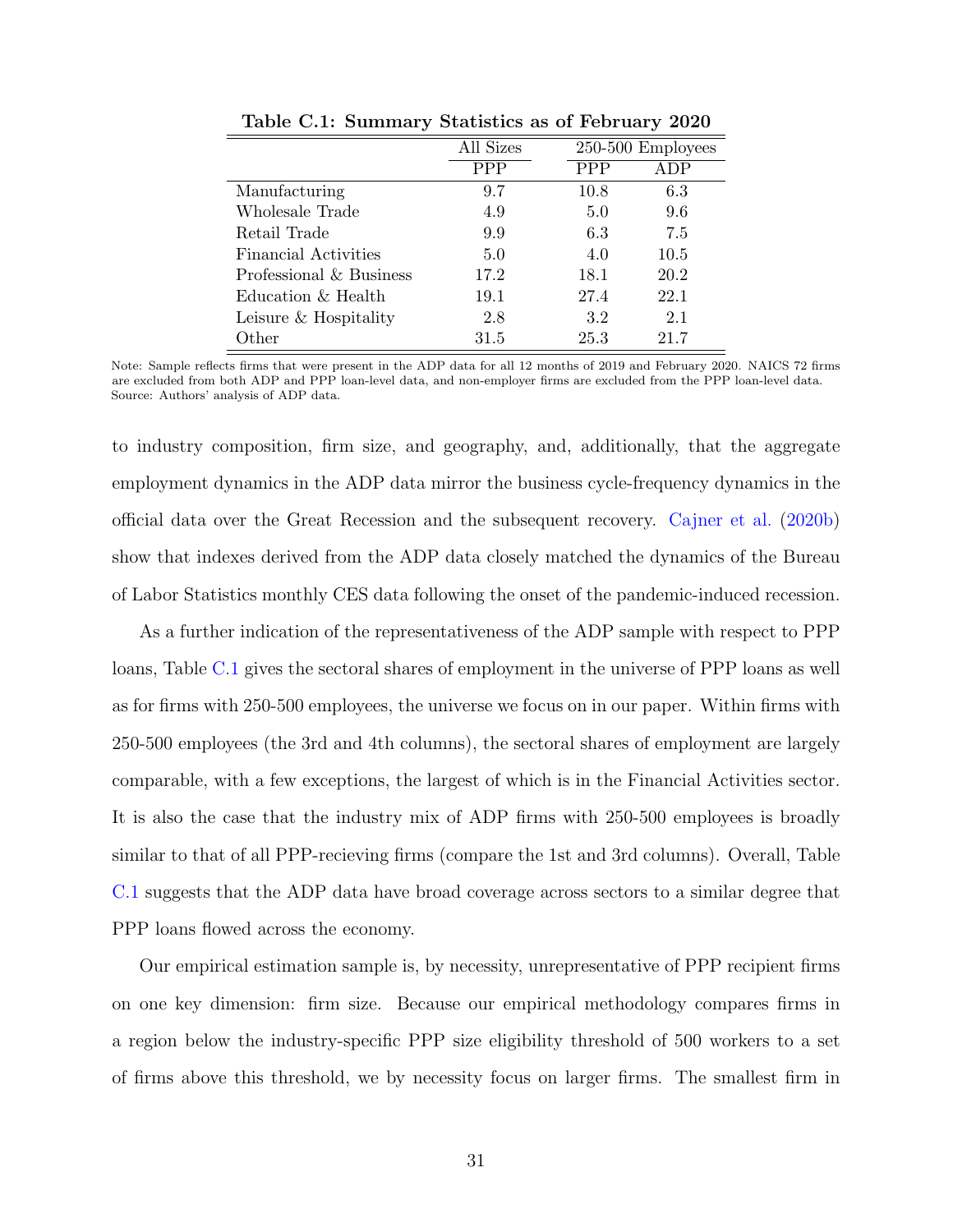any of our estimation samples has 250 employees. Most PPP-recipient firms were much smaller, however, as only 14% of the PPP's 2020 loan volume went to firms with 250 or more employees.

As noted earlier, because virtually all firms in accommodation and food service (NAICS 72) were likely eligible for PPP loans—and we therefore lack an eligibility threshold with which to estimate an effect of the program—we omit that sector in all analysis. However, because most NAICS 72 firms are smaller than 250 employees, this restriction has only limited effect on our sample. For example, only 1.7% of PPP-recipient firms in 2020 were both in NAICS 72 and had 250 or more employees.

#### <span id="page-35-0"></span>D Estimating Total Employment Effects

Calculating the aggregate employment effect of the PPP,  $E_t$ , requires an estimate of the number of employees at PPP-recipient firms, T; see equation [3.](#page-22-0) Due to the variation in PPP-eligibility thresholds across industries, as well as take-up above 500, the calculation requires several data points from the SUSB employment data (corrected to account for employment growth from 2017Q1-2019Q4 and for data suppression as discussed above in Appendix [B\)](#page-28-0).

First, we calculate total employment across all industries below their respective PPPeligibility thresholds. Because the SUSB data do not provide employment in the size bin 1,000–1,250 but rather for the bin 1,000–1,499, for industries with 1,250 worker thresholds we must add up all employment below 1,000 plus half of employment between 1,000-1,499. Additionally, we include all employment in NAICS 72, Accommodation and Food Services, since virtually all such employment was PPP eligible. We estimate that 64.1 million employees were at firms under PPP eligibility thresholds, which we multiply by our estimate of take-up of 89.9% for firms sized 1-499—see Appendix Table [B.1—](#page-31-0)to find 57.6 million employees were at PPP-recipient firms under the industry-specific PPP eligibility thresholds.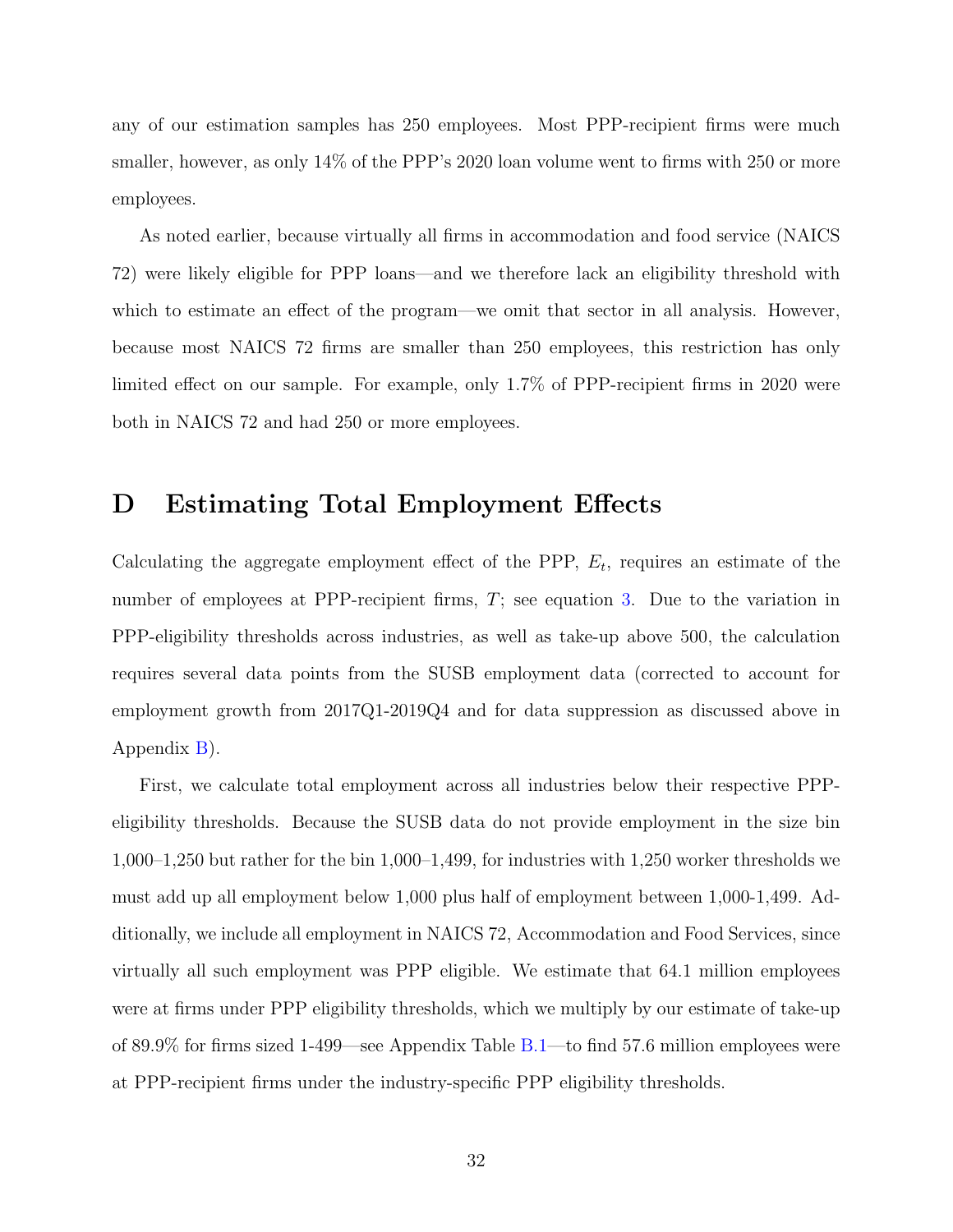Finally, we include employees at firms above the size threshold of 500 using our assumption that these firms were drawn from the bin 500-999. In total, this represents 5.7 million employees. Multiplying this by the take-up rate for firms between 500-999 of 26.6%, we find there were 1.5 million employees at PPP-receiving firms above the size threshold of 500.

Putting these pieces together, we estimate that there were 59.2 million workers at firms that received PPP loans. As a sanity check for this number, we calculate the total number of workers reported in the PPP loan-level data, assuming that those firms reporting 500 workers are on average the size of firms with 500-999 workers. This yields 61.6 million workers at PPP receiving firms, which is within 4% of our estimate using the SUSB data.

Figure [D.1](#page-37-0) displays the estimated aggregate employment effect of the PPP according to the methodology explained in Section [5.](#page-20-3) The blue dashed line presents the scenario in which the employment effect continues to decline according to its estimated trend from mid-May to the end of the sample period in early December. The trend decline scenario implies that the aggregate employment effect of the PPP reached zero by June of 2021.

This extrapolation appears plausible for two reasons. First, the trend decline from mid-May through December is nearly identical to the trend decline seen in the last several weeks of estimates. Second, the most recent CBO economic forecast estimates that the economy reached its potential in the middle of 2021, coinciding with when our trend decline scenario reaches zero. That this timing lines up is sensible since there is little scope for the PPP to boost employment with the economy at its potential.

#### <span id="page-36-0"></span>E Eligibility Definition Robustness Analysis

In our main estimates, displayed in Figure [3,](#page-18-0) we determine PPP eligibility using both average 2019 employment and February 2020 employment, discarding firms whose PPP eligibility differs across these two measures. We choose this approach because we do not observe the actual data or rule used by firms to establish PPP eligibility. Requiring eligibility to be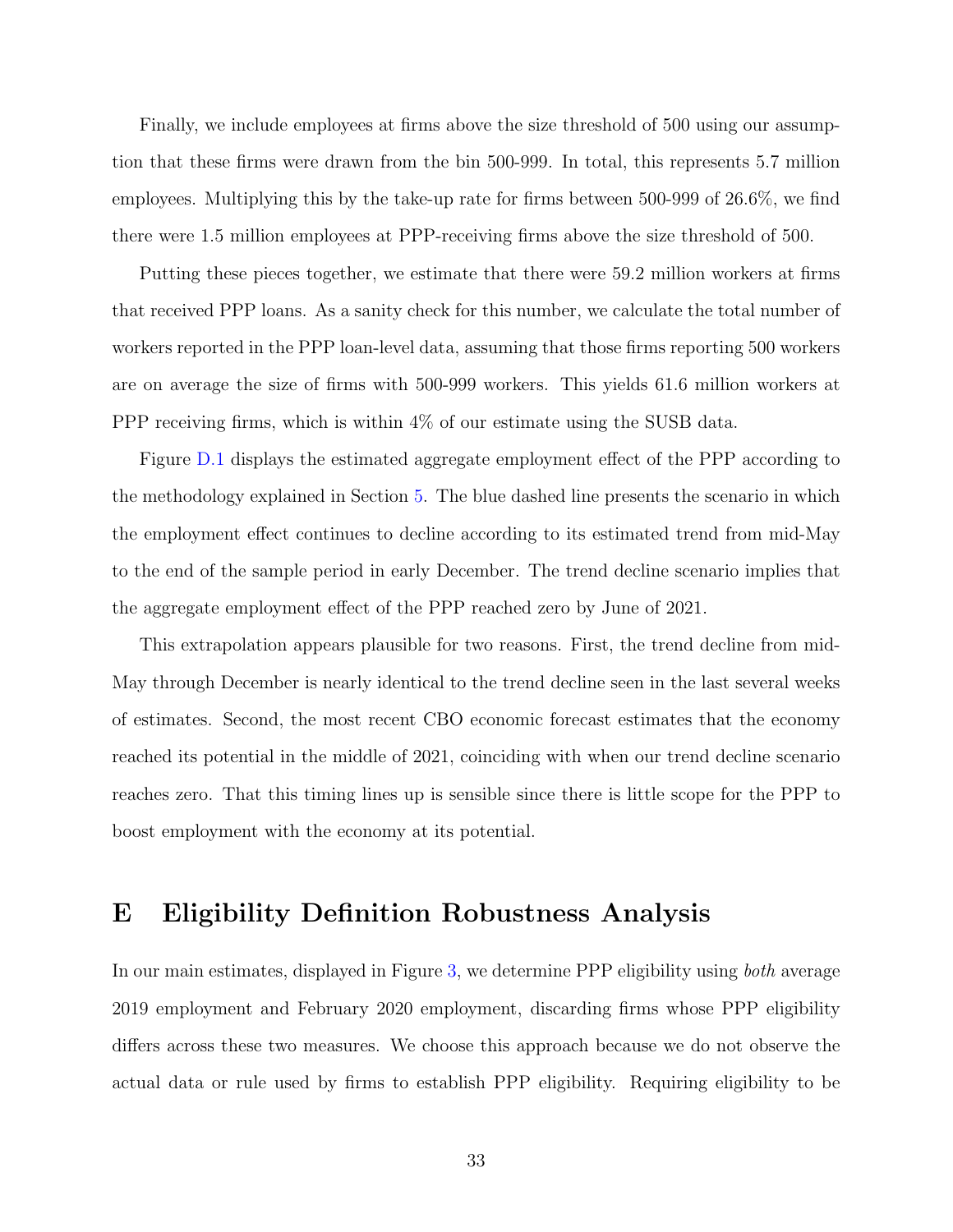<span id="page-37-0"></span>

Note: The estimates shown here are calculated according to the methodology explained in Section [5.](#page-20-3) Source: Authors' analysis of ADP data.

satisfied in both 2019 and February 2020 reduces the odds of spurious eligibility assignment.

We provide robustness checks for our PPP eligibility definition here. Figures [E.1](#page-38-0) and [E.2](#page-39-0) present the results of estimating equation [\(1\)](#page-14-1) with PPP eligibility determined, respectively, by firm average employment in 2019 and by firm employment in February 2020. These estimates are similar to our main findings, with the caveat that those based on February 2020 employment show faster program fadeout. We suspect that assigning PPP eligibility using employment immediately prior to the pandemic provides a less reliable measure of true PPP eligibility, which may lead to downward attenuation bias.

Figure [E.3](#page-40-0) defines firm size as the minimum of average firm size in 2019 and average firm size in the 12 months ending in March 2020. This is a rough approximation to the firm size specified in the PPP eligibility rules for non-seasonal firms. The results are again similar to our main findings.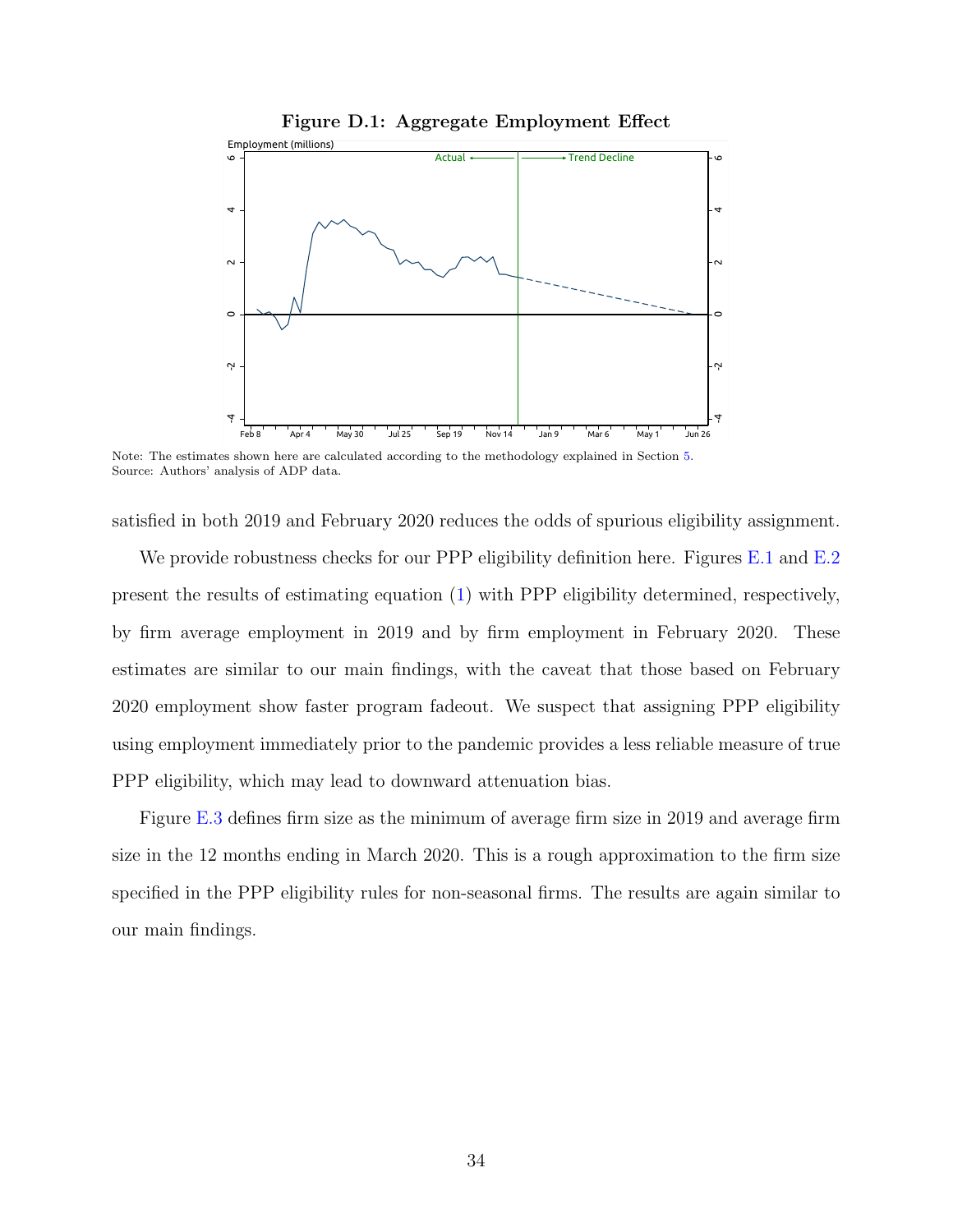

#### <span id="page-38-0"></span>Figure E.1: Effect of PPP Eligibility on Employment Based on Firm Size as of <sup>2019</sup>

 industry-by-week effects. Standard errors are clustered at the 3-digit NAICS industry level. Sample reflects firms that were present in the ADP data for all 12 months of 2019. Note: Each firm's size is determined using average employment in 2019. Regressions are weighted by firm size as of February <sup>2020</sup> and include controls for state-by-week andMar 7 Apr 4 May 2 May 30 Jun 27 Jul 25 Aug 22 Sep 19 Oct 17 Nov 14 Dec 12<br>Week Ended on Saturday<br>th firm's size is determined using average employment in 2019. Regressions<br>by-week effects. Standard errors are clustered at Mar 7 Apr 4 May 2 May 30 Jun 27 Jul 25 Aug 22 Sep 19 Oct 17 Nov 14 Dec 12<br>Week Ended on Saturday<br>by firm size as of February 2020 and include controls for state-by-week are reflects firms that were present in the ADP data Source: Authors' analysis of ADP data.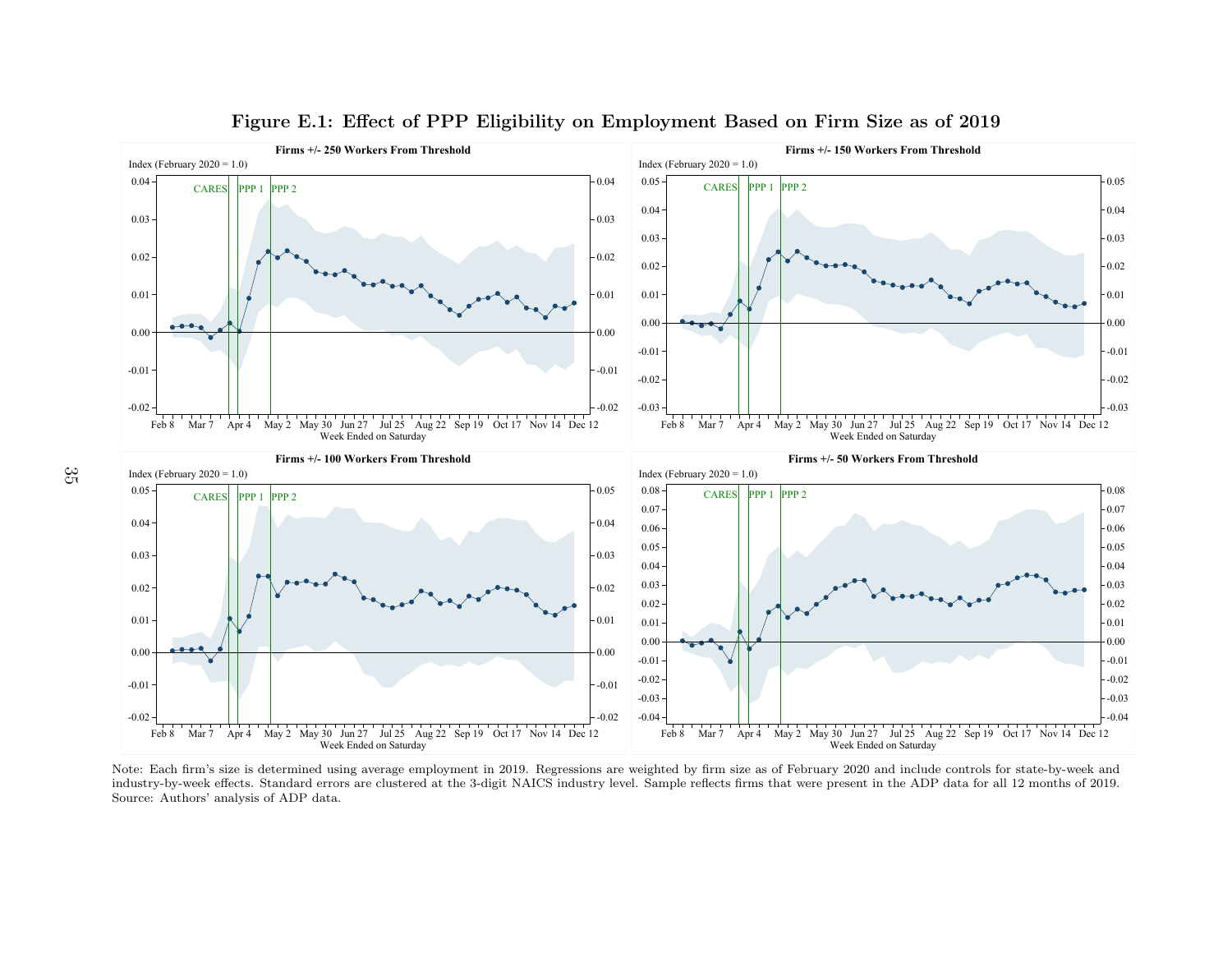

<span id="page-39-0"></span>Figure E.2: Effect of PPP Eligibility on Employment Based on Firm Size as of February <sup>2020</sup>

 industry-by-week effects. Standard errors are clustered at the 3-digit NAICS industry level. Sample reflects firms that were present in the ADP data for all 12 months of 2019. Note: Each firm's size is determined using employment in February 2020. Regressions are weighted by firm size as of February <sup>2020</sup> and include controls for state-by-week andMar 7 Apr 4 May 2 May 30 Jun 27 Jul 25 Aug 22 Sep 19 Oct 17 Nov 14 Dec 12<br>Week Ended on Saturday<br>the firm's size is determined using employment in February 2020. Regressior<br>by-week effects. Standard errors are clustered at Mar 7 Apr 4 May 2 May 30 Jun 27 Jul 25 Aug 22 Sep 19 Oct 17 Nov 14 Dec 12<br>Week Ended on Saturday<br>1 by firm size as of February 2020 and include controls for state-by-week are reflects firms that were present in the ADP dat Source: Authors' analysis of ADP data.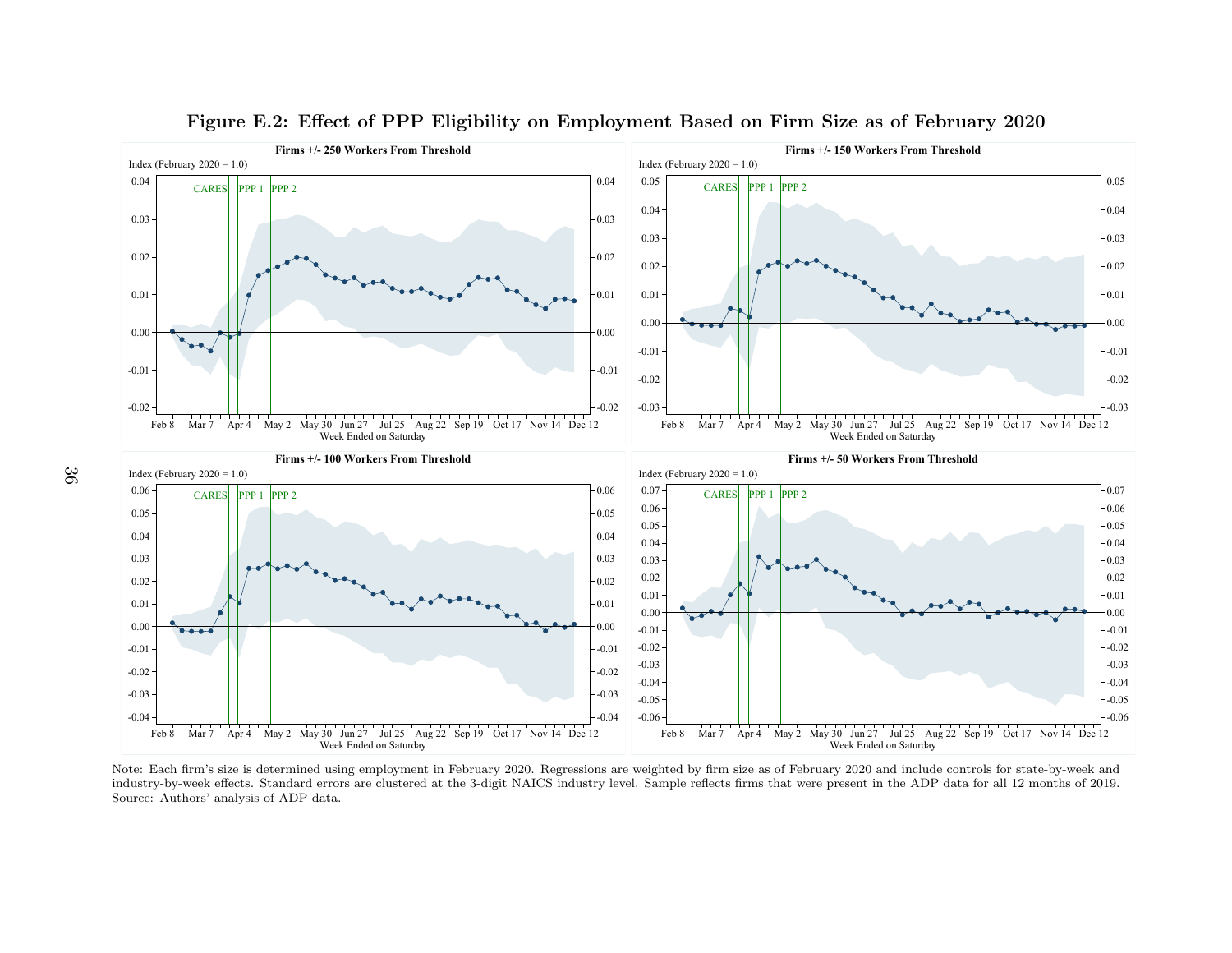

#### <span id="page-40-0"></span>Figure E.3: Effect of PPP Eligibility on Employment Based on Minimum of Firm Size as of February <sup>2019</sup>and Firm Size the 12 Months Ending in March 2020

 of February 2020 and include controls for state-by-week and industry-by-week effects. Standard errors are clustered at the 3-digit NAICS industry level. Sample reflects firms Source: Authors' analysis of ADP data. Note: Each firm's size is determined using the smaller of employment in <sup>2019</sup> and employment in the <sup>12</sup> months ending in March 2020. Regressions are weighted by firm size asMar 7 Apr 4 May 2 May 30 Jun 27 Jul 25 Aug 22 Sep 19 Oct 17 Nov 14 Dec 12<br>Week Ended on Saturday<br>the firm's size is determined using the smaller of employment in 2019 and<br>y 2020 and include controls for state-by-week and i Mar 7 Apr 4 May 2 May 30 Jun 27 Jul 25 Aug 22 Sep 19 Oct 17 Nov 14 Dec 12<br>Week Ended on Saturday<br>he 12 months ending in March 2020. Regressions are weighted by firm<br>rors are clustered at the 3-digit NAICS industry level. S that were present in the ADP data for all 12 months of 2019.

37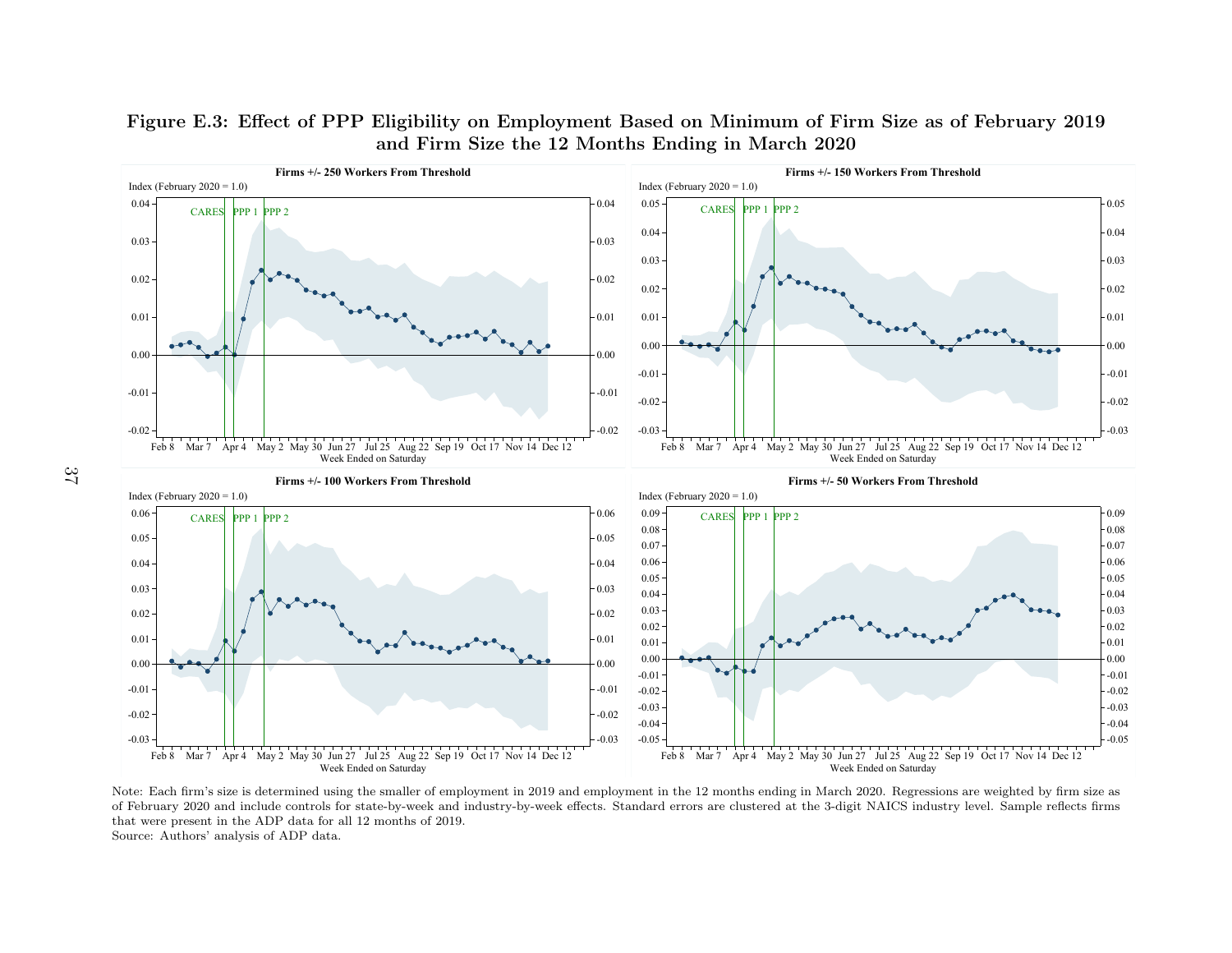#### <span id="page-41-0"></span>F The Main Street Lending Facility

The PPP was part of a suite of pandemic-era lending programs that collectively covered a large swath of the U.S. economy [\(Decker et al.,](#page-26-8) [2021\)](#page-26-8). Relevant to our analysis, firms somewhat too large to receive a PPP loan were potentially eligible instead for a loan from the Federal Reserve's Main Street Lending Facility. Unlike PPP loans, Main Street loans were not forgivable. Since these firms comprise our control group, this could complicate the interpretation of our estimates of the PPP's effects on employment. Because utilization of the Main Street program was extremely low relative to the PPP, it is unlikely that lending under this program had much influence on our results. The Main Street facility extended only 1,830 loans valued at a total of \$17.5 billion; moreover, half of the dollar volume of Main Street loans were made in December of 2000—the final month Main Street operated and the tail end of our sample period (Bräuning and Paligorova,  $2021$ ). In contrast, the PPP extended 5.2 million loans valued at around \$525 billion in 2020.

#### <span id="page-41-1"></span>G Treatment Effect Estimates for Placebo Industries

This appendix section presents treatment effect estimates for the sample of industries used to estimate the placebo test in Figure [4—](#page-20-0)that is, industries with above-500 eligibility thresholds. In contrast to the placebo test, where placebo PPP eligibility is determined based on a 500 threshold, here PPP eligibility is defined based on the actual industry-specific threshold. The results, displayed in Figure [G.1,](#page-42-1) are broadly similar to our primary results in Figure [3,](#page-18-0) although the PPP treatment effect fades out somewhat faster than seen in our primary estimates. These estimates are quite imprecise, however, likely reflecting a very small sample size. (The placebo test—which employs the same industries but smaller firms—has a considerably larger sample size.) We view the similarity between the point estimates in Figure [G.1](#page-42-1) and our primary results in Figure [3](#page-18-0) as suggesting the very small placebo treatment effects in Figure [4](#page-20-0) are informative and supportive of our empirical model's identifying assumption.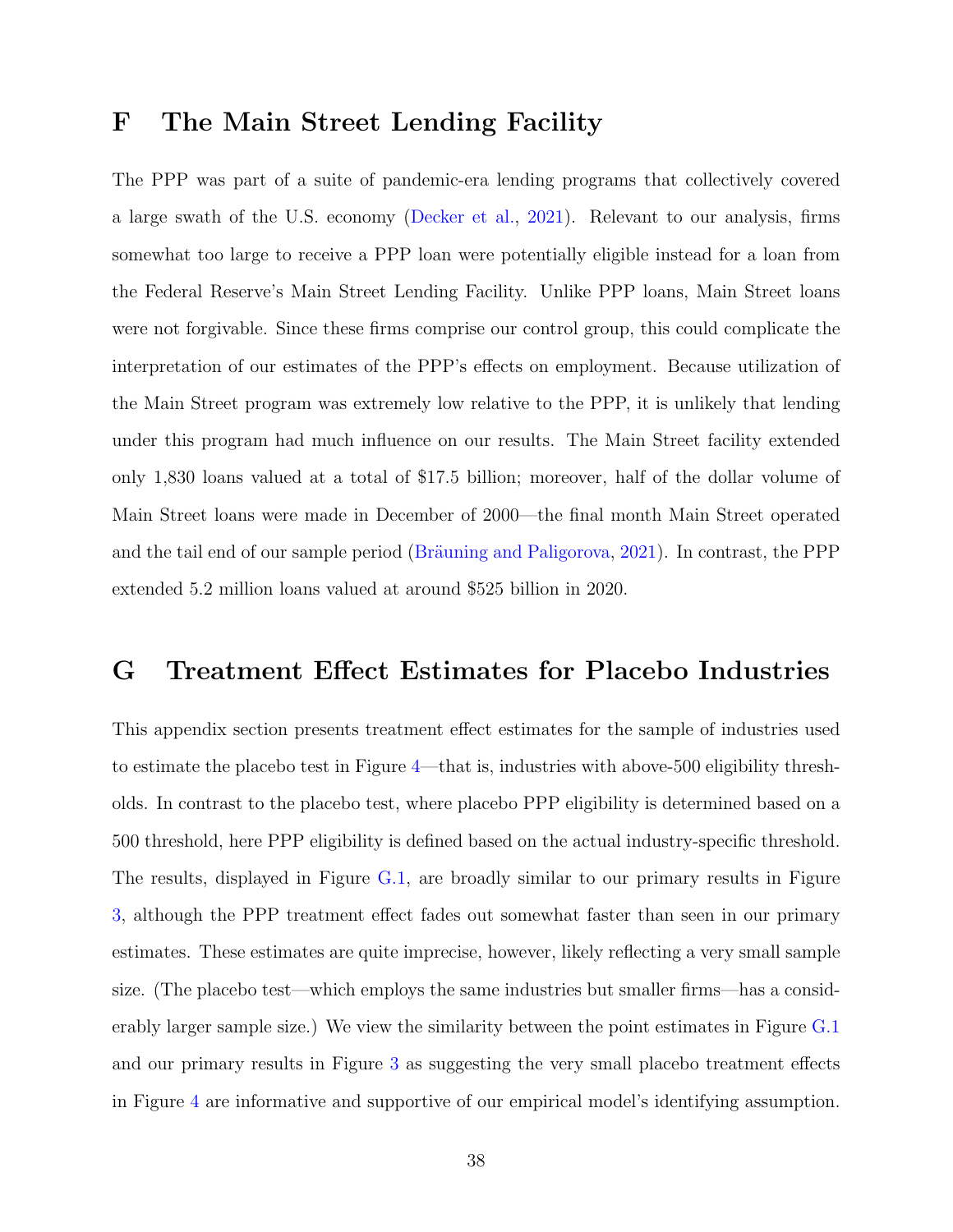<span id="page-42-1"></span>

Figure G.1: Effect of PPP Eligibility on Employment for Firms With PPP Eligibility Above 500

Note: Each firm's size is determined using employment in both 2019 and February 2020. Regressions are weighted by firm size as of February 2020 and include controls for state-by-week and industry-by-week effects. Standard errors are clustered at the 3-digit NAICS industry level. The sample is restricted to firms with a PPP industry-specific eligibility threshold above 500 and within  $+/- 250$  employees of the threshold; those firms below the industry-specific threshold form the treatment group and those above the threshold form the control group. The sample contains only firms that were present in the ADP data for all 12 months of 2019.

Source: Authors' analysis of ADP data.

## <span id="page-42-0"></span>H Additional Outcomes: Total Hours and Firm Closure

This appendix section discusses results for additional outcomes beyond employment—specifically, total hours and firm closure—that allow for a more nuanced interpretation of the employment results in Figure [3.](#page-18-0) Figure [H.1](#page-44-0) presents estimates of equation [\(1\)](#page-14-1) with total hours as the dependent variable. The estimates show roughly the same pattern and magnitude as the treatment effect for employment from Figure  $3<sup>4</sup>$  $3<sup>4</sup>$  $3<sup>4</sup>$ . This similarity suggests that the effect of PPP on employment was largely on the extensive margin rather than the intensive margin of hours adjustment. This extensive margin adjustment could reflect either firm closures or employment adjustments (e.g. layoffs) among open firms. Utilizing the same ADP sample of firms and research design used here, [Autor et al.](#page-25-2) [\(forthcoming\)](#page-25-2) find little evidence of a PPP

<span id="page-42-2"></span><sup>4</sup>The ADP measure of hours refers to hours paid rather than hours worked. It is therefore possible that firms reported that they were paying workers for the same hours, but, potentially for reasons related to shutdown orders, did not require work schedules of the same length.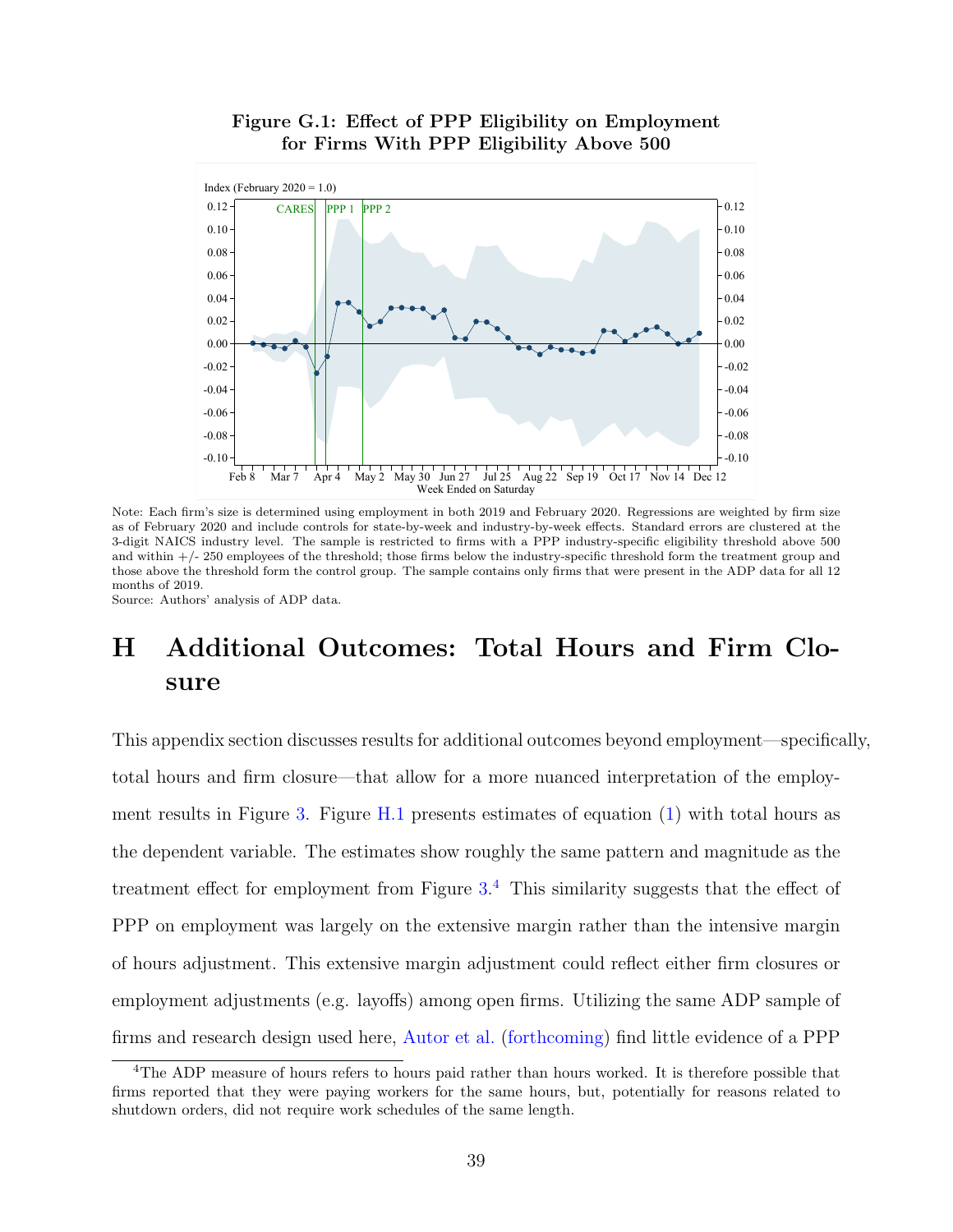effect on firm closure as measured by the number of firms with no paid employees.<sup>[5](#page-43-0)</sup> Thus, the evidence here suggests that the employment effects in Figure [3](#page-18-0) likely reflect extensive margin employment adjustments at firms that remained open.

<span id="page-43-0"></span><sup>&</sup>lt;sup>5</sup>Using an alternative methodology, [Autor et al.](#page-25-2) [\(forthcoming\)](#page-25-2) find that the PPP prevented the closure of firms smaller than those examined in this paper.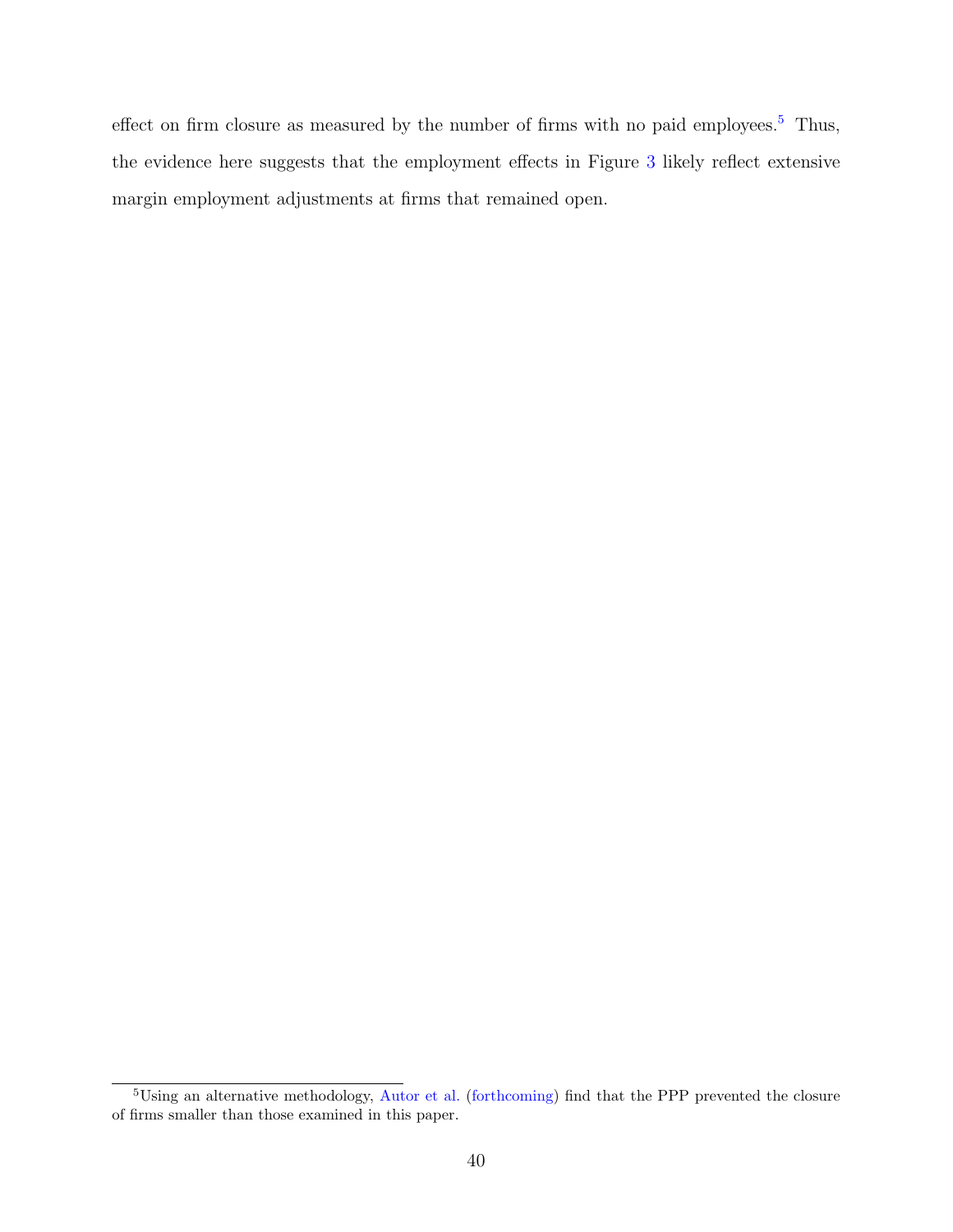

#### <span id="page-44-0"></span>Figure H.1: Effect of PPP Eligibility on Employment and Total Hours

 state-by-week and industry-by-week effects. Standard errors are clustered at the 3-digit NAICS industry level. Displayed confidence intervals are for the total hours outcome. Source: Authors' analysis of ADP data.Mar 7 Apr 4 May 2 May 30 Jun 27 Jul 25 Aug 22 Sep 19 Oct 17 Nov 14 Dec 12<br>Week Ended on Saturday<br>the firm's size is determined using employment in both 2019 and February<br>reek and industry-by-week effects. Standard errors a Mar 7 Apr 4 May 2 May 30 Jun 27 Jul 25 Aug 22 Sep 19 Oct 17 Nov 14 Dec 12<br>Week Ended on Saturday<br>Sions are weighted by firm size as of February 2020 and include controls f<br>dustry level. Displayed confidence intervals are f Note: Each firm's size is determined using employment in both <sup>2019</sup> and February 2020. Regressions are weighted by firm size as of February <sup>2020</sup> and include controls forSample reflects firms that were present in the ADP data for all 12 months of 2019.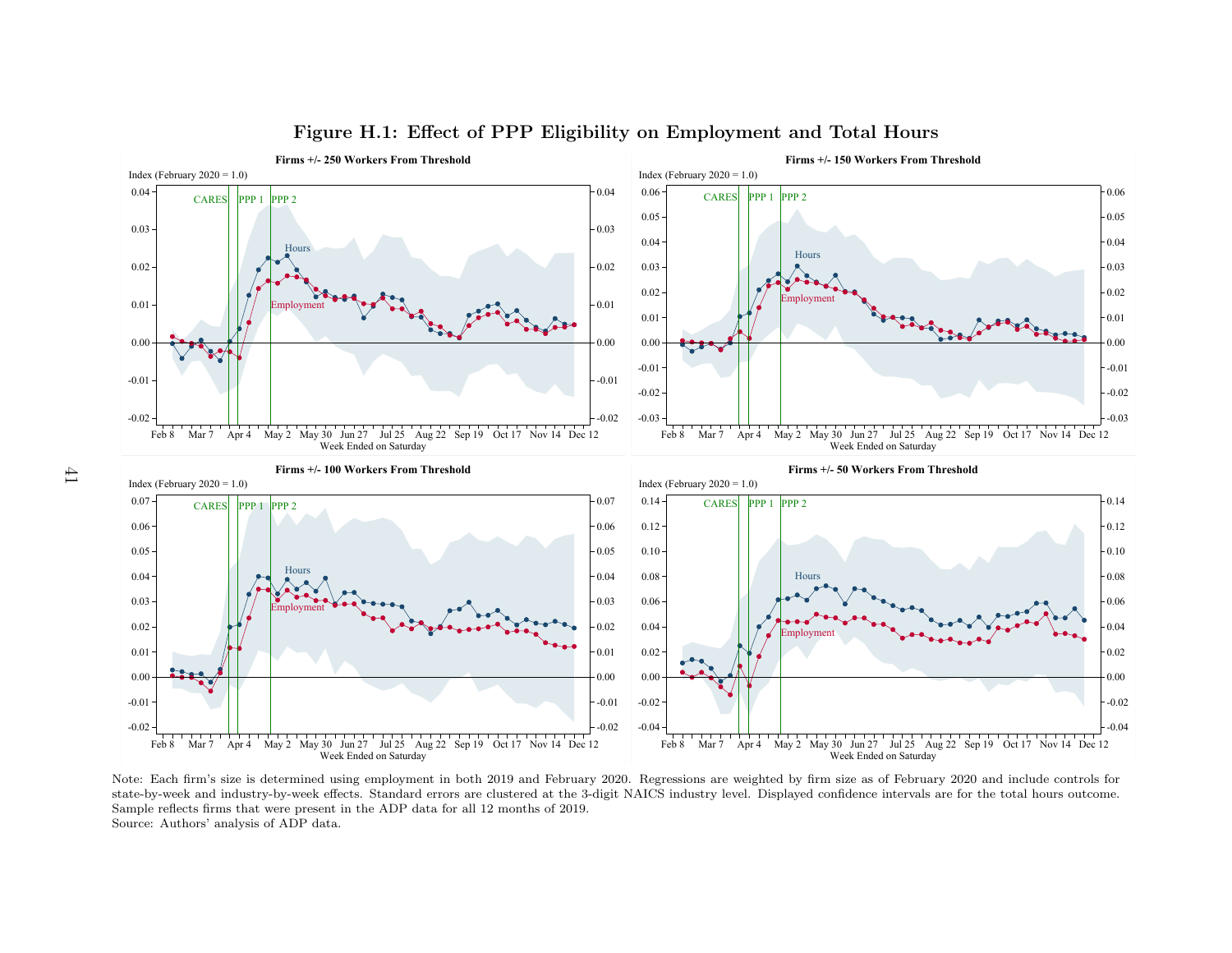#### <span id="page-45-0"></span>I Pre-Trend Robustness

While the estimates in the pre-PPP period in Figure [3](#page-18-0) are nearly all statistically insignificant, in the panels other than the top-right the estimates show some evidence of a downward trend prior to the PPP. This downward trend in the pre-treatment estimates suggests that the PPP might have have had a somewhat larger effect on employment than indicated by a straight read of our post-treatment coefficients.

In this section, we adopt a robustness check following [Freyaldenhoven et al.](#page-26-9) [\(forthcoming\)](#page-26-9) and [Dobkin et al.](#page-26-10) [\(2018\)](#page-26-10). We first estimate a linear pre-trend, corresponding to the trend difference in employment between PPP-eligible and ineligible firms in the pre-PPP period. We then subtract the extrapolated pre-trend from the post-PPP treatment effects to generate estimates purged of the pre-trend. The resulting treatment effect estimates, shown in Figures [I.1](#page-47-0) and [I.2,](#page-48-0) correspond to deviations from the extrapolated time trend in the post-PPP period. In Figure [I.1](#page-47-0) we use the period from the beginning of our sample through April 4 as the pre-period, while in Figure [I.2,](#page-48-0) we define the pre-period as ending on March 28; the former date was at the time the PPP began and the latter was at the time the CARES Act was passed and thus both are reasonable proxies for the beginning of the PPP treatment period. We implement this approach using the Stata package provided by [Freyaldenhoven et](#page-26-9) [al.](#page-26-9) [\(forthcoming\)](#page-26-9) "xtevent", defining event time as zero in March 28 or April 4 for all PPPeligible firms and defining event time as equal to zero for ineligible firms in all periods. We include the same set of sample restrictions and fixed effects as in our baseline specification.

Accounting for the estimated pre-trends does little to change the nature of our results. First, regardless of the start date of treatment, March 28 or April 4, the results are quite similar. Second, the point estimates of the PPP treatment effect are broadly similar to those in our baseline results shown in Figure [3.](#page-18-0) At their peak, the results in Figures [I.1](#page-47-0) and [I.2](#page-48-0) suggest a PPP effect on eligible firms of between roughly 2 and 5 percent, comparable to our baseline estimates. Finally, similar to our baseline estimates, the effect of PPP is estimated to attenuate over the course of 2020, and ends our sample with an effect between 0 and 3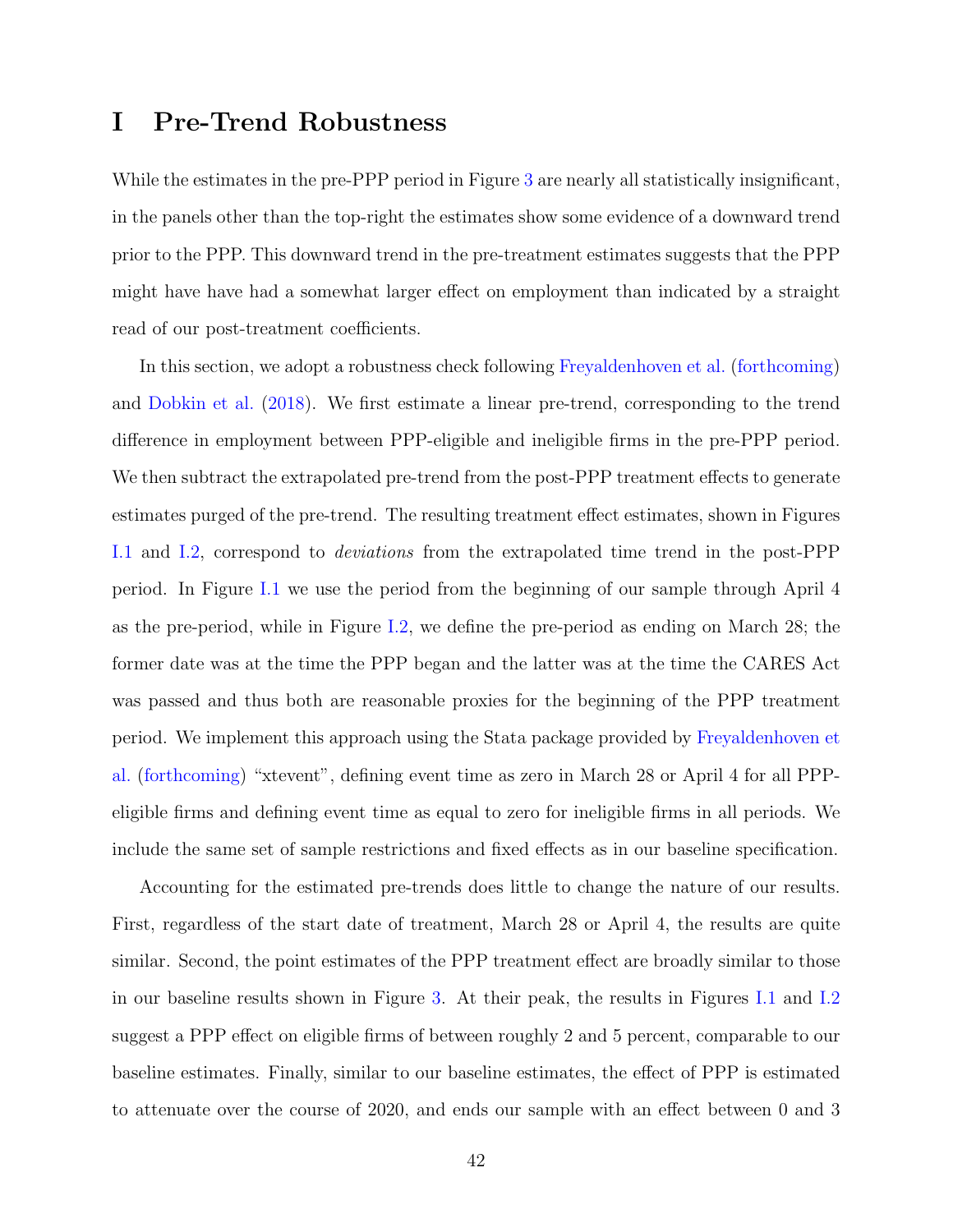percent.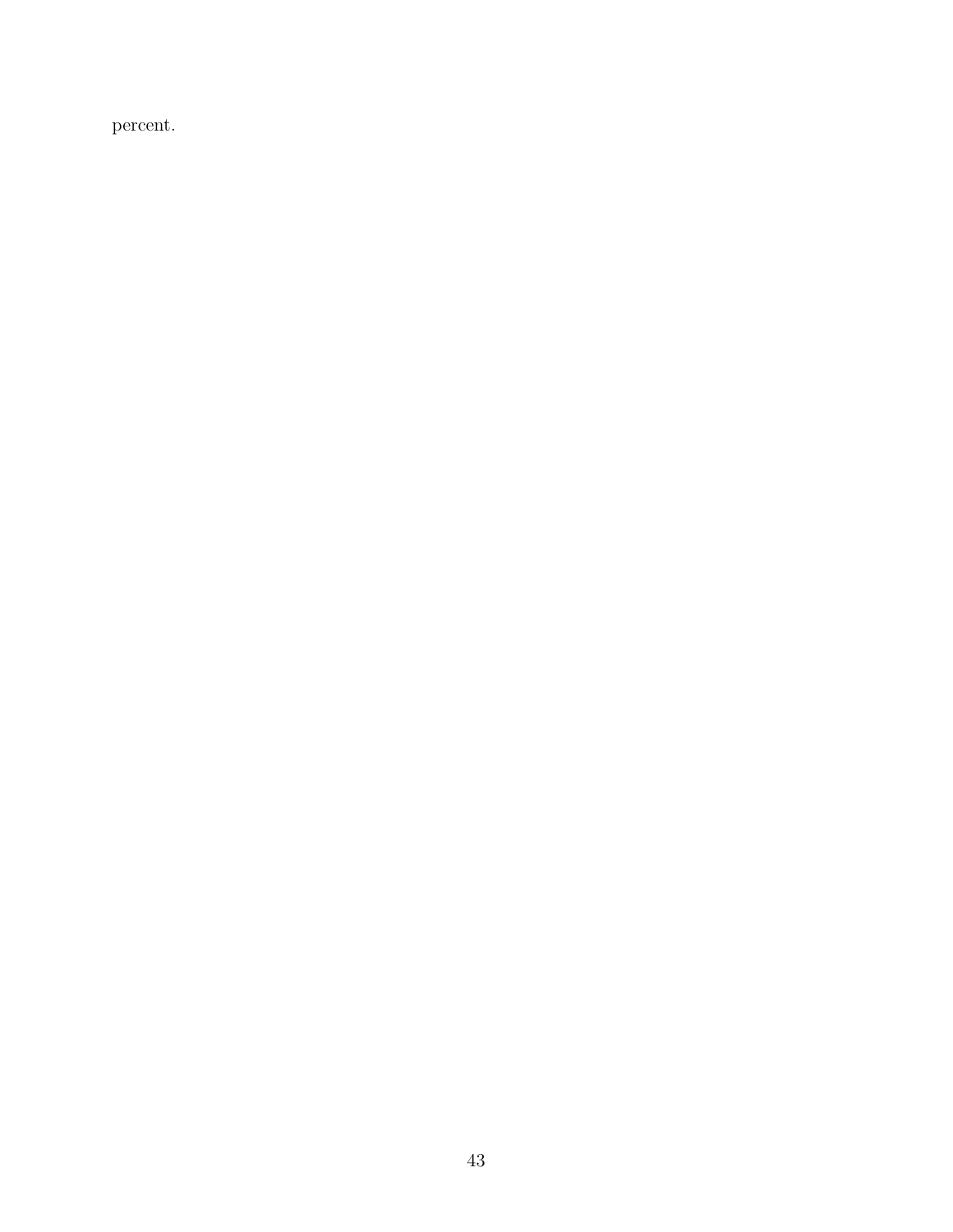

<span id="page-47-0"></span>Figure I.1: Freyaldenhoven et al. Linear Pre-Trend Estimates through April <sup>4</sup>

 by-week effects. Standard errors are clustered at the 3-digit NAICS industry level. Sample includes only firms that were present in the ADP data for all 12 months of 2019. determined using employment in both 2019 and February 2020. Regressions are weighted by firm size as of February 2020 and include controls for state-by-week and industry- Note: Estimated using "xtevent" provided by [Freyaldenhoven](#page-26-13) et al. [\(forthcoming\)](#page-26-13) with <sup>a</sup> linear pre-trend estimated from January <sup>11</sup> through April 4. Each firm's size is Source: Authors' analysis of ADP data.4-12 -10 -8 -6 -4 -2 0 2 4 6 8 10 12 14 16 18 20 22 24 26 28 30 32 34 36<br>Weeks since the beginning of PPP; t=0 is the week ending April 4, 2020<br>timated using "xtevent" provided by Freyalden hoven et al. (forthcoming<br>ed us 4-12-10 -8 -6 -4 -2 0 2 4 6 8 10 12 14 16 18 20 22 24 26 28 30 32 34 36<br>Weeks since the beginning of PPP; t=0 is the week ending April 4, 2020<br>r pre-trend estimated from January 11 through April 4. Each firm's siz<br>size as